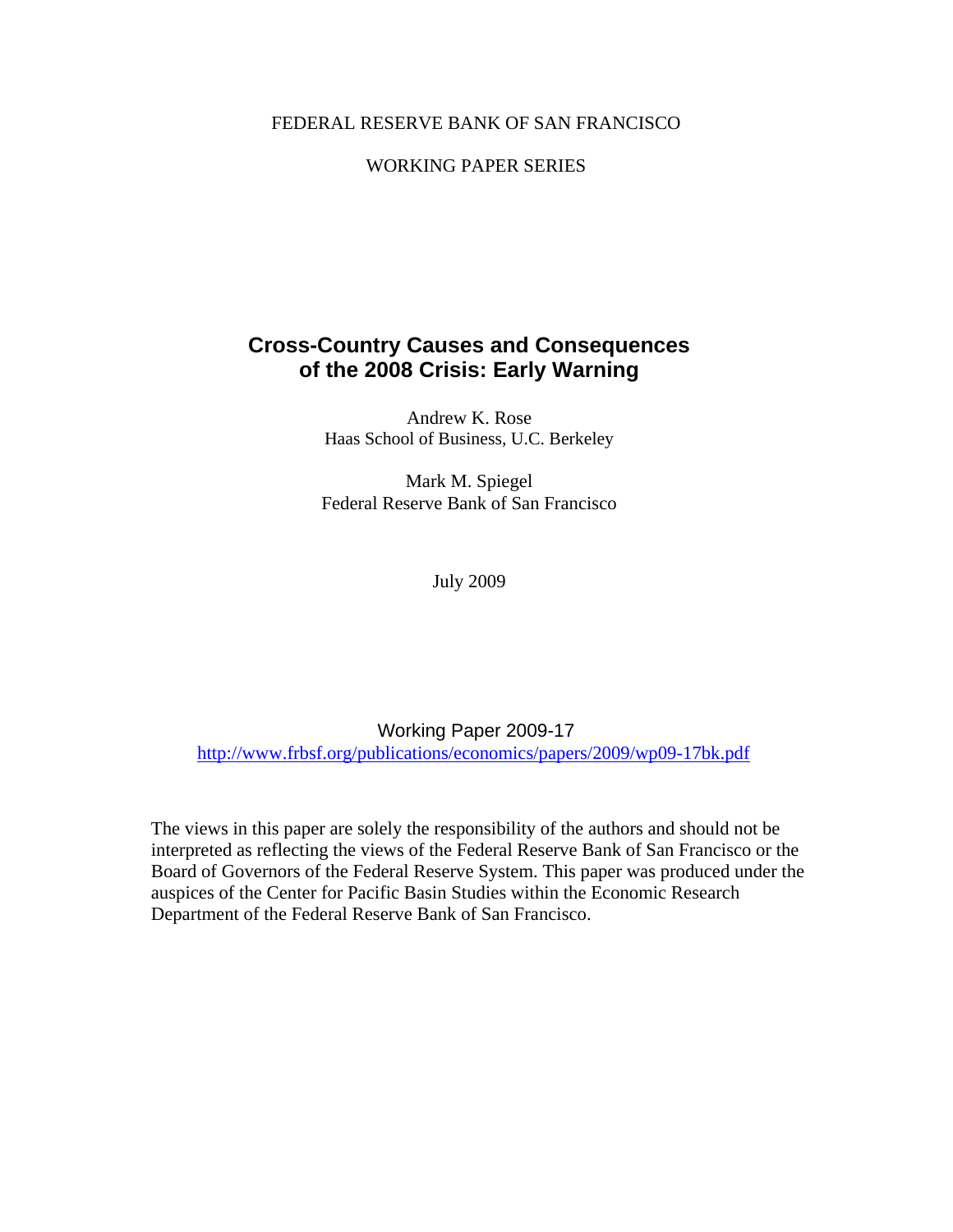# *Cross-Country Causes and Consequences of the 2008 Crisis: Early Warning*  **Andrew K. Rose and Mark M. Spiegel**\*

*Comments Welcome*  Revised as of: July 1, 2009

#### **Abstract**

This paper models the causes of the 2008 financial crisis together with its manifestations, using a Multiple Indicator Multiple Cause (MIMIC) model. Our analysis is conducted on a cross-section of 107 countries; we focus on national causes and consequences of the crisis, ignoring crosscountry "contagion" effects. Our model of the incidence of the crisis combines 2008 changes in real GDP, the stock market, country credit ratings, and the exchange rate. We explore the linkages between these manifestations of the crisis and a number of its possible causes from 2006 and earlier. We include over sixty potential causes of the crisis, covering such categories as: financial system policies and conditions; asset price appreciation in real estate and equity markets; international imbalances and foreign reserve adequacy; macroeconomic policies; and institutional and geographic features. Despite the fact that we use a wide number of possible causes in a flexible statistical framework, we are unable to link most of the commonly-cited causes of the crisis to its incidence across countries. This negative finding in the cross-section makes us skeptical of the accuracy of "early warning" systems of potential crises, which must also predict their timing.

**Keywords**: empirical, data, cross-section, credit; stock; country; model; international; MIMIC.

#### **JEL Classification Numbers**: E65, F30

| Andrew K. Rose                  | Mark M. Spiegel                 |
|---------------------------------|---------------------------------|
| Haas School of Business         | FRB San Francisco               |
| University of California        | 101 Market St.                  |
| Berkeley, CA USA 94720-1900     | San Francisco CA 94105          |
| Tel: (510) 642-6609             | Tel: (415) 974-3241             |
| Fax: (510) 642-4700             | Fax: (415) 974-2168             |
| E-mail: arose@haas.berkeley.edu | E-mail: mark.spiegel@sf.frb.org |
|                                 |                                 |

\* Rose is B.T. Rocca Jr. Professor of International Trade and Economic Analysis and Policy in the Haas School of Business at the University of California, Berkeley, NBER Research Associate and CEPR Research Fellow. Spiegel is Vice President, Economic Research, Federal Reserve Bank of San Francisco. We thank Haibin Zhu for sharing his real estate data. Helpful comments were received from: Joshua Aizenman, David Cook, Mike Dooley, Marcel Fratzscher, Sophia Rabe-Hesketh, Kadee Russ, and seminar participants at the BIS and the APEA. Rose thanks the Federal Reserve Bank of San Francisco for hospitality during the course of this research. Christopher Candelaria provided excellent research assistance. The views expressed below do not represent those of the Federal Reserve Bank of San Francisco or the Board of Governors of the Federal Reserve System. A current version of this paper, key output, and the main STATA data set used in the paper are available at http://faculty.haas.berkeley.edu/arose.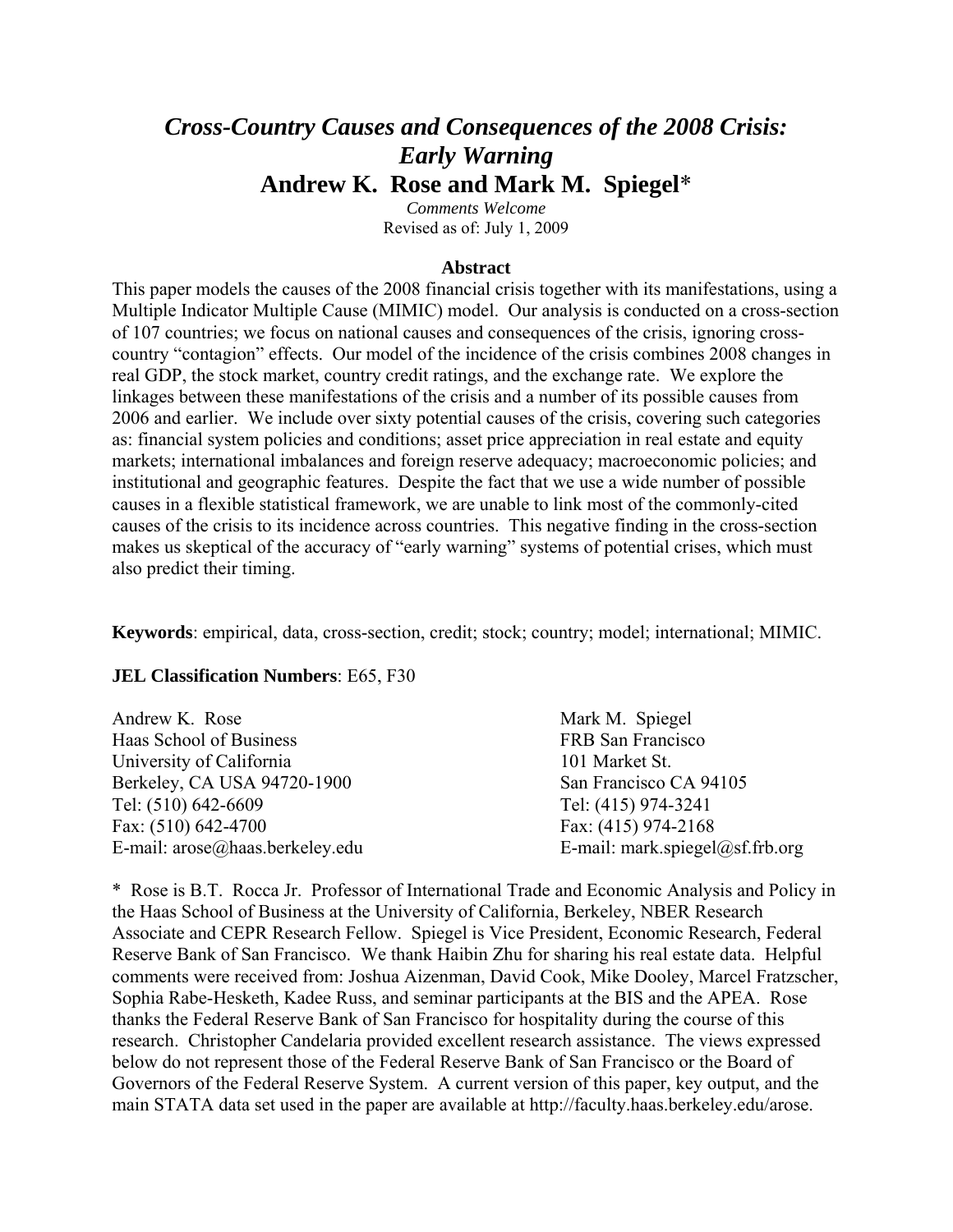"we agree … that the FSB [Financial Stability Board] should collaborate with the IMF to provide early warning of macroeconomic and financial risks and the actions needed to address them"

• Final Communiqué G-20 Summit April 2,  $2009<sup>1</sup>$ 

"Any early warning system to detect impending dangers to the world economy must find a way of bringing together the scatter of international and national macrofinancial expertise. We at the Fund have already begun intensifying our early warning capabilities and will be strengthening our collaboration with others involved in this area."

• Dominique Strauss-Kahn<sup>2</sup>

#### **I: Motivation**

The 2008 global financial crisis is notable for a number of reasons, including most obviously its severity and speed. The international span of the crisis has also been remarkable; essentially all the industrialized countries have been affected, as well as a large number of developing and emerging economies. In this paper we seek to deepen our understanding of the international breadth of the crisis; we are particularly interested in modeling the causes of the crisis, and why its severity differs across countries.

We are interested in understanding the causes of 2008 the crisis both out of intrinsic interest, and to investigate the feasibility of modeling financial crises like this empirically. Economists do not have a particularly good track record at predicting the *timing* of crises, which is one of the objectives of an early warning system.<sup>3</sup> Historically however, the profession has had some success at modeling the incidence of crises across firms, banks, and/or countries.<sup>4</sup> That is, we find *cross-sectional* analysis easier than *time-series* analysis. In this paper, we attempt to model empirically the cross-country incidence of the financial crisis of 2008. Ours is an exploratory approach; we view it as a first step toward creating an international early-warning system, which necessarily includes both time-series and cross-sectional elements. Our objectives are: a) to determine whether the data patterns can be fitted within sample; and b) to provide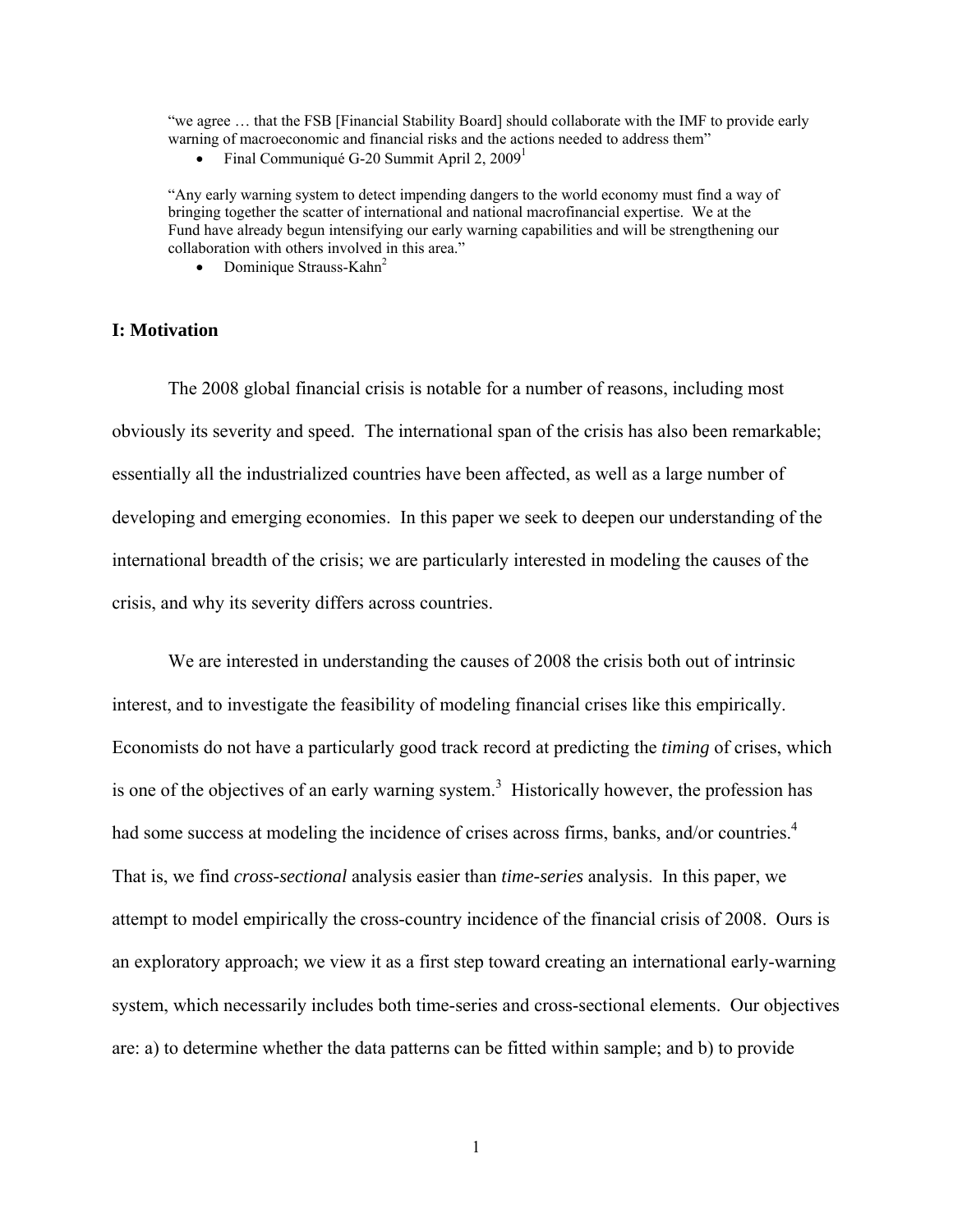preliminary evidence on which causes of the financial crisis seem to predict its *ex post* incidence across countries.

We conduct a non-structural exercise, using a "MIMIC" (Multiple-Indicator Multiple Cause) model, which we apply to a cross-sectional data set of 107 countries. Our MIMIC specification explicitly acknowledges that the severity of a financial crisis is a continuous, rather than a discrete phenomenon, and one that can only be observed with error. It treats the severity of the financial crisis as a latent variable, observed only imperfectly in terms of such 2008 manifestations as equity market collapses, exchange rate depreciations, recessionary growth, and declines in the perceptions of a country's creditworthiness. The MIMIC methodology (described in more detail below) simultaneously links these "indicators" of a financial crisis with potential "causes" of the crisis. In the process, we obtain estimates of the severity of each country's crisis experience, as well as estimates of the impact of potential causes of the crisis.

Our data analysis yields a plausible set of estimates for the incidence and severity of the crisis across countries. That is, we can model empirically the fact that Iceland and Estonia were hit more severely in 2008 than say China. However, we have less success in linking crisis severity to its causes (dated from 2006 and earlier). Many hypotheses have been advanced in the literature regarding potential causes of the 2008 credit crisis; few emerge empirically as robust predictors of the severity of the crisis. Indeed, we find that only one variable – the size of the equity market run-up prior to the crisis – is a robust predictor of crisis severity.<sup>5</sup> While the performance of this variable is intuitive, we find it surprising that other equally plausible variables fail to perform well (such as the magnitude of real estate price appreciation or the quality of the regulatory environment). Succinctly, we can reasonably model the severity of the crisis across countries, but we are unable to link it empirically to country-specific causes.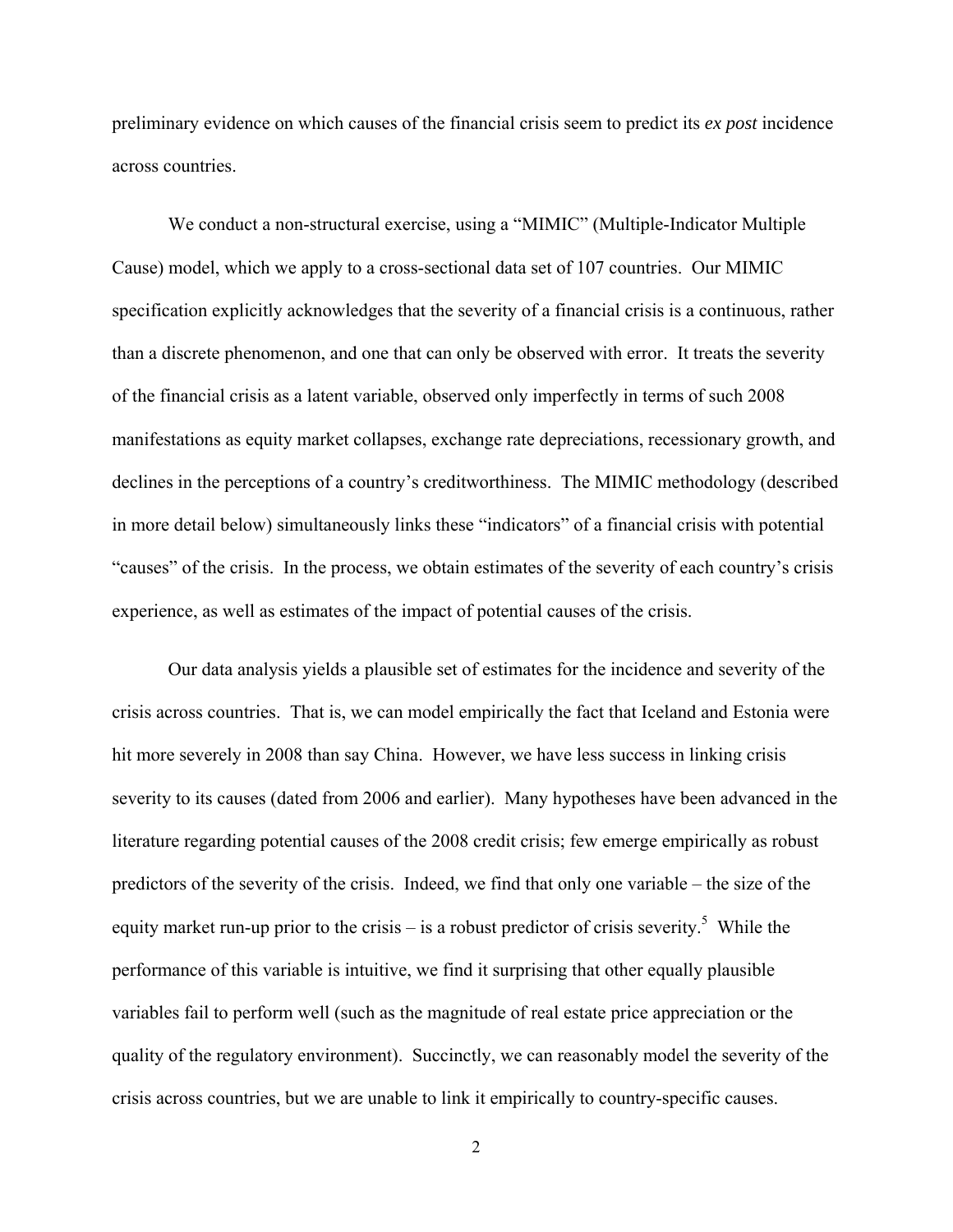A successful early warning system must predict (out of sample) *both* the cross-country incidence of crises as well as their timing. Thus our analysis bodes poorly for the ability of early warning models to forecast future financial crises. After all, ours should be a (relatively) easy first step; we know now that a crisis took place in 2008, and which countries were affected.

There can be three reasons for our predictive failure, assuming that we have not missed or grossly mis-measured one or more important causes of the crisis. First, it might simply be the case that the causes of the 2008 crisis differ across countries. If the cause of each country's crisis is different, one would not expect to find any commonality when pooling the data across countries. Since the timing of the crisis coincided closely across countries, this "explanation" seems strained. Alternatively, the 2008 crisis might be the result of a truly global shock, so long as its incidence varied across countries in a way that is unrelated to the regulatory, financial, and macroeconomic "fundamentals" we consider. Finally, the shock might be a national one (plausibly originating in the United States) that spread contagiously across countries. We do not model international linkages between countries in our analysis, which could "explain" our poor findings. Under the last two interpretations, our negative results indicate that the susceptibility of a country to succumb to a common or contagious shock is unrelated to the fundamentals that we consider.

All these interpretations seem like ominous warnings for early-warning models. If the causes of the crises differ across countries, there is little hope of finding a common statistical model to predict them. The same holds if common or contagious shocks are critical but a country's ability to withstand a global or spreading shock is unrelated to fundamentals. We conclude that our negative results show that constructing a plausible statistical model that can predict financial crises (similar to that of 2008) will be challenging.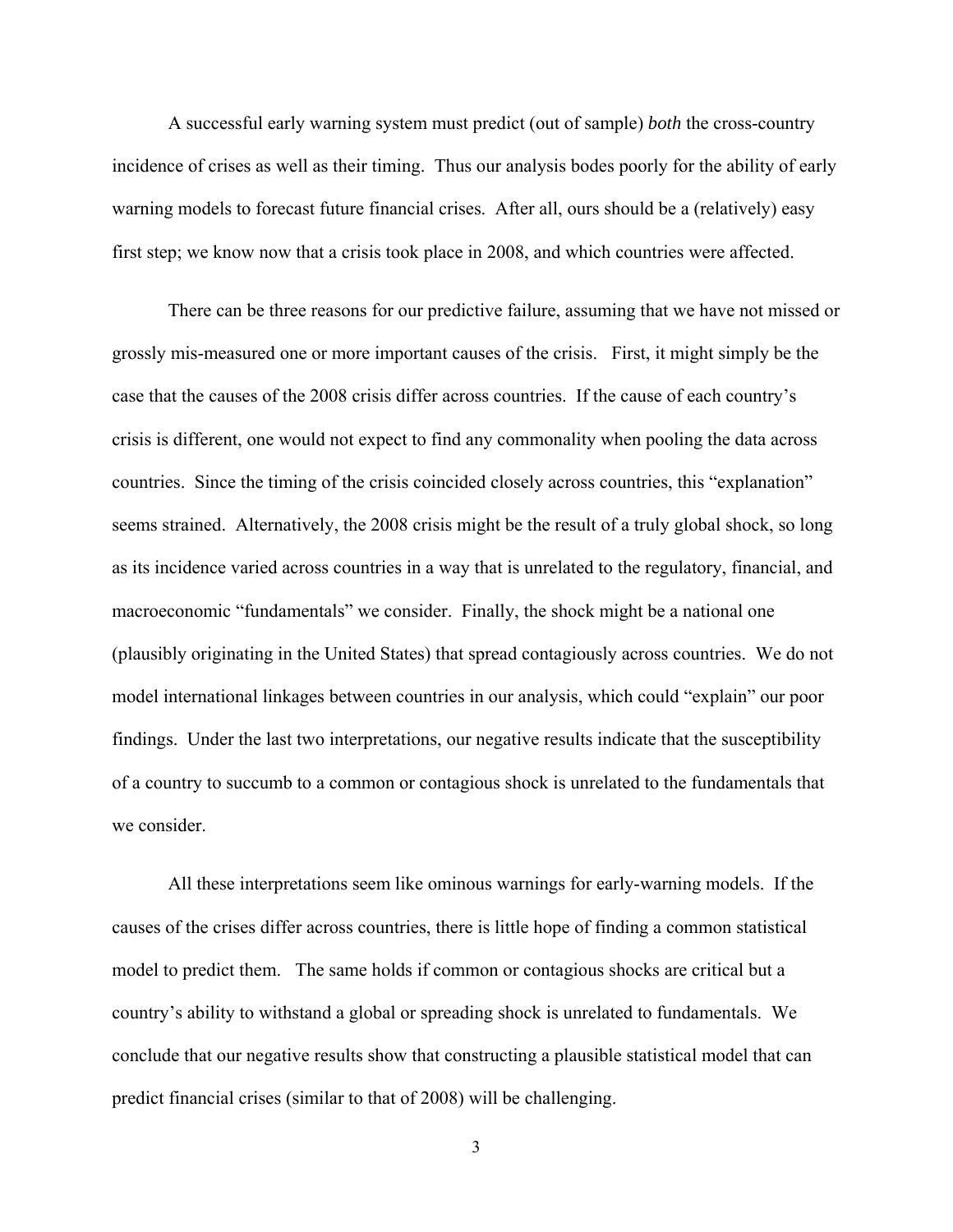#### **II: Determinants of the Crisis**

There has been little work on the 2008 crisis that seeks to understand its cross-country incidence. One exception is Ehrmann, et al (2009), who find a role for current accounts and foreign exchange reserves in determining equity portfolio returns for a cross section of countries, after conditioning for exposure to the United States.<sup>6</sup> Still, most of the analysis has been conducted on a purely national basis, often analyzing only American data. In this section, we review the large literature that has already emerged concerning potential determinants of relative performance during the global financial crisis. Anticipating the empirical work done below, we organize our review by grouping together theories of the crisis' origin.

#### **Size and Income**

We start with size and income levels, both factors used in the literature as crisis correlates (e.g. Reinhart and Reinhart, 2009 and Calvo and Loo-Kung, 2009).

We condition on size throughout our analysis because it has been generally observed that smaller countries have fared poorly in the crisis. The importance of size was felt most strongly among smaller nations who had experienced exceptional economic growth and domestic credit expansion during the boom years. A notable example is Iceland, a country whose status as a global financial center left it facing liabilities far in excess of its gross domestic product after the collapse.<sup>7</sup> However, a number of smaller countries with their own currencies also had exposed financial sectors large relative to their domestic governments and economies (Buiter and Sibert, 2008). Size is also negatively correlated with openness; smaller countries tend to be open to international trade. Small countries were thus also heavily exposed to the collapse of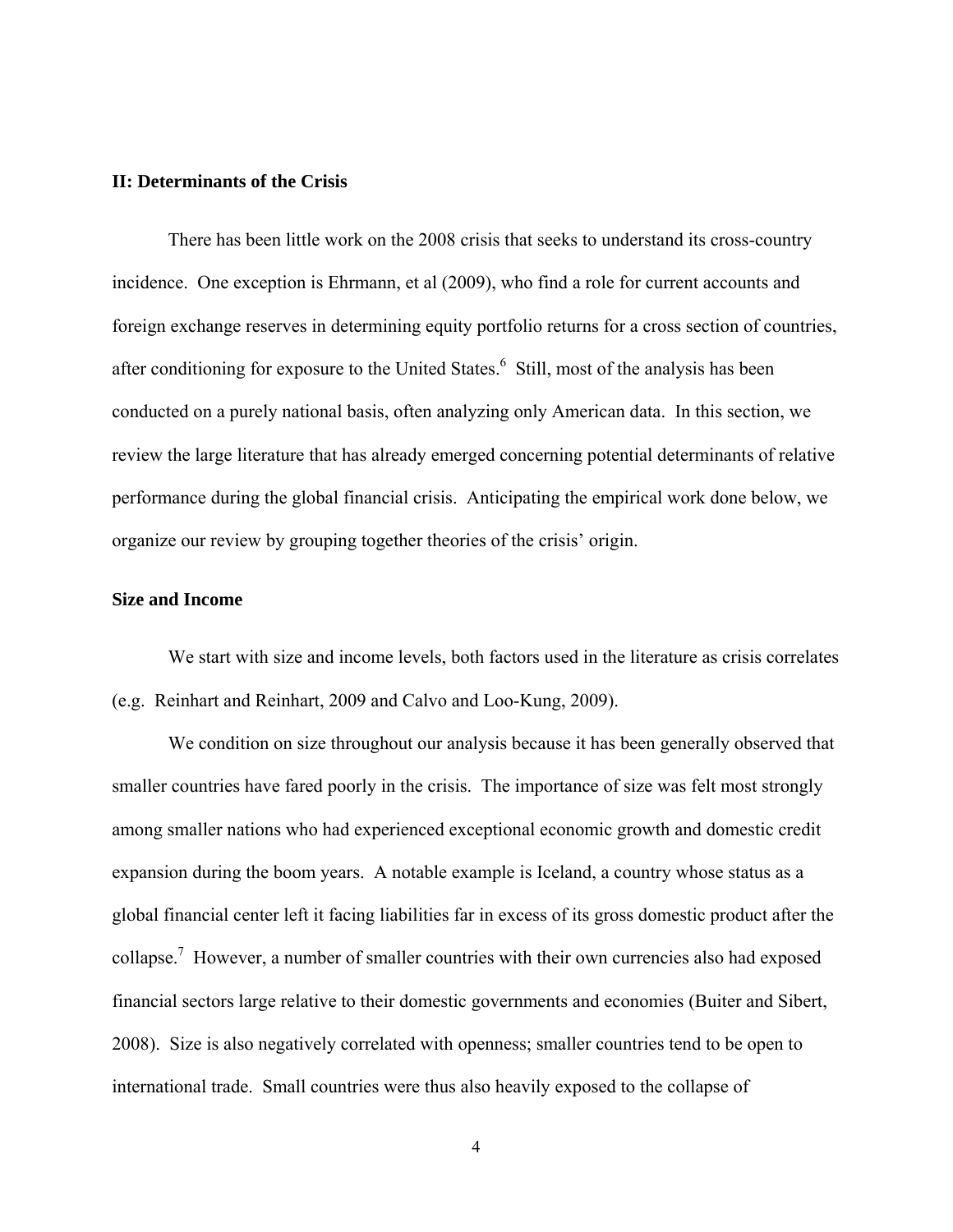international trade and trade credit, other features of the  $2008$  crisis.<sup>8</sup> For such reasons, we always include the natural logarithm of a country's population in our analysis of potential causes of the 2008 crisis (data sources are described in an appendix).

We also condition on income, as measured by the (log-) level of real GDP per capita. The 2008 crisis hit developed and emerging-market economies alike. It might seem that richer countries had advantages over poorer ones in responding to the crisis. For instance, the ability of a government to assist troubled financial institutions credibly seems clearly a function of domestic wealth. Nevertheless, this ability may have been correlated with the degree of exposure that domestic private agents took during the boom years, leaving rich nations as or more vulnerable than those of lower income. We consider the matter to be an empirical one, and accordingly, we condition on income throughout.

We now turn to other potential causes of the financial crisis, beginning with regulatory and financial policy.

#### **Financial Policies**

The first major broad category of potential causes of the 2008 crisis that has drawn attention from the literature is the set of weaknesses exposed in national and international financial regulatory frameworks. Bernanke (2009) notes that the crisis revealed the need for improvement in supervisory practices and internal communication, particularly the need for maintaining strong risk-management practices in good times as well as bad.

Buiter (2007) points to a number of flaws in the financial system that existed at the peak of the boom. These include excessive securitization, as well as investors and regulators placing too much faith in the opinions of private rating agencies. Spence (2008) argues that the asset price bubble was fuelled by a combination of excessive leverage and a widespread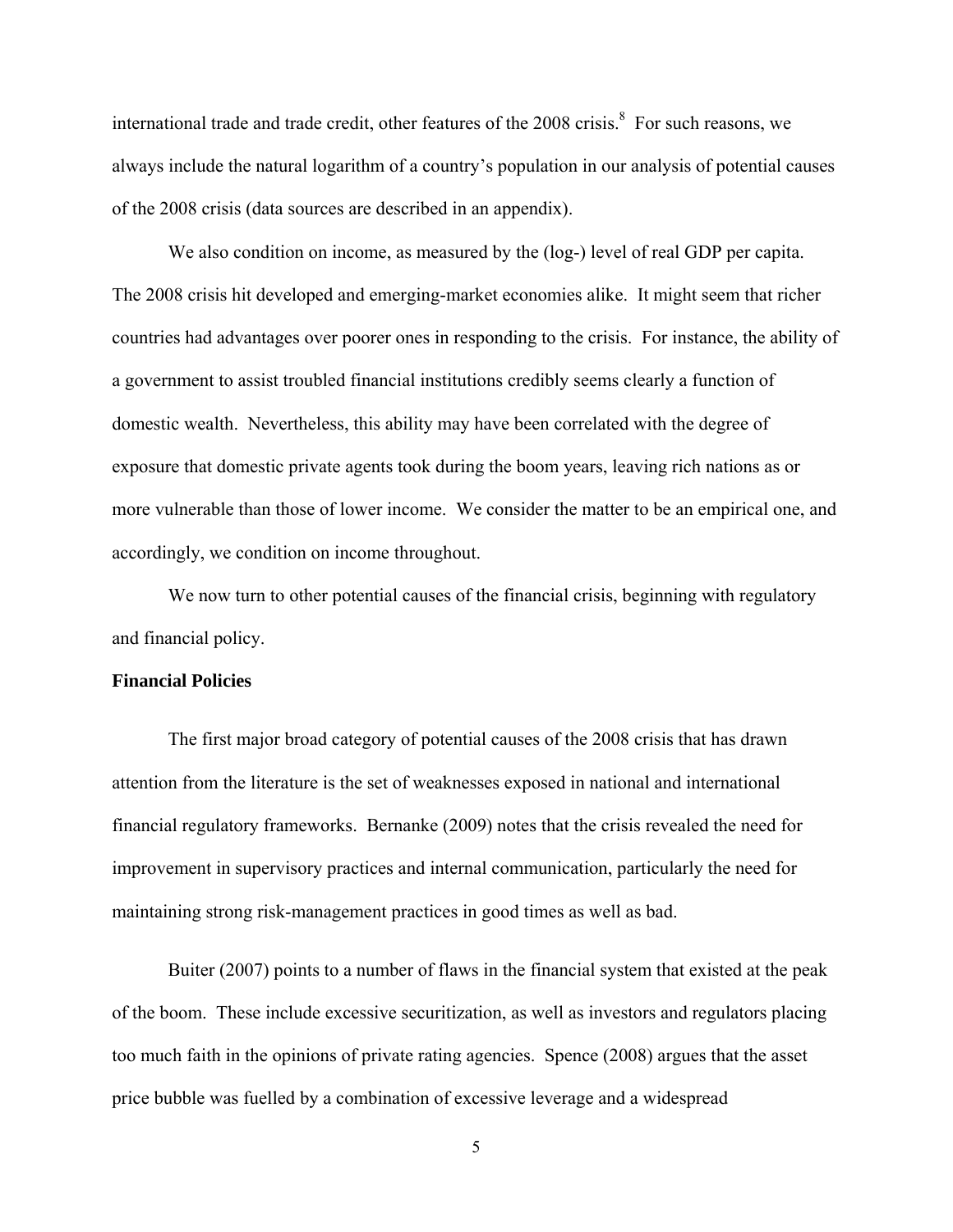underestimation of increased systemic risk. Coval et al, (2009) argue that the excessively high ratings received by structured instruments are attributable to the excessive confidence that rating agencies had in their own abilities to assess risk

Existing regulatory structures may also have encouraged "procyclicality" into lending behavior through the Basel capital requirements. Basel I contributed to the growth of securitization by assigning lower capital charges to securitized assets, thereby encouraging banks to move assets into off-balance sheet vehicles, Demirguc-Kunt and Serven, (2009). Coval et al, (2009) also argue that the process of securitization substitutes systematic risks for diversifiable risks. However, securitization could not have been the only source of regulatory weakness. Hall and Woodward (2009) point out that the United Kingdom lacked extensive securitization activity yet experienced a worse economic crisis than that in the United States.

In addition to its preferential treatment of securitized assets, regulatory frameworks may have encouraged risk taking through the (implicit) designation of larger financial institutions as "too big to fail." These guarantees likely encouraged these institutions to expose themselves to greater risk than they otherwise would have. Moreover, the guarantees themselves came to represent government liabilities as the likelihood increased that bailouts would be required, further raising systemic concerns and exacerbating the severity of a country's economic position, e.g. Demirguc-Kunt and Serven (2009).

In addition to formal regulatory weaknesses, Bernanke (2009) argues that flaws also existed in the structure of competition and the improper incentives for risk-taking in financial institutions. He called for reforms ensuring that bonuses and other forms of compensation aligned the incentives of employees with those of their institutions. Institutional changes along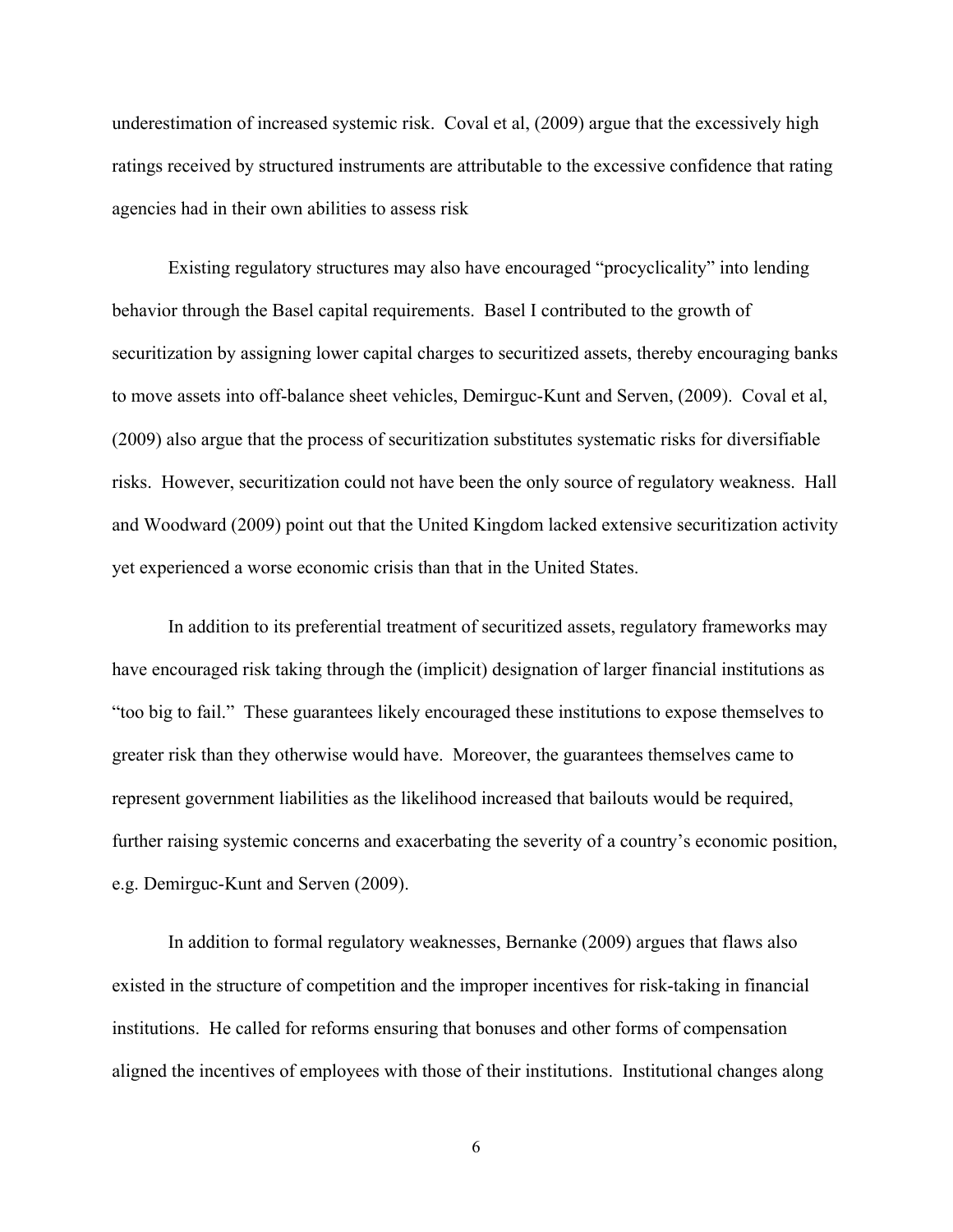these lines have been highlights to proposed reforms of the global financial system under Basel II [Basel Committee on Banking Supervision (2009)]. Buiter (2009) argues that as the economic boom persisted, regulatory capture and corruption became commonplace.

It should be stressed that these regulatory weaknesses were not confined to the United States. Buiter (2007) faults the regulatory structure of the Financial Services Agency and deficient banking insolvency laws for throwing Britain's financial sector into disarray. He argues that the separation of power in Britain's financial regulatory institutions left the agency that had the best information about financial sector difficulties (the FSA) incapable of conducting lender of last resort activity. However, Gieve (2009) argues that there were benefits to getting insurance and securities dealing under the same regulator at a time when the lines between these activities was breaking down.

The deterioration in institutions also extended beyond the formal regulation of the financial system. Krugman noted that as the boom continued, the share of financial transactions outside the umbrella of traditional banking regulation increased.  $9$  Many have also argued that the quality of corporate governance also deteriorated over the boom years; Buiter (2009) refers to a "… steady erosion in business ethics and moral standards." As in the case of poor financial regulation, as long as firms were increasing markedly in market valuation, there was little incentive for equity or other stakeholders to rein in the activities of corporations. The extent of poor practices was revealed only after the bubble burst.

While the crisis revealed weaknesses in the financial regulatory regime, technological advances in financial engineering exacerbated the process. In particular, asset securitization carved mortgage-backed (and other) securities into more-complicated structured products,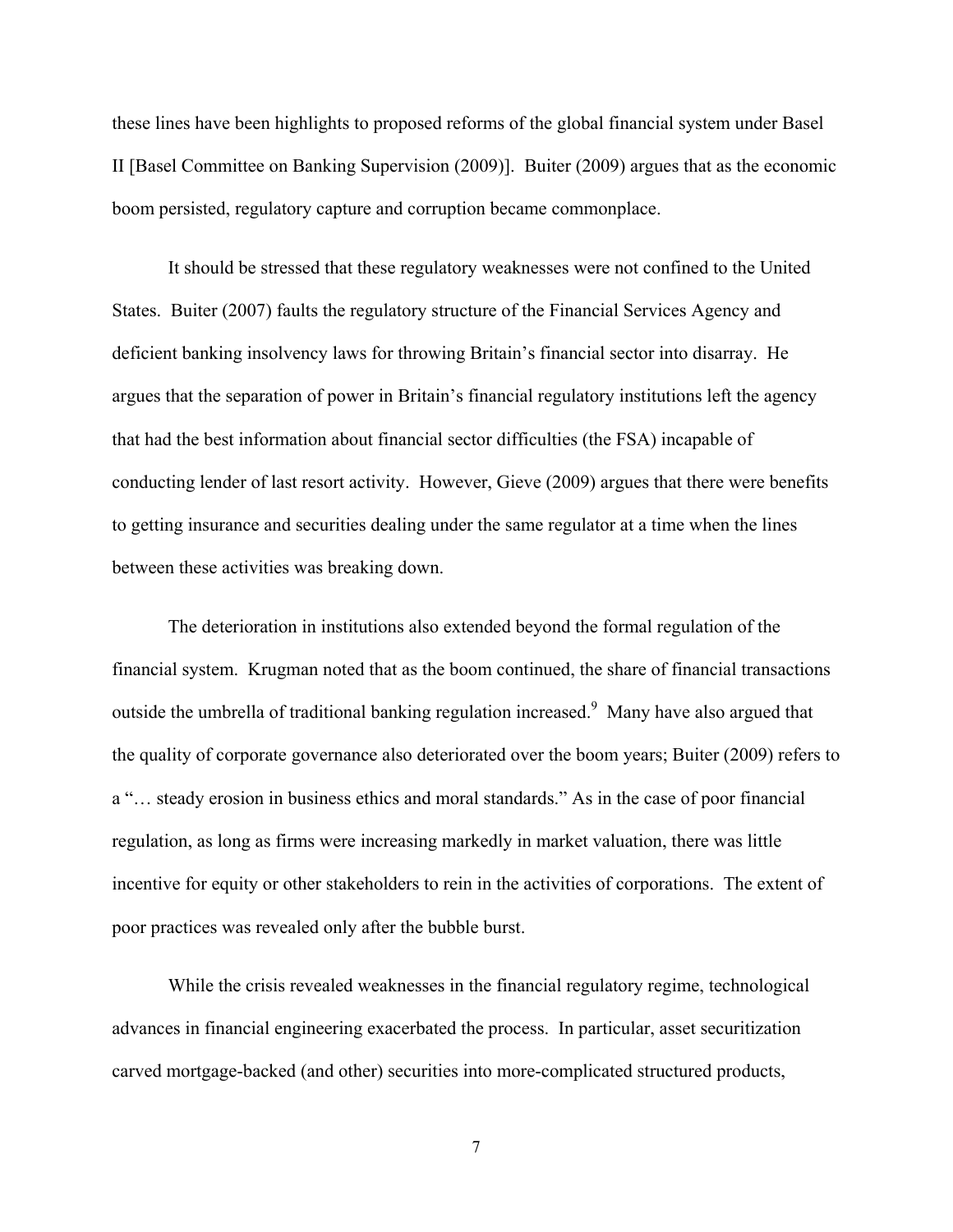leaving assets more opaque. Mishkin (2008) argues that advances in information technology and financial innovations contributed to a "democratization of credit" that initially brought benefits to consumers, but eventually contributed to the financial crisis. Trichet (2009a) notes that while securitization brought the potential to increase diversification and enhance the management of risk, in practice it also allowed loan originators to sell credit immediately after it had been extended, effectively eliminating the incentives for proper risk management.

 Moreover, securitization reduced overall transparency by reducing incentives to collect and disseminate information about counterparty risk (Buiter, 2007). Another difficulty with securitization was that it broke the link between those who had originated the loan and those who were bearing the risk, reducing the incentives for loan originators to conduct proper due diligence prior to extending credit (De Michelis, 2009).

We wish to account (albeit imperfectly) for the quality of the regulatory regime in our empirics below. Accordingly, we introduce a number of measures of the regulatory regime commonly used in the literature. Our measures include a number of variables from the Economic Freedom of the World database (EFW) including *Bank Ownership (*the share of bank deposits held in privately owned banks), *Foreign Bank Competition* (the denial rate of foreign bank license applications), *Interest Rate Controls/ Negative Real Interest Rate* (which measures credit market controls), and finally *Credit Market Regulation (*a summary score on the quality of regulation in credit markets). As is the case for all the potential crisis causes we investigate, these data are dated from 2006 (or sometimes earlier). We also include a number of measures dated 2003 from the Barth, Caprio and Levine (2005) data set (hereafter "BCL"), including measures of *Overall Capital Stringency, Ability to Take Prompt Corrective Action,* a *Capital*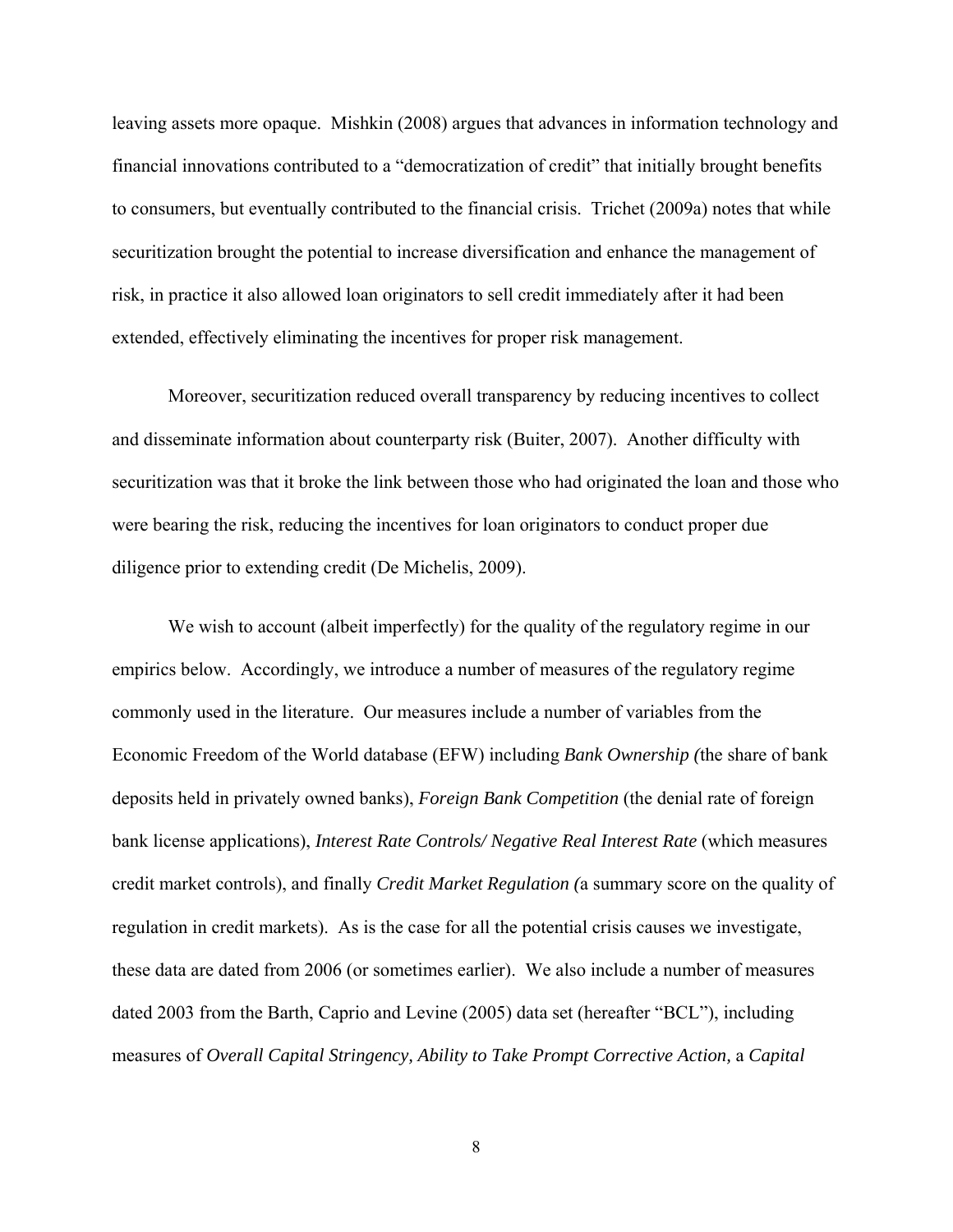*Regulatory Index, Official Supervisory Power, Restructuring Power,* and a measure of the *Power to Declare Insolvency.*<sup>10</sup>

#### **Financial Conditions**

At the end of the boom in 2008 many countries found themselves in precarious financial positions, in part because of regulatory policies, but also because of the natural "pro-cyclicality" of bank lending behavior. De Gregorio (2009) concludes that the ultimate cause of the crisis was increased fragility in the United States financial system. Brunnermeier (2009) also describes a decline in lending standards during the run-up to the crisis. Weak banks do not resist a financial crisis well.

Certain financial market practices exposed the banking sector to potential deep financial distress. For example, Cecchetti (2008) notes that banks typically maintained short-term balance sheets in interbank lending markets. This allowed them to adjust the size and composition of their assets quickly during normal periods. However, when these markets seized up, banks found themselves illiquid. Moreover, bank lending practices became riskier. Feldstein (2009) notes that mortgage loan contracts in America gradually evolved from 70 to 80 percent of appraised value at origination, to 90 to 100 percent. White (2008) argues that some of the expansion of sub-prime and other risky mortgages was policy-induced, encouraged by Congress' strengthening of the Community Reinvestment Act, the loosening of down-payment standards by the Federal Housing Administration, and pressure on lenders from the U.S. Department of Housing and Urban Development to extend mortgages to a broader set of potential borrowers. That is, not all of the weaknesses may have been unintentional.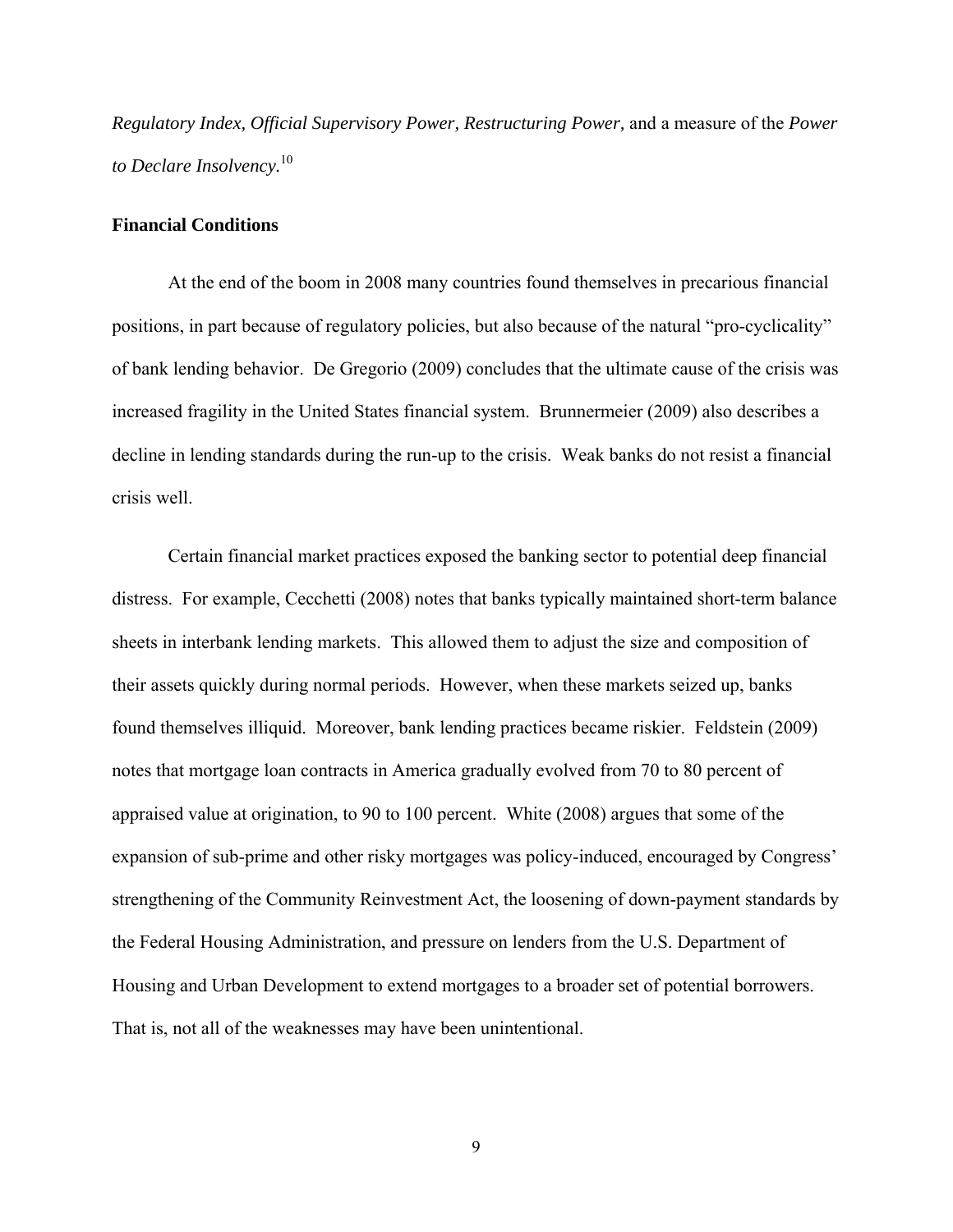Weaknesses in the financial sector manifested themselves in a number of dimensions that left economies exposed when conditions began to turn. During the boom, many countries experienced dramatic increases in the extension of domestic credit, both for investment and consumption, and the leverage of firms and households exploded. With the abrupt decline in the terms of credit extension, consumers and firms found themselves in need of dramatic deleveraging, leading to declines in both of these important components of GDP (Boone, Johnson and Kwak, 2009).

 Because we are interested in understanding the cross-country incidence of the crisis, we accordingly include a number of variables that measure the conditions of national financial sectors shortly before the crisis actually began. Of course, some of these variables are themselves outcomes of government policies, including the financial policies discussed above, and may therefore be endogenous to some of the policy variables listed above.

 As measures of relative domestic credit growth, we include *Private Sector Domestic Credit* as a share of GDP, *Domestic Bank Credit* as a share of GDP, and a measure of the share of domestic credit consumed by the *Private Sector.* As measures of bank strength going into the crisis, we include *Bank Liquid Reserves* as a share of assets, the share of *Non-Performing Loans, Bank Capital* as a share of assets, and *Bank Claims* as a share of deposits.

#### **Asset Price Appreciation**

Every discussion of the causes of the global financial crisis includes the run-up in *real estate values* in the United States and elsewhere (e.g. Feldstein, 2009, and Teslik, 2009). Hall and Woodward (2009) claim that the collapse of spending on home building and the resulting recession was the "most important fact" about the American economy at the start of 2009.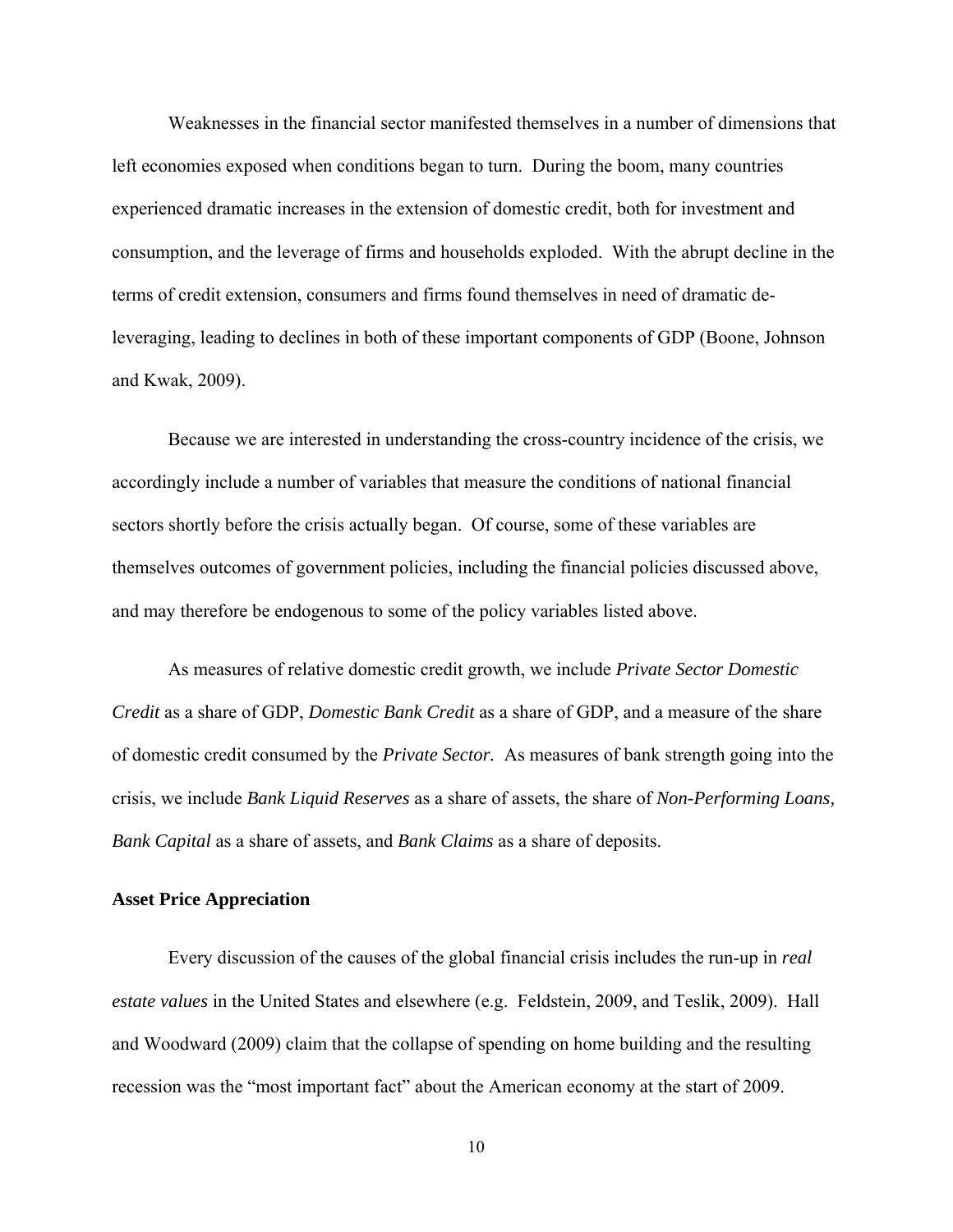Feldstein (2008) argues that until housing prices stabilize, it will be impossible for the private sector to properly value mortgage-backed securities. Reinhart and Rogoff (2008) note that American housing price appreciation prior to this crisis exceeded those in the previous "Big Five" postwar crises.<sup>11</sup> Noting parallels with Japan's experience, Shirakawa (2009) recalls the "irrational frenzy" that occurred in land prices in Japan prior to their collapse, and notes similarities among real estate values in Western economies prior to the 2008 crisis.

One reason that the real estate boom is perceived as a source of fragility is that it channeled investment away from more productive areas into "unproductive residential construction" (Buiter, 2009). Another is that as the housing market cooled, household balance sheets deteriorated and many homeowners found themselves with negative housing equity (Feldstein, 2009). U.S. Mortgage delinquencies have been highest in the areas that experienced the greatest rate of price appreciation during the boom (Doms, et al, 2007).

It is widely agreed that the magnitude of the real estate boom was increased by loose financial conditions. For example, Bernanke (2009a) notes that the housing boom was fueled in "large part" by a rapid expansion in mortgage lending. De Michelis (2009) notes that the boom in sub-prime lending coincided with the real estate boom. Mian and Sufi (2008) find that zip codes with high latent demand for housing experienced large decreases in mortgage denial rates between 2001 and 2005, even though these areas experienced poor economic performance over this period. This suggests that sub-prime mortgages facilitated the run-up in real estate prices in these areas. Moreover, Mayer, et al, (2009) note that mortgage defaults and delinquencies were particularly concentrated among mortgages that were classified as "subprime or near-prime." However, U.S. real estate appreciation was not exorbitant relative to other OECD countries,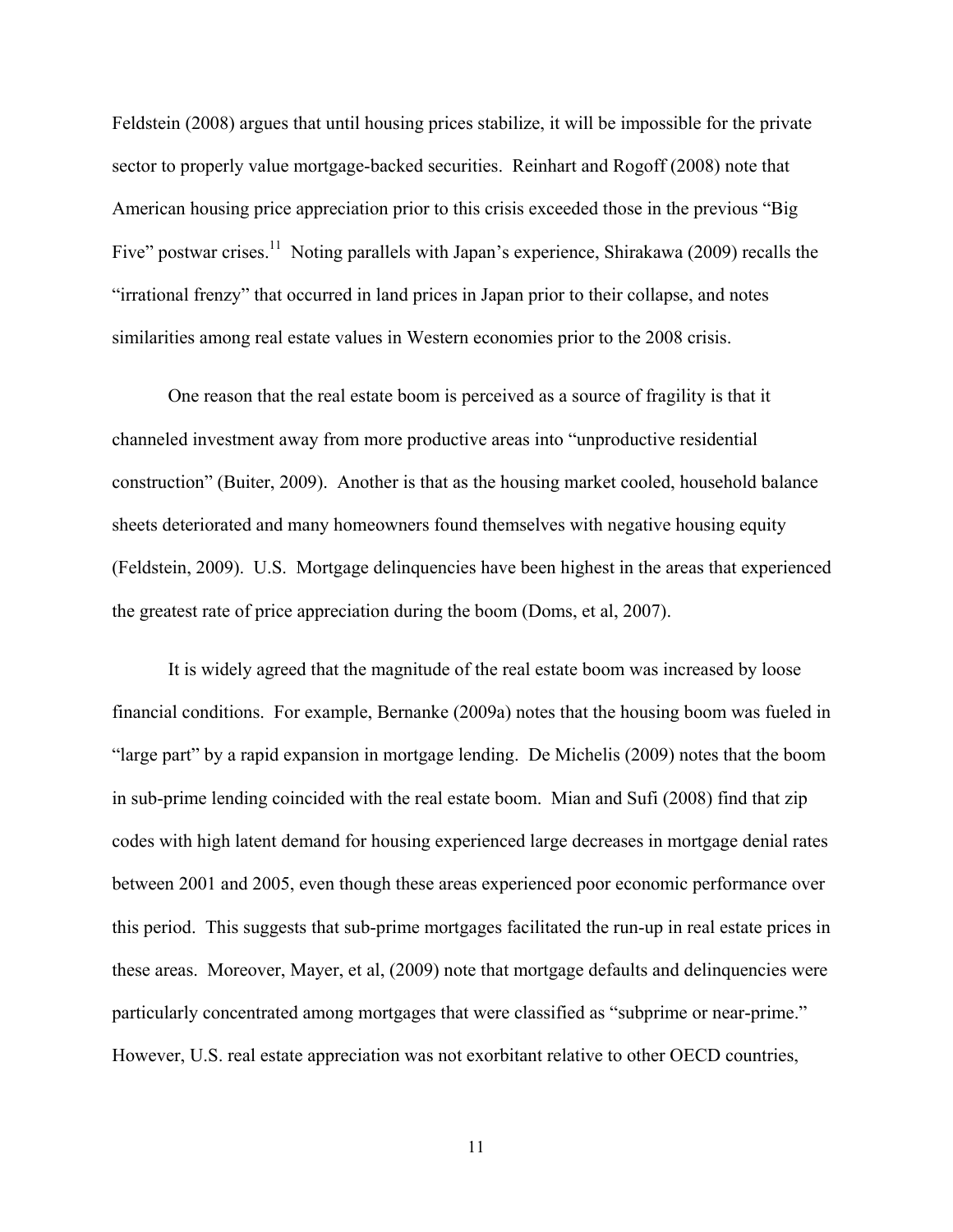suggesting that sub-prime lending alone, alone cannot explain the run-up in real estate prices (De Michelis, 2009); this was exceptionally prevalent in the United States.

For all these reasons, run-ups in real estate prices are commonly considered important factors in determining relative economic vulnerability in the global financial crisis.

The bubble in real estate values was paralleled by a run-up in other asset prices, especially in equity. It is widely thought that these "bubbles" were fueled by easy monetary policy and an underestimation of underlying risks in financial markets (Frankel, 2008). Reinhart and Rogoff (2008) demonstrate that equity price appreciation in the United States was even more dramatic than appreciations experienced during the "Big Five" post-war debt crises, and speculate that the cause was the "extraordinary amount" of stimulus provided by the Federal Reserve during the run-up to the crisis. As global economic activity slowed and equity prices fell, those countries that had experienced the greatest increases in equity prices during the boom period found themselves most vulnerable.

We therefore include a number of measures of real estate and equity price appreciation. We include the *Percentage Change in Real Estate Prices*, based on data from the BIS and augmented by an Asia-specific study by Glindro, et al (2008). As measures of equity market appreciation, we include: *Market Capitalization* as a share of GDP; the value of *Stocks Traded relative to GDP;* and *Stock Market Growth*.

### **International Imbalances**

 Many countries built up precarious international financial positions over the boom years that became unsustainable when easy credit extension ceased (Buiter, 2009). The sources of these imbalances are controversial. Many observers, such as Buiter (2007) and Wolf (Teslik,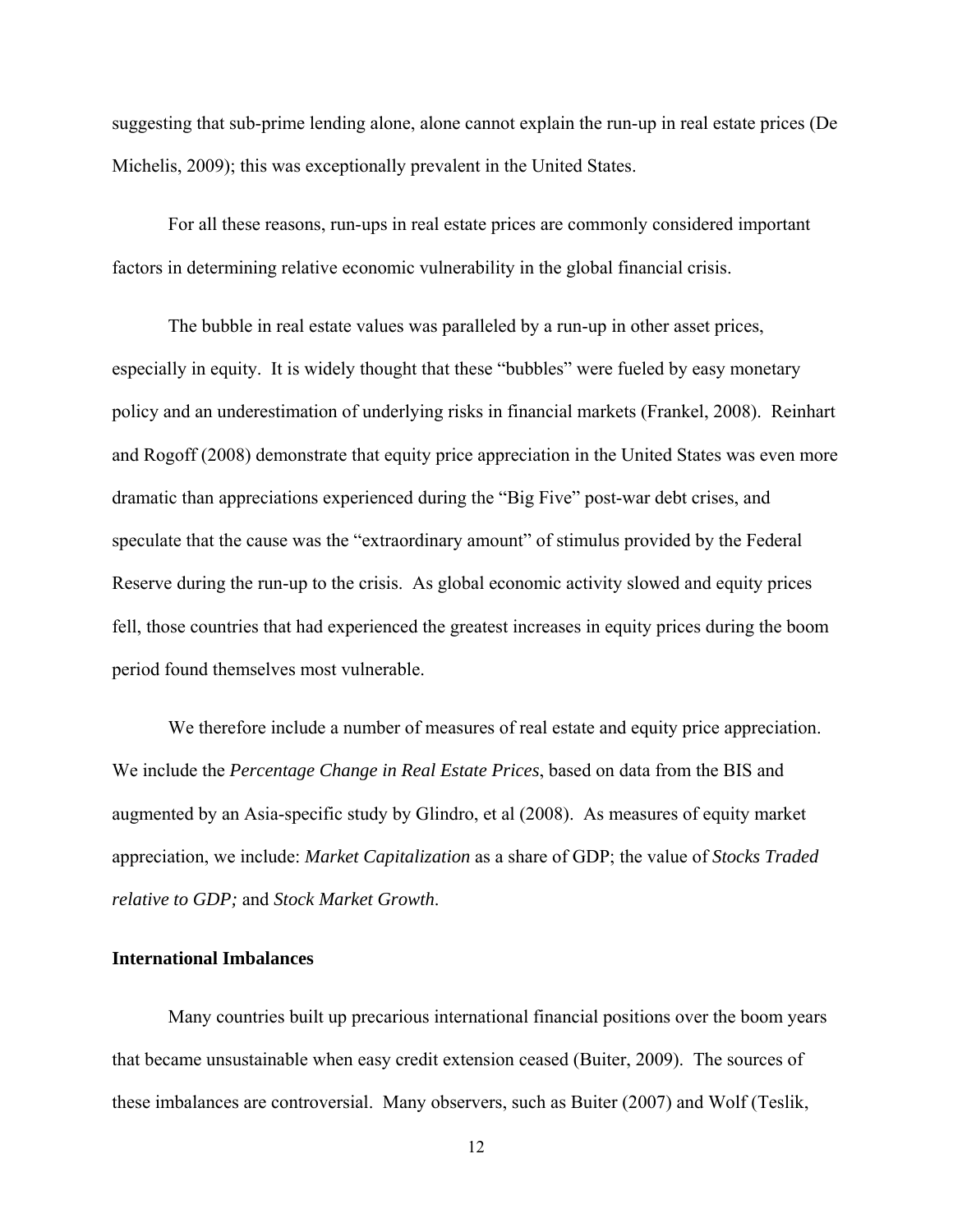2009), identify the efforts by Asian and oil-exporting governments to build up large currency reserves as a source of the major global imbalances and subsequent excessive asset price appreciation in the west.

This particularly includes China, which ran huge trade surpluses with developed countries and accumulated over \$1 trillion in foreign reserves. However, Buiter (2009) also argues that the western nations were complicit in fueling these current account deficits through lax macroeconomic policies. In fact, those who point to monetary policy in the United States as a prominent factor in causing the crisis often argue that the imbalances would have been there even with a more flexible Chinese exchange rate (e.g. Mohan, 2009).<sup>12</sup>

Fratzscher (2009) finds that countries with worse than average current account positions experienced greater than average exchange rate depreciations during 2008. He also finds that countries with larger than average liabilities towards the United States also suffered larger than average exchange rate depreciations that year. He conjectures that US investors in need of dollar liquidity were reluctant to roll those credit extensions over during the most turbulent period of the financial crisis.

Given a country's current account position, its ability to manage that position is likely to be a function of its "war chest" of international reserves. Obstfeld, et al (2009) find that inadequate holdings of foreign exchange reserves relative to estimated "required" levels based on their theoretical specification was an important predictor of exchange rate depreciation in 2008. Fratzscher (2009) finds that adequate holdings of foreign exchange reserves significantly affected the exchange rate experiences of countries in 2008. He finds that countries with below-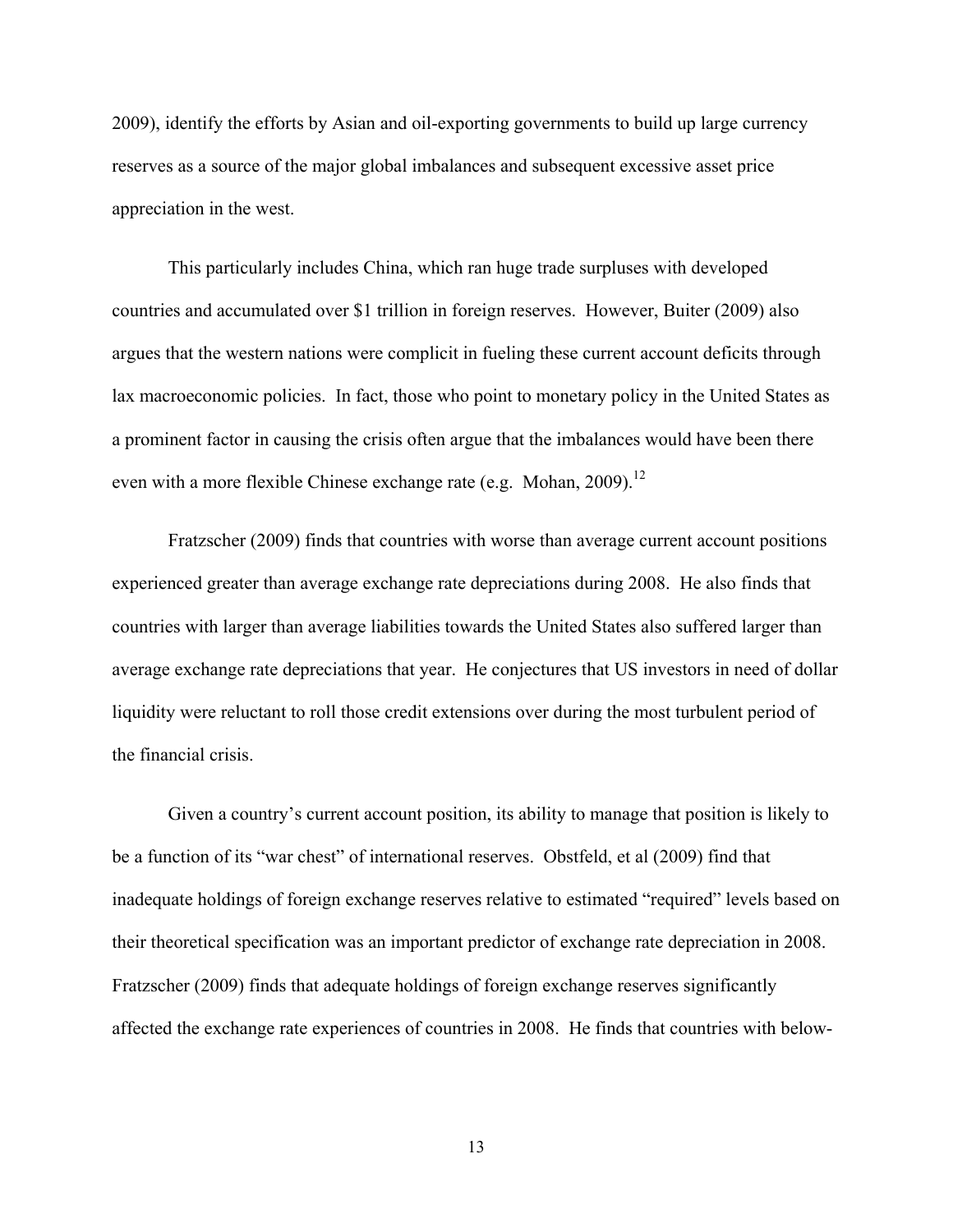average reserve holdings experienced a 23% average exchange rate depreciation against the dollar, while those with above-average holdings only experienced a 7% depreciation on average.

 We therefore include both measures of the severity of current account imbalances and the adequacy of holdings of foreign reserves. As measures of the external balance position, we include both stock and flow measures: the *Net External Position*, the *Current Account* (both measured as percentages of GDP, *Debt Service* as a percent of exports, *External Debt* as a percentage of gross national income, *Gross Financing in International Capital Markets* as a percent of GDP, and the *Real Effective Exchange Rate* (normalized to be 100 in the year 2000). As measures of the adequacy of foreign reserve holdings, we include *Total Reserves* as a percent of external debt, *Short-Term Debt* as a Percent of Reserves, *Total Reserves over the Value of a Month of Imports*, *M2 as a percent of Total Reserves minus Gold*, and *M2 as a percent of Central Bank Foreign Assets*.

#### **Macroeconomic Policies**

 Many have blamed easy have blamed lax macroeconomic policies for exacerbating current account imbalances and fueling the boom. Taylor-Rule based simulations indicate that the Federal Funds rate was below levels consistent with a 2% inflation target between 2003 and 2006, sometimes by as much as 200 basis points (e.g. White, 2008). However, this viewpoint is not universal. For example, Hall and Woodward (2009) argue that the easy monetary policy at the start of the decade represented "responsible" monetary policy to head off deflation rather than an "… irresponsible contribution to a housing bubble."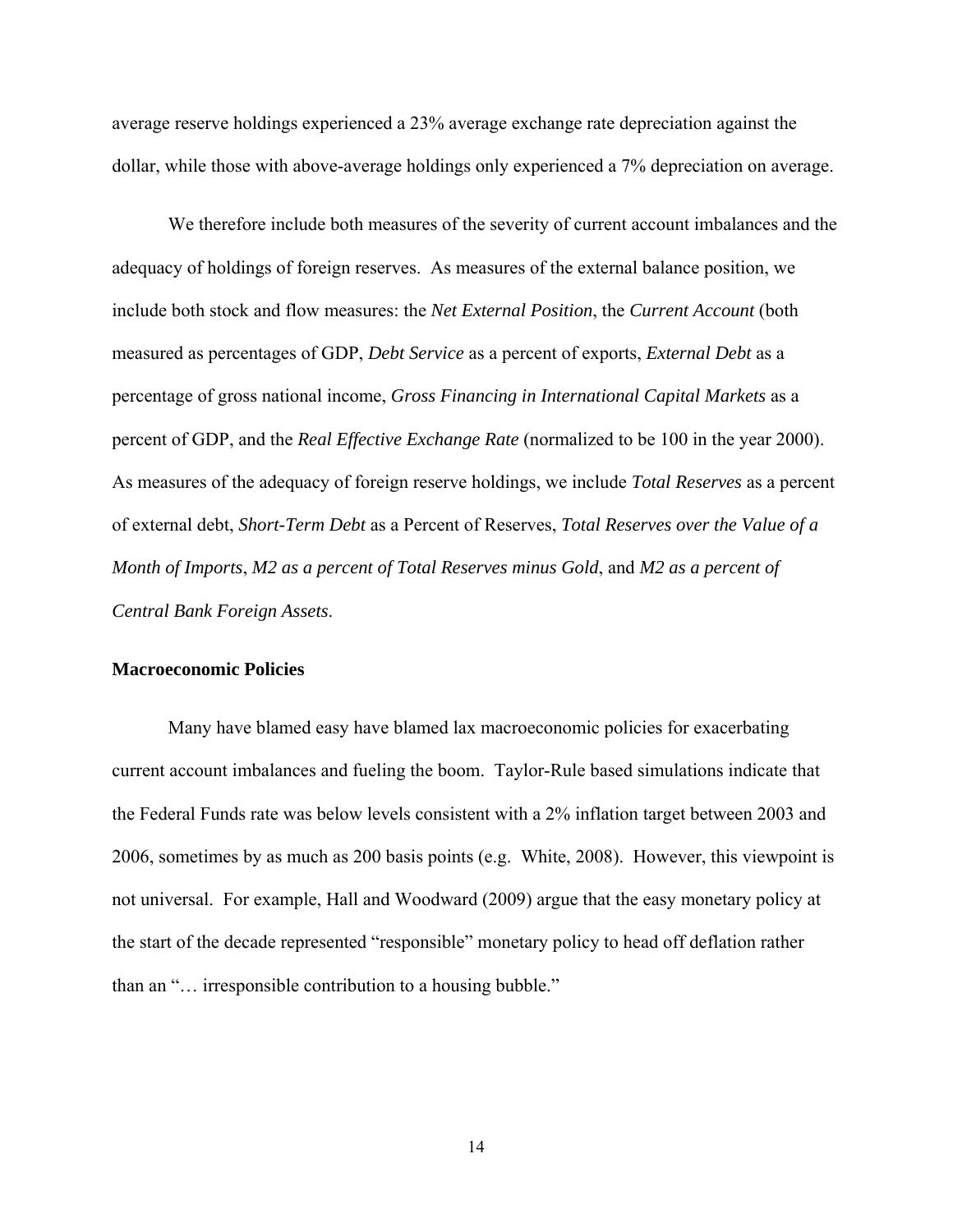In addition to expansionary monetary policy, others (e.g. De Long, 2009) point to the perception that the Federal Reserve stood ready to step in to support asset prices (the so-called Greenspan and Bernanke "puts") as a cause for excessive asset price appreciation.

Analysts have also pointed to lax fiscal policy as a source of vulnerability. Buiter (2009) argues that countries such as the United States and the United Kingdom pursued unsustainable fiscal deficits that exacerbated the expansion of current account deficits. Moreover, he argues that lax fiscal policy has resulted in a loss of fiscal credibility in government's capacity to address the global crisis. Large deficits have raised concerns that current expansionary fiscal policies will be resolved either by monetization or default. In turn, this concern has pushed up long-term interest rates, reducing the effectiveness of fiscal policy as a counter-cyclical instrument. Alternatively, some speculate that such concerns may encourage governments to resist fiscal easing, thereby exacerbating the economic downturns.

As measures of cross-sectional differences in monetary regimes, we include a dummy indicating if a country is a *Currency Union* member, the *Aggregate GDP of a Country's Monetary Zone,* a dummy indicating countries that are members of the *European Union, but not the European Monetary Union,* a dummy indicating of a country is an *Inflation Targeter, M2* as a percent of GDP, and *M3* as a percent of GDP. As measures of cross-sectional differences in fiscal policies, we include the *Government Budget Surplus/Deficit* as a share of GDP, the stock of *Central Government Debt* as a share of GDP, the stock of *Total Debt* as share of GDP, and the *Debt Service Burden* as a share of GDP. We also control for cross-country differences in macroeconomic conditions going into the crisis by including a measure of *CPI Inflation* and a measure of *GDP Growth.<sup>13</sup>*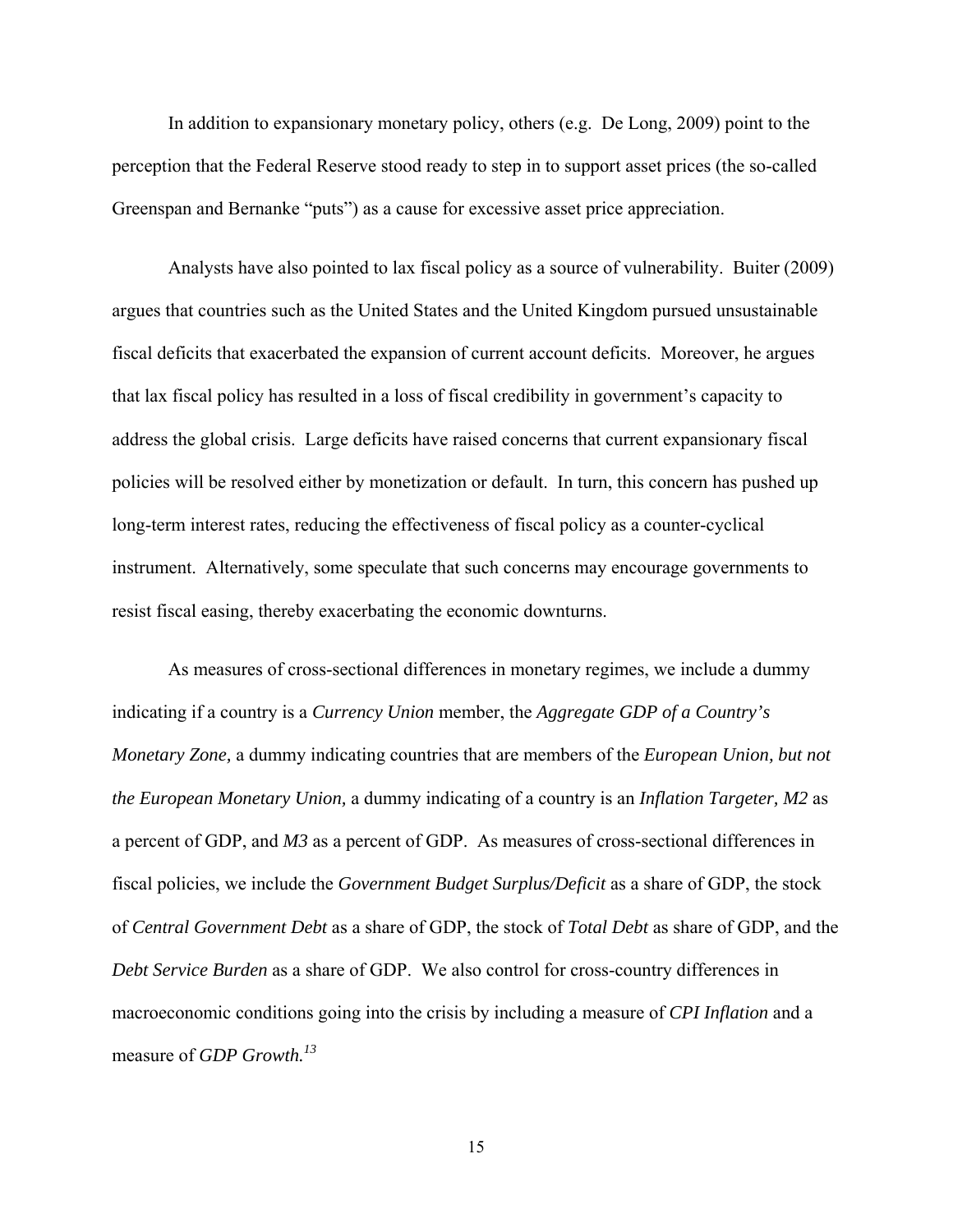#### **Institutional Factors**

 We also search for the effects of institutional features across countries in crisis severity. Acemoglu, et al (2003) find that countries with inferior institutional features suffer from increased macroeconomic volatility, to the extent that after controlling for institutional differences, macroeconomic policy differences only play a limited role in explaining crosscountry volatility differences.

 To control for institutional differences, we include the *EFW index of Credit/Labor/Business Regulation,* the *Polity* index, a measure of *Constraints on the Executive*  (also taken from the Polity data set)*,* a measure of *Overall Economic Freedom,* a dummy indicating a *Common Law* country, indices of *Control of Corruption, Regulatory Quality,* the quality of enforcement of the *Rule of Law, Political Rights, Civil Liberties,* and the EFW measures of *Government Size, Security of Property Rights,* and *Sound Money Access.*

### **Geography**

 Our final set of considerations is geographic; such features may have played a role in relative performance as well. Iceland's proximity to the United Kingdom and the Netherlands made it an attractive destination for British and Dutch depositors, perhaps contributing to the expansion of its financial sector (Danielsson, 2008). Similarly, Eastern Europe experienced waves of investment during the boom not enjoyed by more remote economies. While these investments initially promoted rapid expansion of these proximate economies, they left these countries more exposed to a reversal of fortune in the wake of a global "sudden stop" in credit extension.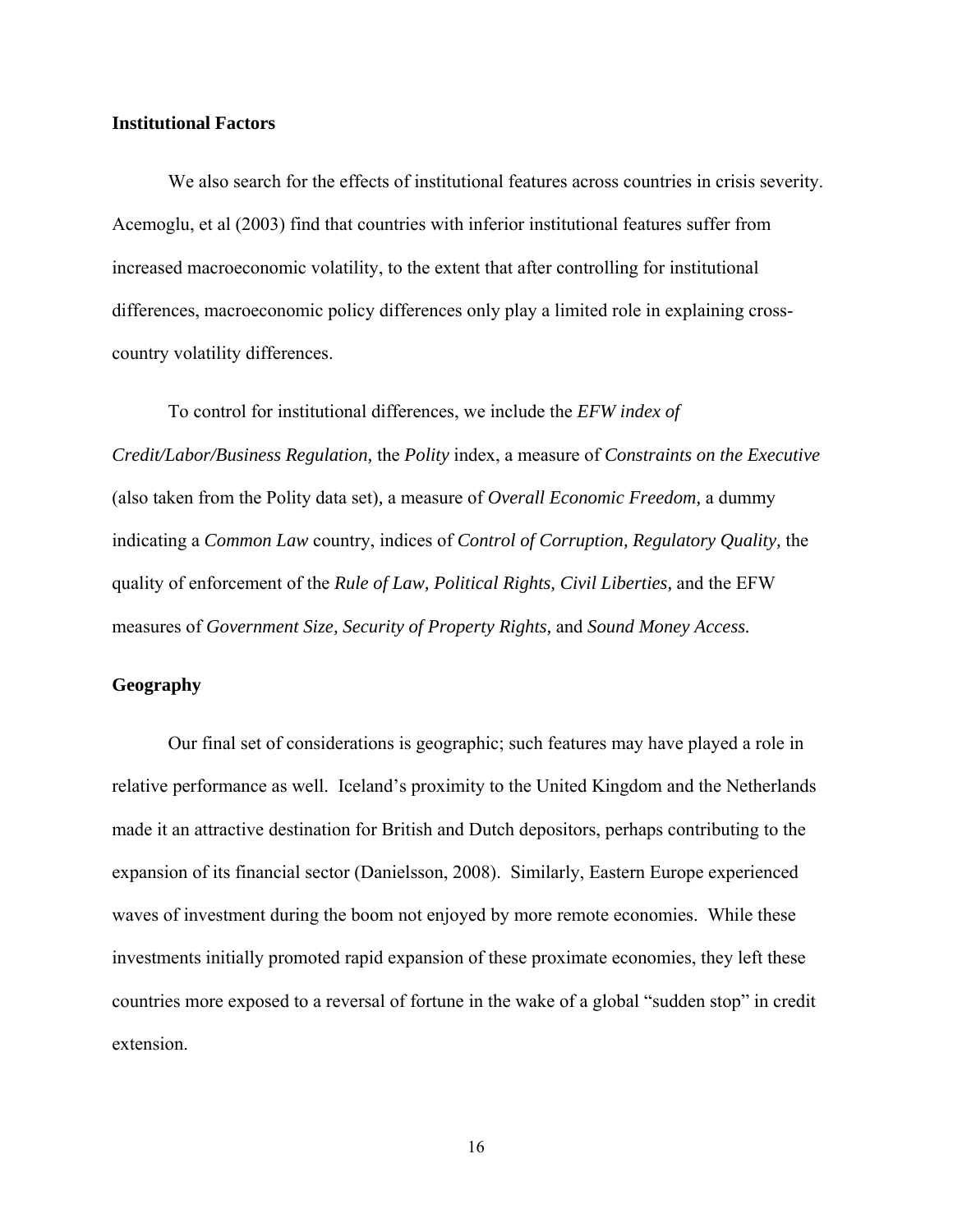To control for geographic differences, we include the *Log of Latitude,* and dummies for *East Asian* countries, *Central/Eastern Europe, Central Asian* countries*,* Commodity Exporters, and *English Speaking* countries.

 We now turn to empirical evidence concerning the causes and consequences of the 2008 financial crisis.

#### **III: Empirical Strategy**

We examine an international cross-section, using country-specific information. Thus we ignore linkages between countries almost completely; these would be relevant if the crisis spread "contagiously." However, even if the shocks that precipitated the crisis were common and/or spread contagiously, national fundamentals may help determine the actual incidence of the crisis across countries. Accordingly, we model the severity of the financial crisis as a function of the economic, political, and institutional characteristics of a country.14

#### **The Sample of Data**

We are interested in examining a broad cross-section of countries and territories.<sup>15</sup> We wish to include all the countries that have been dramatically affected by the crisis as well as a number of other countries that have not been affected as badly (as controls). Since the incidence of the crisis was notable among high-income countries, we include all of them as well as a large number of developing countries. In particular, we examine all countries with real GDP per capita of at least \$10,000 in 2003. To this set of countries, we add those with real GDP per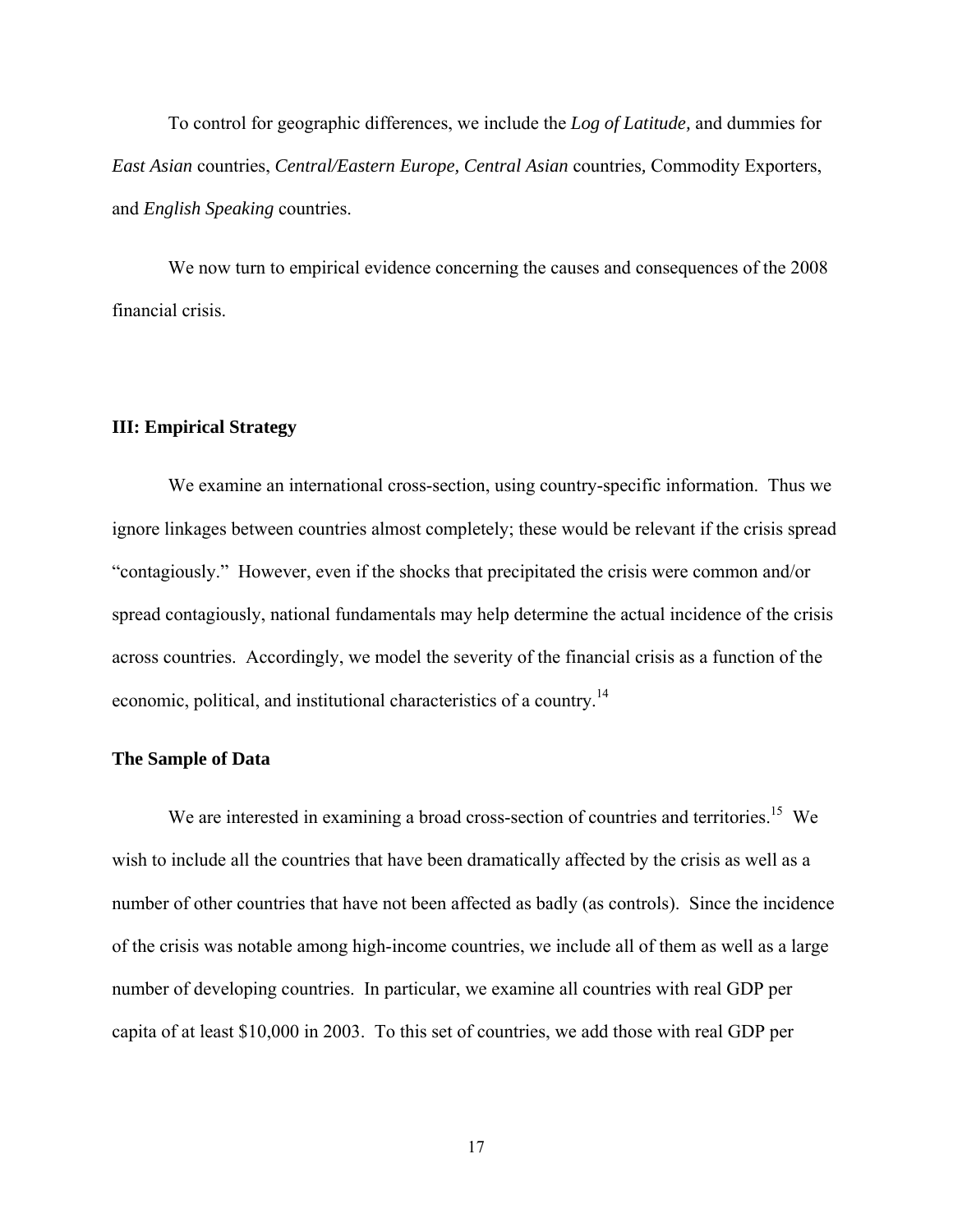capita of at least \$4,000 and a population of at least one million.<sup>16</sup> We are left with a sample of 107 countries; their names are tabulated in an appendix**. 17**

#### **Identifying Cross-sectional Differences in Crisis Severity**

Identifying the incidence of a financial crisis (currency, asset, banking, or other) across countries is no simple matter, let alone determining its severity (e.g. Berg, et al, 2004). Any reasonable methodology should take into account the fact that potentially serious measurement error is inherently present.

We begin with a simple non-structural approach. In particular, we consider four observable indicators of the crisis, and model the incidence and severity of the crisis as being a latent variable that can be linked to these variables. When measuring these manifestations of the crisis, we restrict ourselves insofar as possible to data from 2008 (we sometimes use data from early 2009).<sup>18</sup>

Our first measure of the 2008 crisis is real GDP growth over 2008, as estimated by the *Economic Intelligence Unit* (EIU) in early March 2009.<sup>19</sup> We also consider a broad range of financial variables covering stocks, bonds, and international finance. Above and beyond growth, we include: 1) the percentage change in a broad measure of the national stock market over the 2008 calendar year (collected from national sources); 2) the percentage change in the SDR (multilateral) exchange rate over 2008 (measured as the domestic currency price of a Special Drawing Right and taken from the IMF's *International Financial Statistics*); and 3) the change in the country credit rating from *Institutional Investor.* The latter are ratings created by *Institutional Investor* that rank 177 countries on a scale between 0 and 100 where 100 represents the least likelihood of default (as of March 2009, Switzerland was the most highly rated country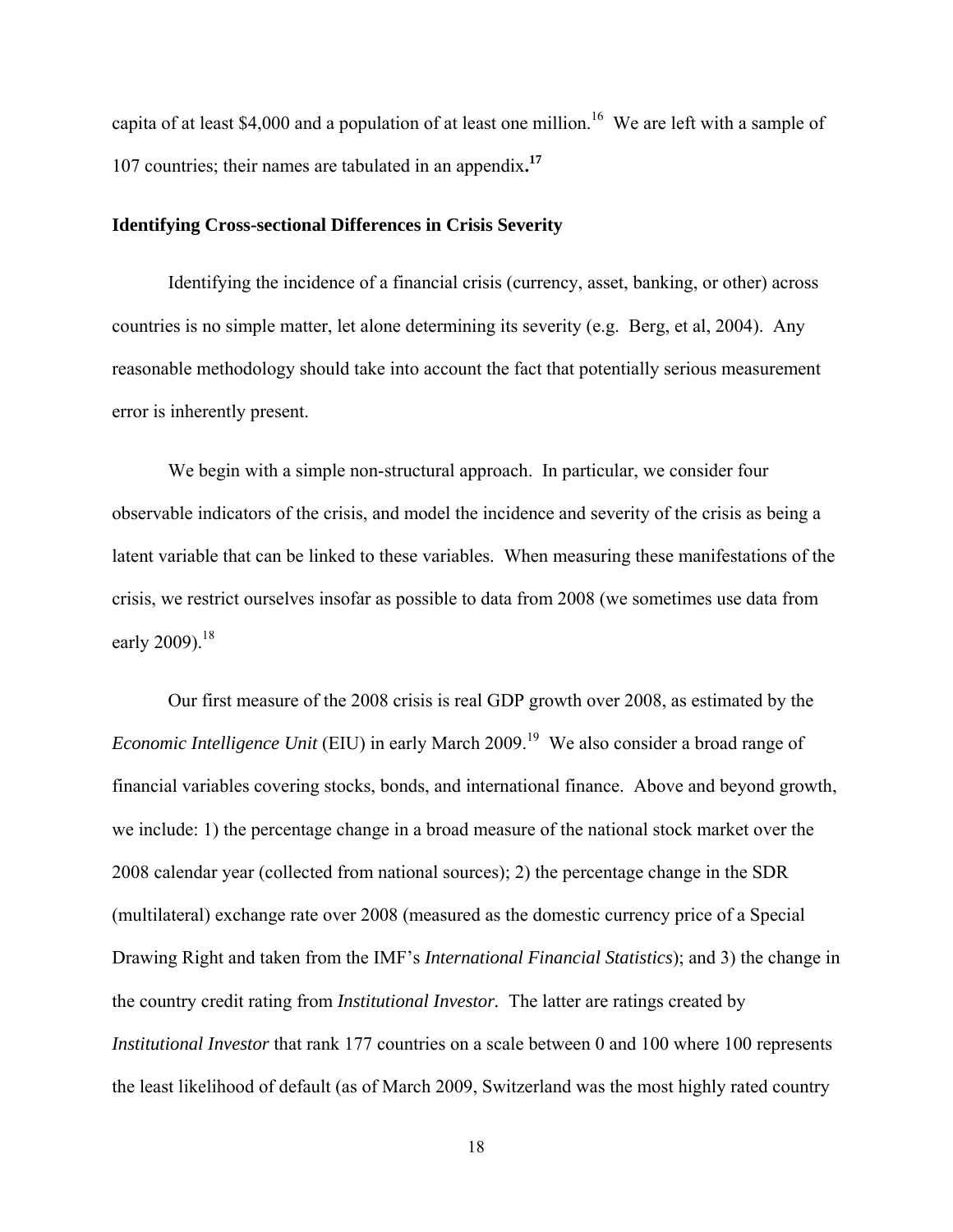with a score of 94.0, while Zimbabwe brought up the rear at 4.6).<sup>20</sup> *Institutional Investor* publishes these rankings biannually in March and September; we use the change between March 2008 and March 2009.21 We also use an analogue from *Euromoney* for sensitivity analysis. Our four measures of the consequences/manifestations of the crisis are presented for forty key countries of interest in Table 1. The four indicators are not particularly tightly related, as shown by the correlation matrix of Appendix Table A3.

How should these four factors be combined appropriately? Perhaps the most straightforward way to proceed is to extract a common component from the four variables using purely statistical techniques and examine its characteristics. Accordingly, we estimate a single factor using conventional factor analysis; estimates for the "top-40" countries are presented in Table 2. Our default factor is estimated using the method of principal factors on our four variables, with regression scoring (because of missing data, the estimates are actually derived from 85 observations).<sup>22</sup> Three variants of the factor are also included for sensitivity analysis: one replaces the change in the *Institutional Investor* country credit rating with the analogue from *Euromoney*; another drops the exchange rate (since some countries use the exchange rate as an objective or instrument of monetary policy); and a final variant estimates the factor via maximum likelihood.

Our four different variables measuring the severity of the crisis are strongly positively correlated with each other and deliver broadly similar rankings. A number of countries have been particularly hard hit by the crisis, and these show up at the top of our list. These include Iceland most especially; Iceland's fall from grace was particularly striking and has been much noted (as of March 2009, Icelandic GDP was forecast by the *EIU* to shrink by 12% in 2009). However, a number of other countries have also been hit hard including the Baltic countries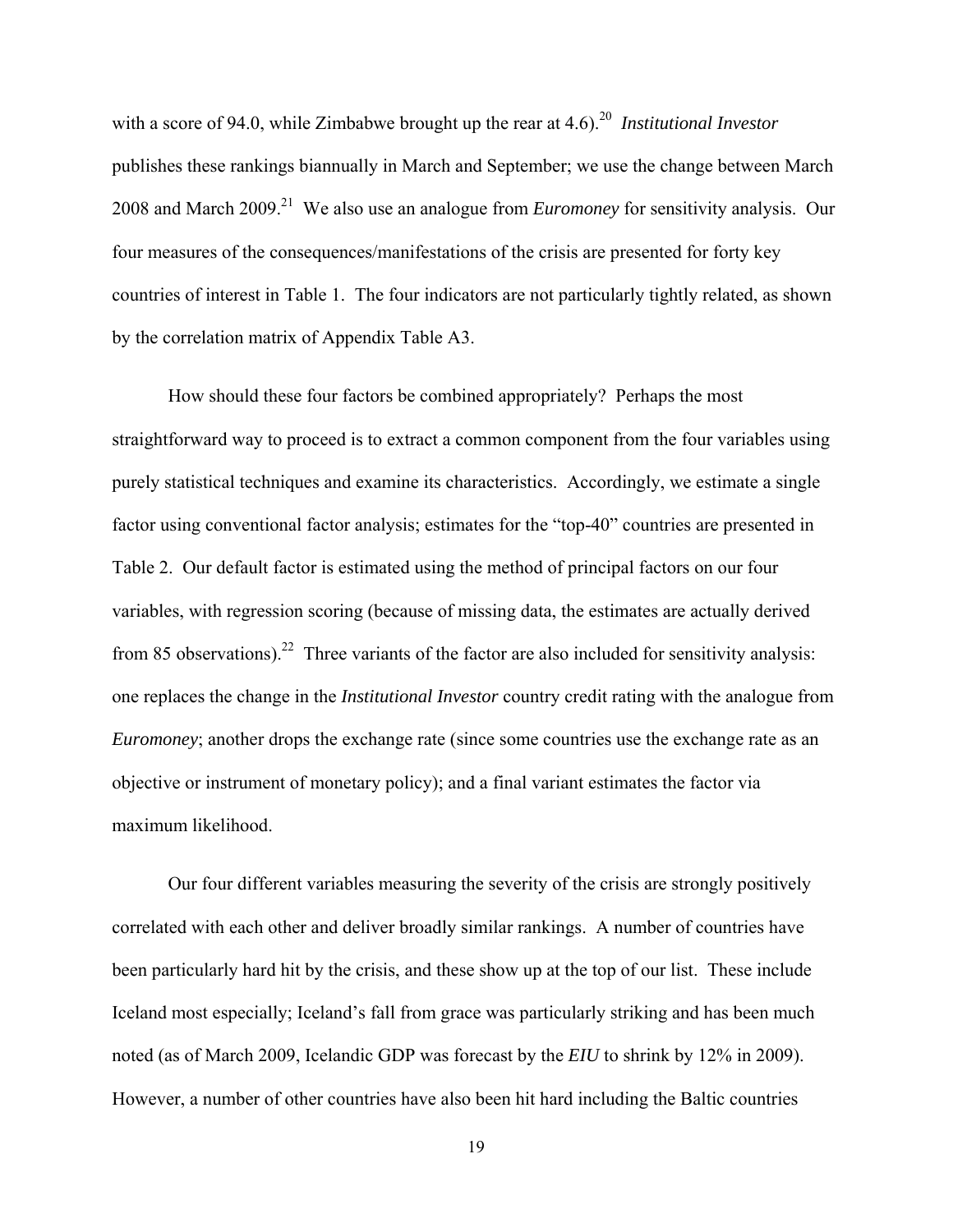(Estonia, Latvia and Lithuania), the Ukraine, Ireland, Korea, New Zealand, the UK, and Hungary. All these countries appear towards the top of our list of crisis countries; the plausibility of the extreme cases lends credibility to this exercise.

While most of the results in Table 2 seem plausible, our cross-section also includes some surprising results. For instance, we find Japan – whose GDP decline was particularly severe in the  $4<sup>th</sup>$  quarter of 2008 and the first quarter of 2009 – is characterized as relatively unaffected by the global crisis. In part, this performance is likely explained by the appreciation of the yen, an idiosyncratic event associated with the unwinding of the yen "carry trade" that was part of the financial crisis. While one can explain such phenomena, we interpret such mis-characterizations not as outliers that should be expunged, but as warnings that should make one cautious. In practice, even determining which countries have been more or less affected by crises can rarely be determined by a simple mechanistic manipulation of standard economic variables.

#### **Linking Incidence and Causes: First Pass**

Given an estimate of the incidence of the crisis across countries, one can then attempt to link crisis *incidence* to its potential *causes*. We do this by using a host of possible determinants of the crisis related to the voluminous literature cited above. To avoid endogeneity issues as much as possible with such an exercise, as well as speak to the potential performances of early warning models, we restrict ourselves to data from 2006 and earlier for our crisis causes.

We begin with a simple examination of whether our crude measures of crisis incidence can be linked to the size and income of a country.<sup>23</sup> Figure 1 presents scatter-plots of our four different measures of crisis incidence (on the ordinate); each is graphed against the natural logarithm of 2006 population (on the abscissa; this is taken from the World Bank's *World*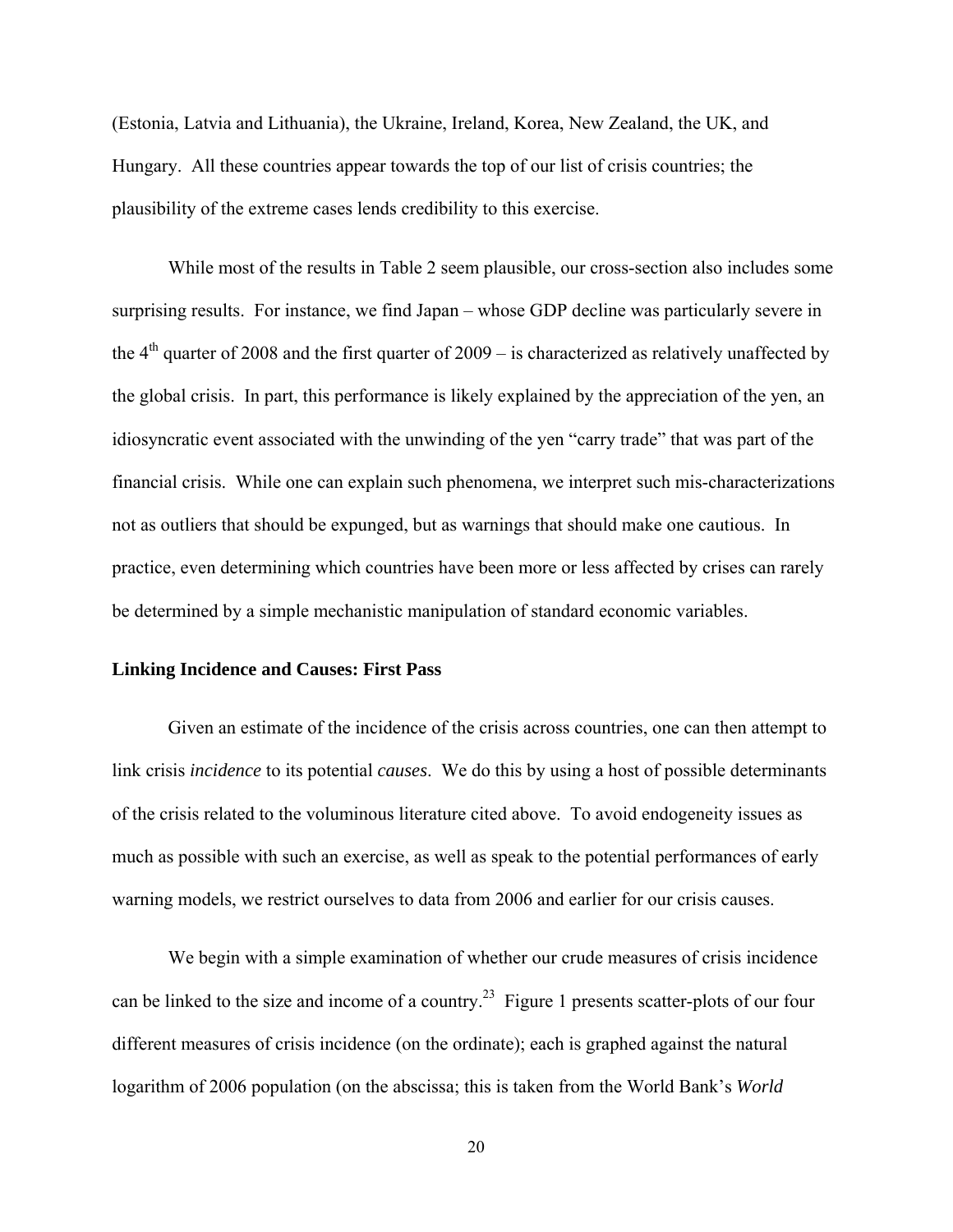*Development Indicators*). Our default measure is portrayed in the top-left graph, and shows only a cloud of data with a small negative relationship between crisis intensity and size (Iceland is visible as a small country hit hard by the crisis). The other three variants include a nonparametric data smoother, and also show a slight negative correlation between crisis incidence and size. That is, the intensity of the crisis does not seem to be strongly linked to country size.

By way of contrast, a country's income is more strongly (negatively) correlated with crisis intensity. Figure 2 shows that the negative relationship is present for all four variants of the crisis measure, measuring income with the log of real 2006 GDP per capita (the relationship is somewhat weaker when the factor is estimated with maximum likelihood).<sup>24</sup>

The impressions given in Figures 1 and 2 are graphical in nature and accordingly informal. However, they can easily be corroborated more rigorously with standard statistical techniques. Table 3 provides estimates of OLS coefficients from a regression of our default factor on the natural logarithms of 2006 population and real income per capita; standard errors robust to the presence of heteroskedasticity are presented parenthetically. Size has a negligible effect on factor incidence, but income seems to have a sizeable negative effect which is significantly different from zero at conventional confidence levels. This conclusion does not depend on the exact way that the factor is estimated, and is consistent with the graphical evidence of Figures 1 and 2. This tentative evidence points toward an income effect on crisis incidence but no clear size effect. Nevertheless, we continue to include both effects as controls in our analysis below.

A different tack on these issues is to examine the effect of income and regional groupings. The World Bank splits countries into eight bins, and we use these to create simple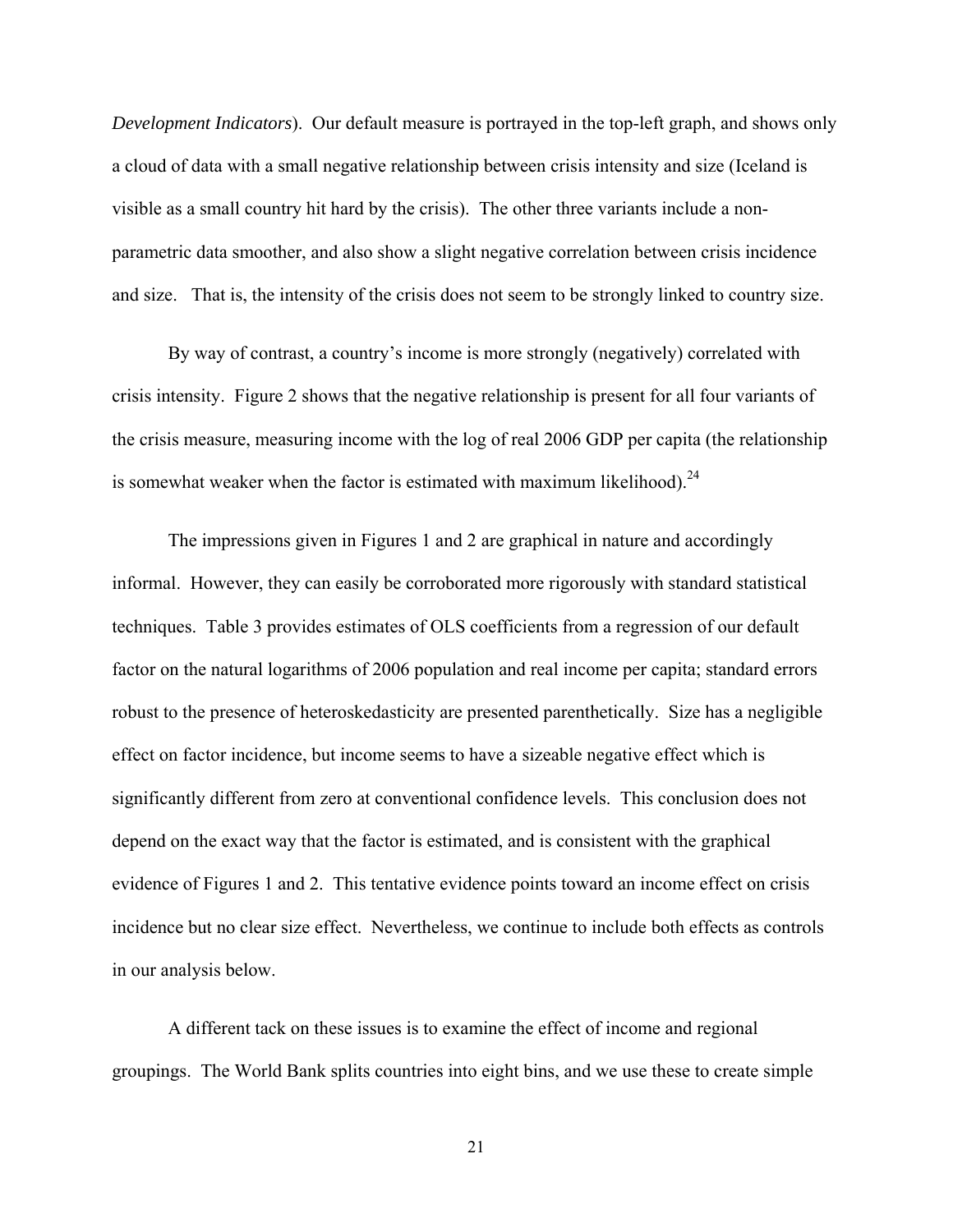binary variables. There are two groups of high-income countries, OECD and non-OECD. Developing countries are divided into six regional groupings: East Asia and Pacific; Eastern Europe and Central Asia; Latin America and the Caribbean; South Asia; Sub-Saharan Africa; and the Middle East and North Africa. We drop the last region and add seven appropriately constructed dummies to our regressions in place of population and size. These show much the same pattern. First, income matters negatively: the OECD dummy is quite negative, the coefficient on high-income non-OECD less so, and not all the developing country coefficients are statistically significant. The estimates indicate that Eastern Europe and Central Asian countries have been quite adversely affected by the crisis. We also obtain statistically significant negative coefficients for the Sub-Saharan countries and the developing South-Asian countries.

One way to proceed next would be to run regressions of our extracted factor(s) on a host of possible causes of the crisis (controlling for size and income). For instance, we include a measure of the buildup in the stock market in the final column at the extreme right of Table 3 (it has a statistically insignificant coefficient). However, given that we have a large number of potential causes and indicators without a directly observable measure of the crisis, we prefer to model these features collectively and explicitly with a Multiple Indicator Multiple Cause (MIMIC) model.

#### **The MIMIC Model**

The Multiple Indicators Multiple Causes (MIMIC) model was introduced to econometrics by Goldberger (1972). Aigner et al (1984) provide a general introduction to latent variable models, while Gertler (1988) has a nice exposition and empirical application; we follow Gertler's exposition below.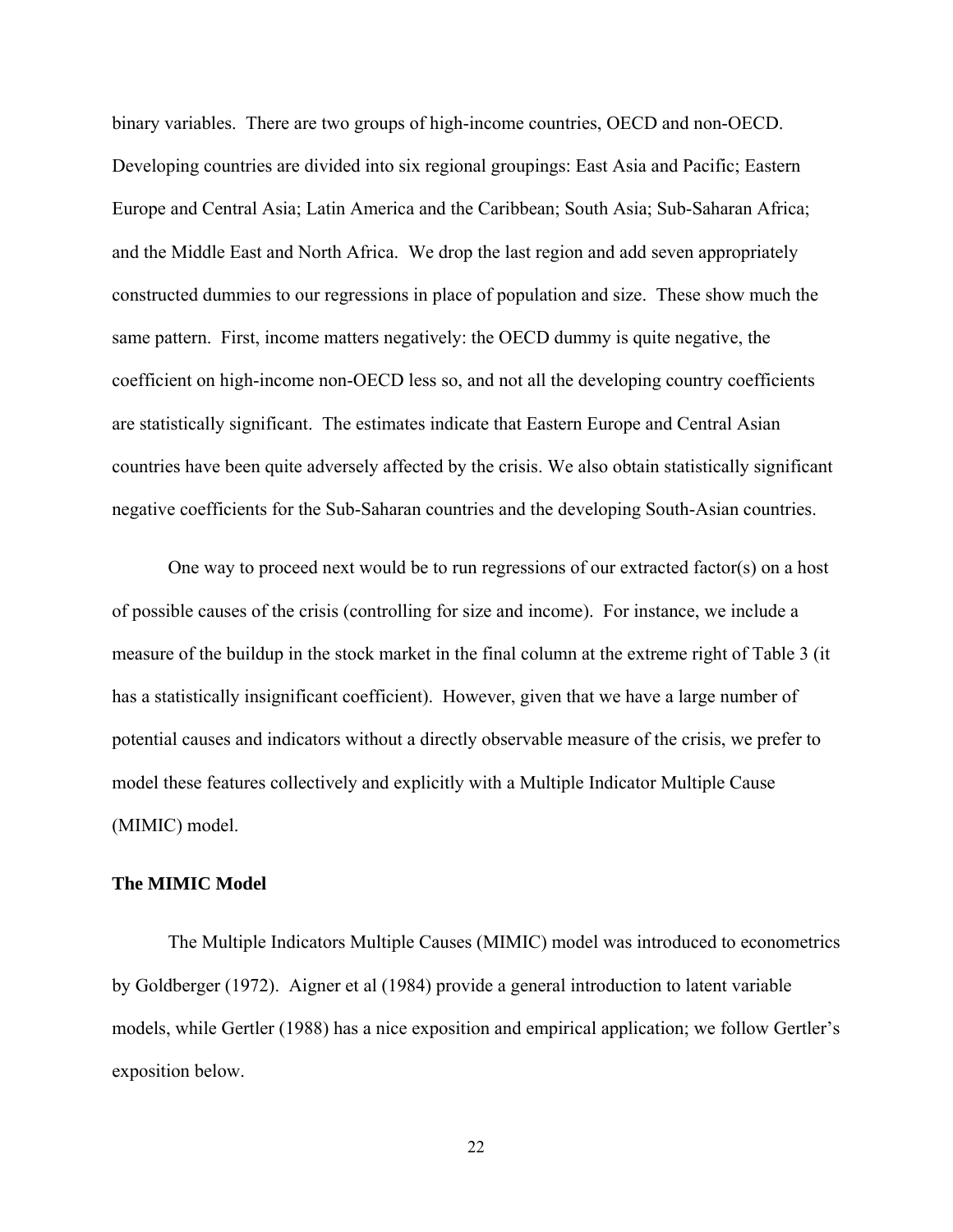The MIMIC model consists of two sets of equations:

$$
y_{i,j} = \beta_j \xi_i + \nu_i \tag{1}
$$

$$
\xi_i = \gamma_k x_{i,k} + \zeta_i \tag{2}
$$

where:  $y_{i,j}$  is an observation on crisis indicator j for country i,  $x_{i,k}$  is an observation for potential crisis cause k for country i;  $\xi_i$  is a latent variable representing the severity of the crisis for country i (or lack thereof in our case); β and γ are vectors of coefficients, and ν and ζ are wellbehaved disturbances.<sup>25</sup> Equation (1) links J consequences and manifestations of the crisis (denoted by y) to the unobservable measure of crisis severity. In practice, we model this *measurement* equation using our ( $J = 4$ ) indications of the crisis (the 2008 national changes in: a) real GDP, b) the stock market, c) the credit rating, and d) the exchange rate). The second equation models the *determination* of the crisis as a function of *K* causes (x's, dated 2006 or earlier).

By substituting (2) into (1), we can derive a model which is no longer a function of the latent variable ξ. This MIMIC model is a system of J equations with right-hand-sides restricted to be proportional to each another. These proportionality restrictions constrain the structure to be a "one-factor" model of the latent variable; with the addition of a normalization, they achieve identification of the parameters in (1) and (2). One of the features of the MIMIC model is that it explicitly incorporates measurement error about a key variable – the incidence and severity of the crisis – in a non-trivial and plausible way.<sup>26</sup> Indeed, this is one of the chief attractions of the MIMIC model to us. $27$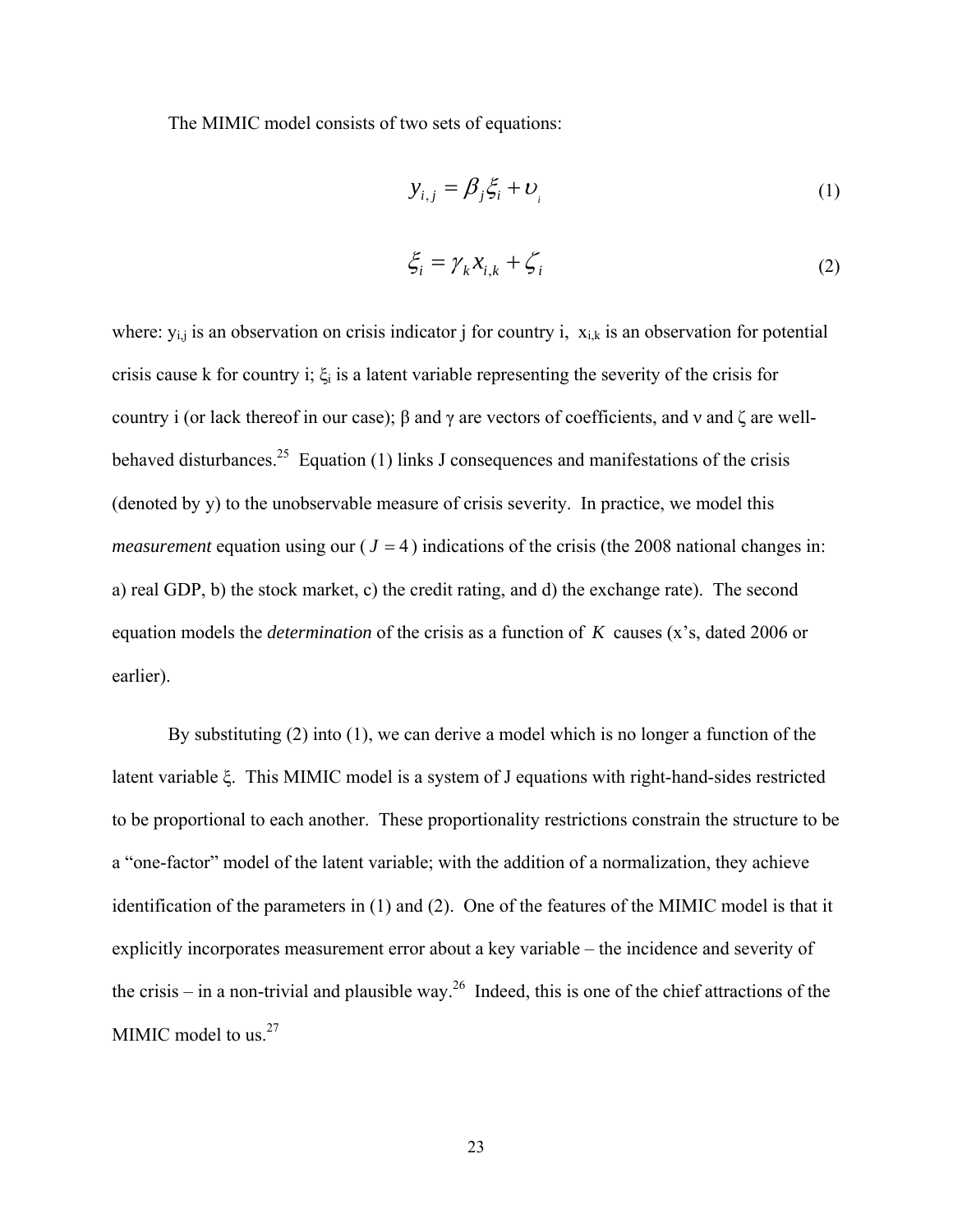We estimate our MIMIC models in STATA with GLLAMM; Rabe-Hesketh et al (2004a, b) provide further details. The iterative estimation technique begins with adaptive quadrature which is followed by Newton-Raphson.<sup>28</sup> We normalize and achieve identification by imposing a factor loading of unity on the stock market change.29

In Table 4 we report estimates of  $\gamma$  when we include only the logs of 2006 population and real GDP per capita as potential causes in (2); it is thus roughly analogous to Table 3. Following Table 3, we also provide sensitivity analysis by using three different versions of our latent variables. We include our four default indicators as measures of the crisis (the same as those used in Table 3 and tabulated in Table 1). Using a MIMIC model, we estimate our latent variable from the four underlying crisis indicators and simultaneously link it to size and income as causes of the crisis; we tabulate estimates of the impact of size and income on this latent variable in Table 4. These results mirror those from the factor analysis of Table 3. The other two measures are variants for sensitivity analysis: one replaces the *Institutional Investor* country credit rating with its analogue from *Euromoney* while the second drops the exchange rate indicator. It is reassuring to see that size has no significant impact on the incidence of crises across countries, while income has a significantly negative impact. With this robustness check passed, we proceed on to investigate the cross-country determinants of the financial crisis.

#### **IV: Causes of the Financial Crisis**

We add each of our potential causes to the default MIMIC model of Table 4 one by one, and report the estimates in Table 5, retaining size and income as causes throughout. Thus the top-left cell in Table 5 is the (γ) coefficient for the effect of private bank ownership on the latent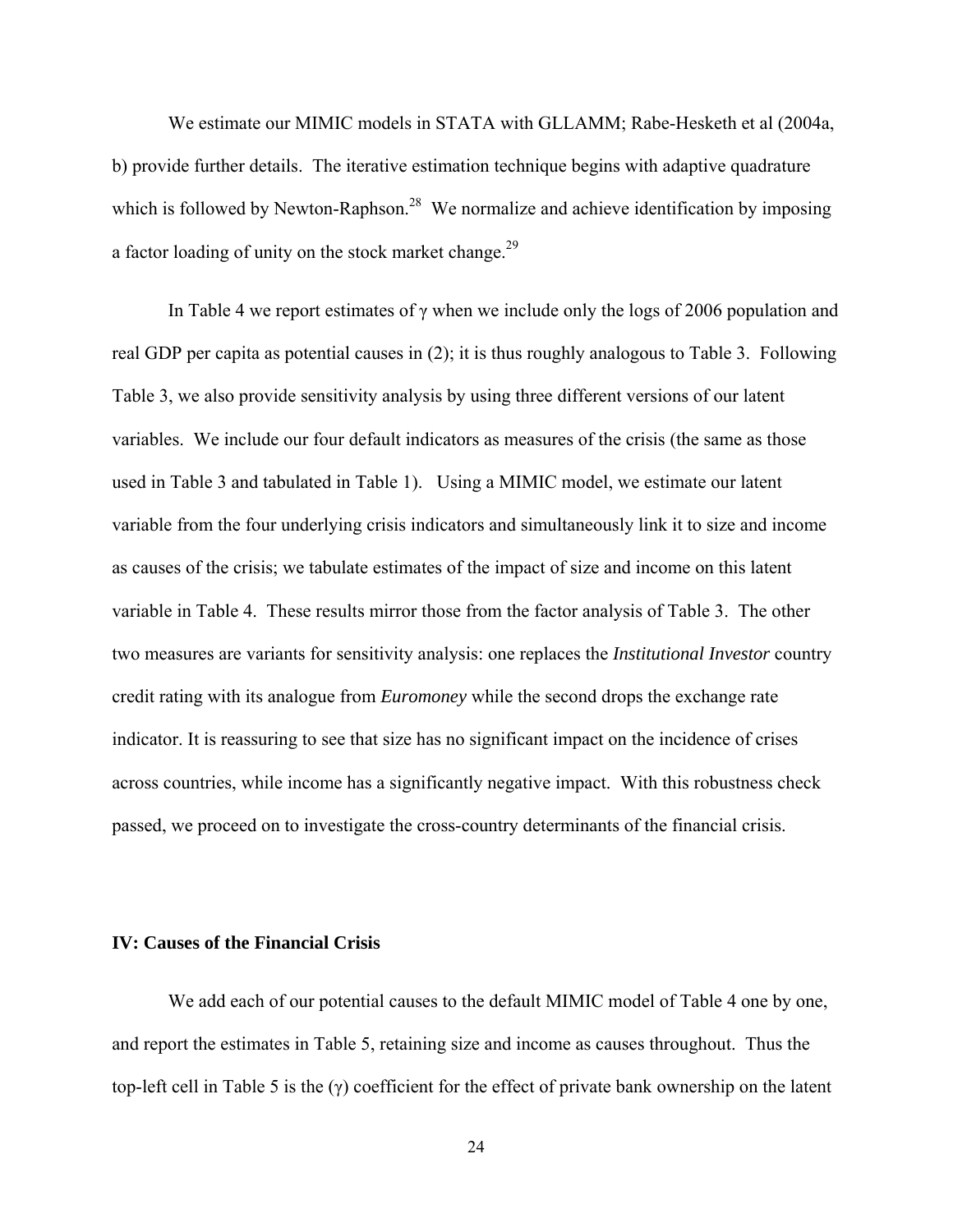variable of crisis incidence (ξ). As with all other cells in the column, the estimate is taken from our default MIMIC model; four crisis indicators are used to model ξ, while size and income are included as causes  $(x<sup>3</sup>)$ , but not recorded so as to conserve on space.<sup>30</sup> Thus each row in the column tabulates the effect of adding a single extra cause to our MIMIC model, conditional on including size and income.  $31, 32$ 

We also include in Table 5 four other columns of sensitivity analysis. Each is constructed analogously to our column of default results, but perturbs the methodology in some way so as to show the sensitivity of our results. The first column to the right of the default uses the *Euromoney* country credit ranking in place of that from *Institutional* Investor, while the second drops the exchange rate change as a crisis indicator. Another uses a different MIMIC model estimator (replacing adapative quadrature with Gauss-Hermite quadrature); a fourth substitutes the income and regional dummy variables of Table 3 in place of the continuous measures of (log) population and income.

The results are disappointing and weak in the sense that relatively few of the potential causes we investigate have a statistically significant impact on crisis incidence (conditional, as always, on size and income effects). For instance, countries that have experienced a run-up in real estate prices are often viewed as those that have suffered most severely in the crisis. However, when we include the percentage change in real estate prices between 2003 and 2006 as a potential cause of the crisis, it does not have an effect that is statistically different from zero at conventional levels.<sup>33</sup> The same is true of almost all of the (over sixty) additional causes that we add in the remainder of the table.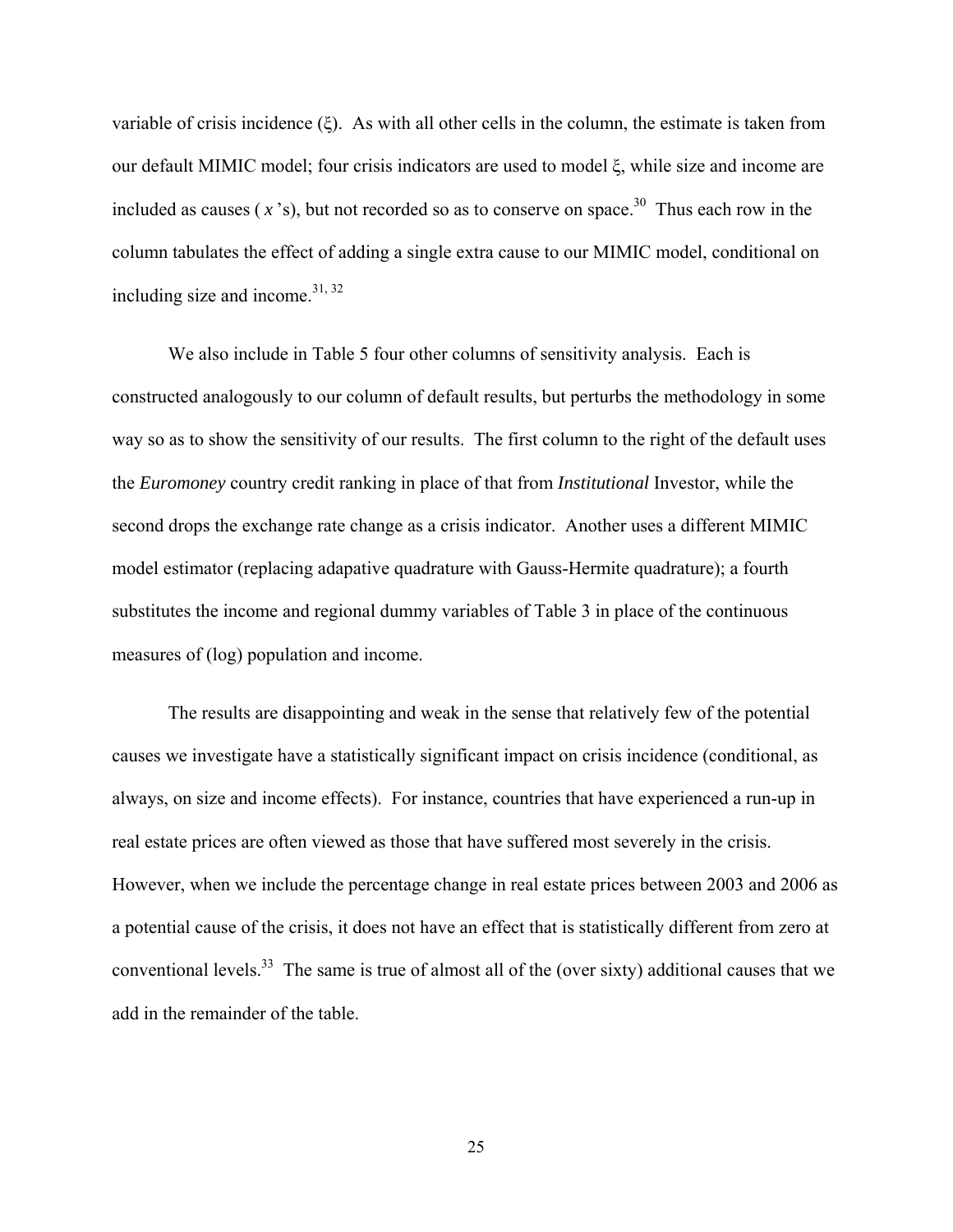It should be stressed that this observed weakness is not simply an artifact of the MIMIC framework. As an example, Figure 3a plots one of our measures of the adequacy of the financial regulatory framework – the capital regulatory index of Barth, Caprio and Levine (2003) – against each of the four crisis indicator variables. Regulatory conditions are commonly cited as determinants of the relative performance of the exposure of countries to the economic crisis. However, even in a simple scatter plot without any control variables, it is clear that there is no systematic relationship between this commonly-cited causal variable and our crisis indicators. Indeed, only one of the scatter plots displays a positive correlation between the measure and subsequent performance, and this relationship is completely insignificant.<sup>34</sup>

We obtain similar results for most of the other variables that we investigate as potential crisis determinants; Figures 3b-3h are analogues to Figure 3a that portray a number of other potentially important crisis determinants. With the exception of the equity market appreciation variable (portrayed in Figure 3b) which exhibits its expected negative correlation, there appears to be little or no correlation between our measures of crisis determinants and crisis manifestations.

Figure 4 repeats this exercise but graphs twelve potential causal variables against our estimated latent crisis variable (not the four underlying indicators of the crisis). We again see modest negative correlations for the log of real GDP per capita and equity market appreciations, but little else. In particular, nations' current account positions, which entered positively in the univariate specifications with regional dummies excluded, are now insignificant as well. Possible exceptions include our measures of financial conditions, including domestic bank credit (relative to GDP) and bank capital (as a percent of total assets); both exhibit modest negative relationship with our latent variable.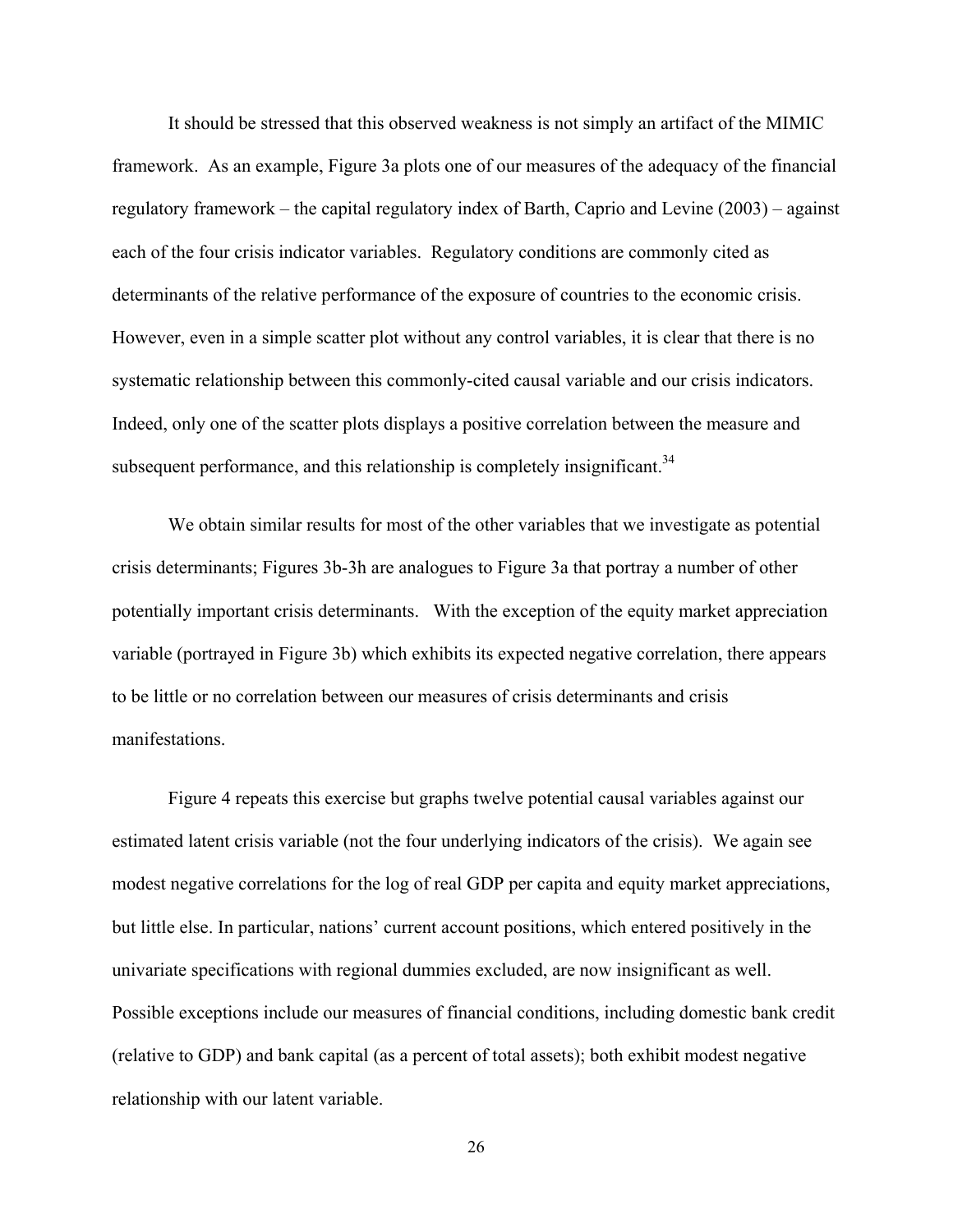There are a few exceptions to our generally weak results. Countries that experienced a large run-up in the stock market (measured relative to output) between 2003 and 2006 were more likely to be hit by the 2008 crisis. Countries with larger current account deficits and fewer reserves (measured relative to short-term debt) were also more vulnerable. There is weaker evidence that countries with high credit growth and a more levered banking sector are also associated with the severity of the crisis. We also know that some of the Eastern European and Baltic countries have been hard-hit, and this is apparent when we include geographic dummies.

Nevertheless, few of our potential causes have strong effects that are robust across slightly different specifications of our MIMIC model. For instance, a dummy variable that identifies large commodity exporters is typically statistically insignificant.<sup>35</sup> Our results clearly suggest that measurable pre-existing conditions across countries had little common impact on the relative severity of these countries' crisis experiences, as observed within our MIMIC framework.

It may be the case that the results in Table 5 are weak because they add causes to our basic MIMIC model one by one rather than simultaneously. While we are skeptical of this interpretation, we investigate it further in Table 6. This takes our default MIMIC model and adds a set of eleven causes simultaneously (above and beyond size and income). Unfortunately our results here are even worse than those obtained in Table 5; almost none of the coefficients are statistically significant, with the exception of the stock market variable and the Central-Eastern Europe/Central Asia dummy. Both of these enter at statistically significant levels when the short-term debt/reserves variable is excluded.<sup>36</sup>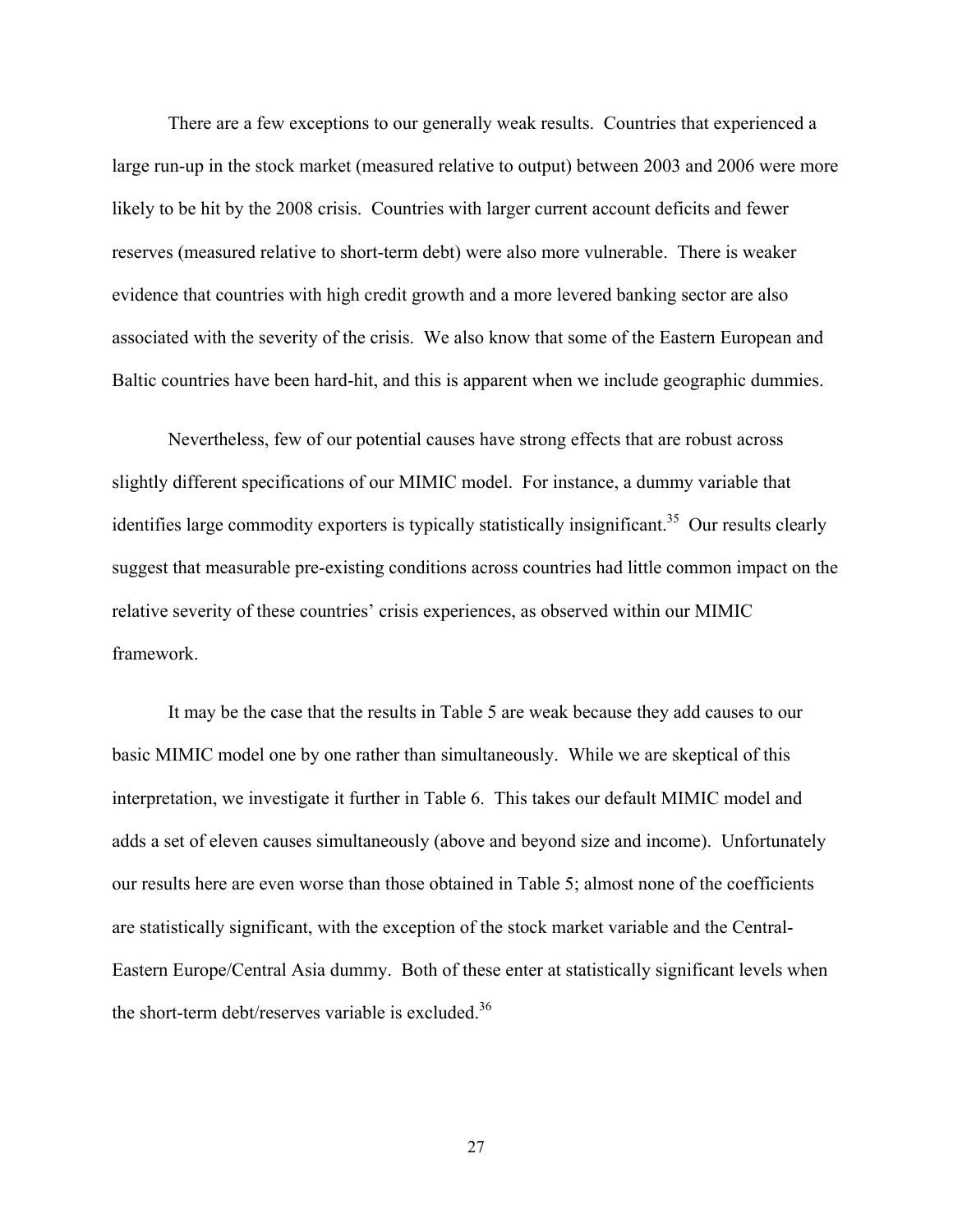Overall, it must be concluded that the variables we investigate as potential determinants of the financial crisis of 2008 deliver only disappointing results. While many seem like they should be empirically relevant determinants, in practice they are simply not closely linked to crisis severity. These results indicate that creating an empirically viable early warning system will be challenging; such a system must conquer all the problems we faced, while also being able to predict the timing of future crises out of sample.

#### **V: Conclusion**

This paper examines the causes and consequences of the global financial crisis of 2008. We use a MIMIC (Multiple Indicator Multiple Cause) model that exploits a cross-section of aggregate data from 107 countries. Our approach explicitly acknowledges that the severity of the crisis is a continuous variable that is only observed with error. We investigate the importance of a broad set of potential causes of the crisis in a relatively unstructured empirical specification, thereby allowing the data to speak as loudly as possible. Our reasoning is that success in a *cross-sectional* approach is a necessary (but far from sufficient) condition for any reliable early warning system, which must also confront additional problems such as predicting the *timing* of crises out of sample. We examine a large number of potential explanatory variables for the crisis that have been discussed in the literature; these cover a host of "fundamentals" including the regulatory framework, financial conditions, and the macroeconomic, institutional, and geographic features of a country. However, we found almost none of our posited variables seem to be statistically significant determinants of crisis severity; they simply do not account for the incidence of the crisis across countries. While we can model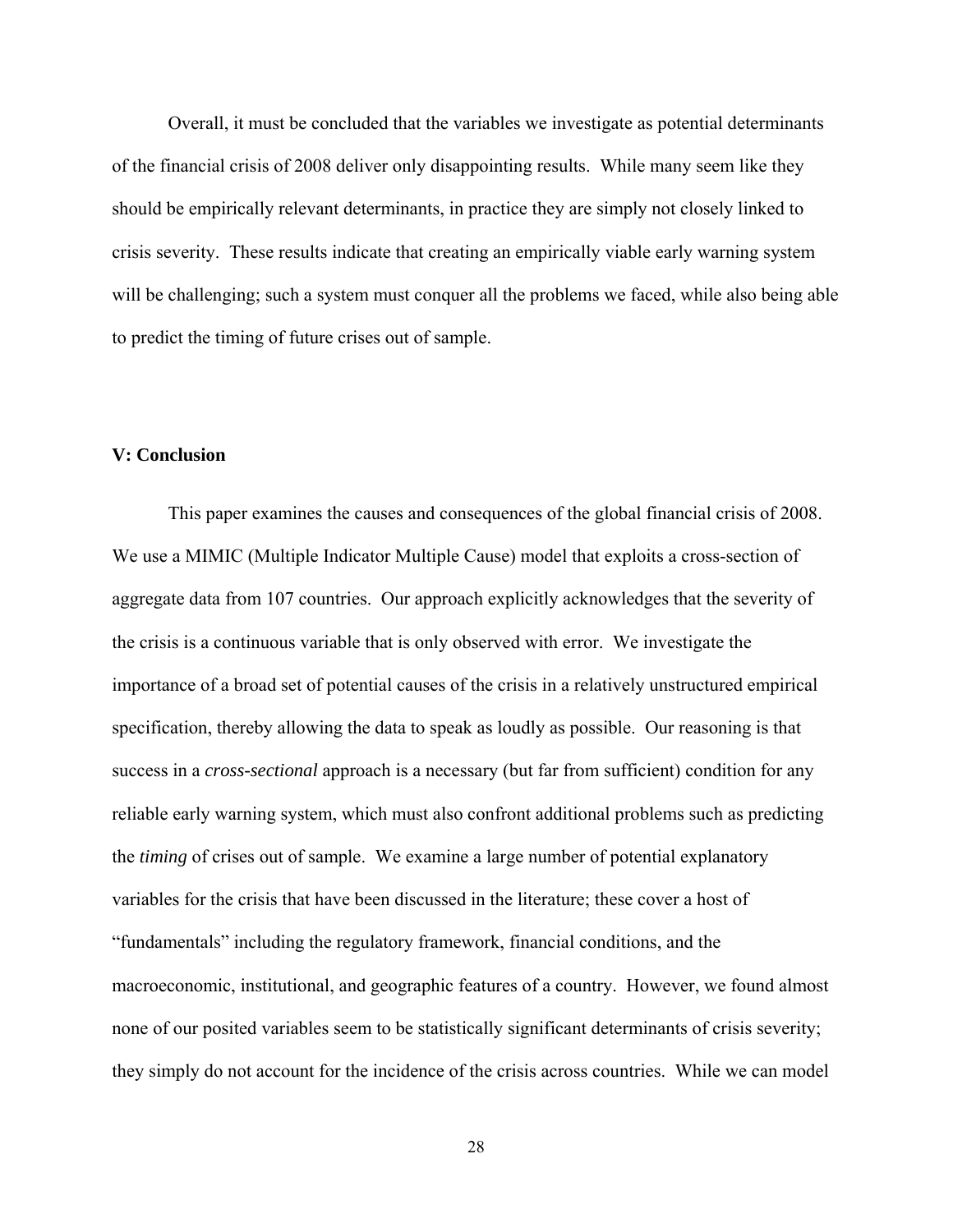the incidence of the crisis reasonably well, we have been unable to link the severity of the crisis across countries to its causes.

One potential reason why our results are weak may be that we have poor measures of the fundamental determinants of the crisis, or of its incidence. Our data on crisis manifestations were collected in the early Spring of 2009, and may not adequately capture the full extent of the financial crisis. Still, our measures of crisis incidence and severity seem intuitive and reasonable; our problem seems to be explaining the crisis of 2008, not measuring it.

However, there are two other possible reasons for the weakness of our results, both of which bode poorly for the performance of early warning models. First, a potentially serious problem with our approach is that we model the cross-country incidence of the crisis as being due to *national* characteristics. This is inappropriate if the fundamental causes of the crisis are *international* in nature, for instance because the crisis spreads contagiously or is the result of a common shock. Still, our negative results imply that even if the crisis was transmitted across countries through one or more channels, its incidence seems unrelated to national fundamentals.

Alternatively, a plausible interpretation for our weak results is that it is quite difficult to model the determinants of crises. Perhaps the causes of the 2008 crisis were idiosyncratic and lack a common explanation; perhaps the linkages exist but are opaque and cannot be easily quantified with observable data. Essentially what we have shown here is that the cross-country causes of the financial crisis are hard to pin down with standard econometric techniques.

Negative results like ours in a cross-section make us dubious about the accuracy of an early warning model that will have all the problems we have encountered and, in addition, the problem of predicting the timing of future crises. So, with the caveat that the data we use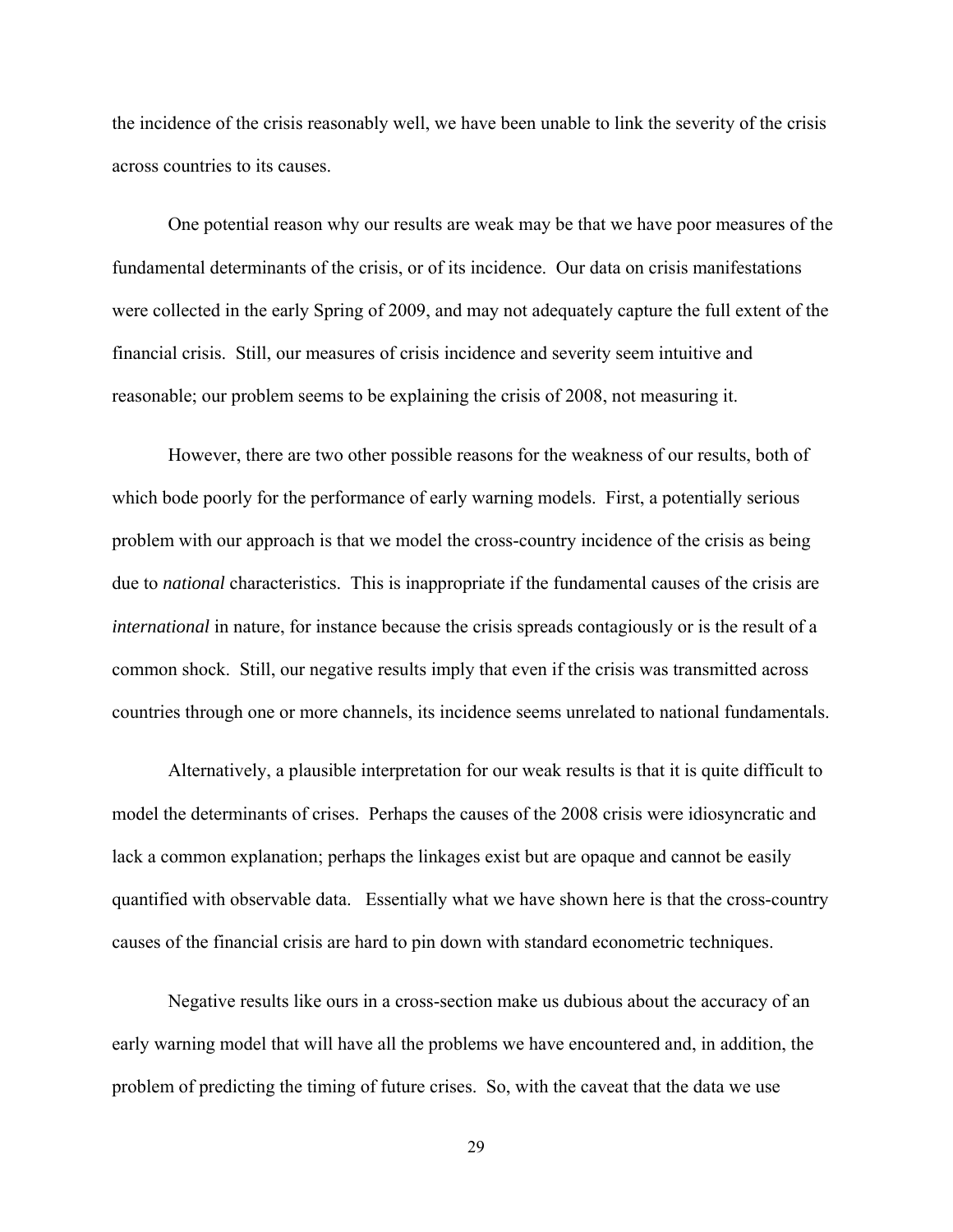represent only early evidence concerning the manifestations of the global financial crisis, we conclude that our paper provides an early warning that model-based early warning systems are unlikely to predict future crises accurately.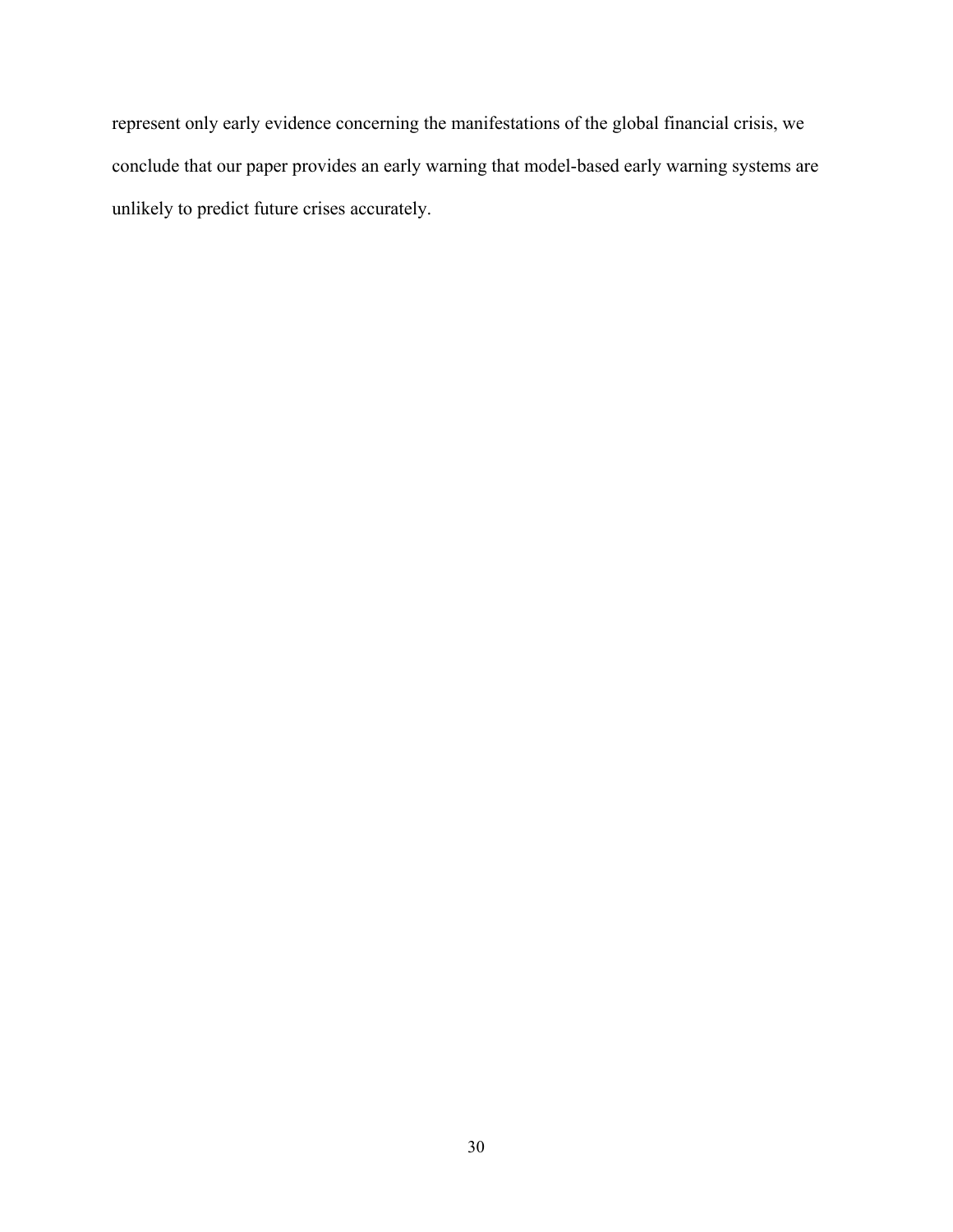| % Changes, 2008:     | <b>Real GDP</b>         | <b>II</b> Rating | <b>Stock Market</b> | <b>Price of SDR</b> |
|----------------------|-------------------------|------------------|---------------------|---------------------|
| <b>Iceland</b>       | $-4.7$                  | $-32.5$          | $-90.0$             | 90.0                |
| <b>Ukraine</b>       | $\overline{2.1}$        | $-12.1$          | $-74.3$             | 48.6                |
| <b>Estonia</b>       | $-2.8$                  | $-9.4$           | $-63.0$             | $\overline{1.7}$    |
| <b>Argentina</b>     | 6                       | $-13.6$          | $-49.8$             | 6.9                 |
| Latvia               | $-4.6$                  | $-8.3$           | $-55.1$             | $-3$                |
| <b>Ireland</b>       | $-2.8$                  | $-7.8$           | $-66.1$             | 3.1                 |
| Korea                | 2.6                     | $-7.3$           | $-40.7$             | 30.9                |
| <b>New Zealand</b>   | $-9$                    | $-5.4$           | $-37.4$             | 30.4                |
| UK                   | $\overline{.7}$         | $-5.5$           | $-31.5$             | 33.9                |
| <b>Hungary</b>       | .4                      | $-7.6$           | $-53.2$             | 6.1                 |
| <b>Kazakhstan</b>    | 3.2                     | $-8.9$           | $-65.7$             | $-2.1$              |
| Lithuania            | $\overline{3.7}$        | $-7.9$           | $-66.0$             | $\overline{1.3}$    |
| <b>Australia</b>     | $\overline{2.1}$        | $-4.5$           | $-43.0$             | $\overline{24.0}$   |
| <b>South Africa</b>  | 3.1                     | $-4.7$           | $-26.3$             | 33.2                |
| <b>Turkey</b>        | 1.5                     | $-3.0$           | $-52.4$             | 27.6                |
| <b>Bulgaria</b>      | $\overline{5.4}$        | $-6.6$           | $-79.7$             | 1.6                 |
| <b>Italy</b>         | $-6$                    | $-4.7$           | $-49.5$             | $\overline{3.1}$    |
| <b>Sweden</b>        | .5                      | $-3.5$           | $-42.0$             | 18.7                |
| <b>Russia</b>        | 5.6                     | $-4.8$           | $-64.9$             | 16.7                |
| <b>Norway</b>        | 1.5                     | $-2.1$           | $-52.6$             | 26.1                |
| Romania              | 7.7                     | $-5.9$           | $-70.5$             | 12.5                |
| Austria              | 1.6                     | $-4.6$           | $-61.2$             | 3.1                 |
| Portugal             | $\overline{0}$          | $-4.3$           | $-51.2$             | 3.1                 |
| Canada               | .6                      | $-3.0$           | $-35.0$             | 20.8                |
| Greece               | $\overline{3}$          | $-4.6$           | $-65.5$             | 3.1                 |
| <b>Mexico</b>        | 1.5                     | $-3.6$           | $-24.1$             | 21.4                |
| <b>United States</b> | 1.2                     | $-5.8$           | $-38.5$             | $-2.5$              |
| <b>Belgium</b>       | 1.1                     | $-3.8$           | $-53.8$             | $\overline{3.1}$    |
| Croatia              | $\overline{2.2}$        | $-3.7$           | $-67.1$             | $\overline{.8}$     |
| <b>Namibia</b>       | 3.3                     | $-1.1$           | $-40.1$             | 33.2                |
| <b>Spain</b>         | 1.1                     | $-4.2$           | $-39.4$             | 3.1                 |
| Luxembourg           | .6                      | $-2.6$           | $-59.5$             | 3.1                 |
| <b>Denmark</b>       | $-9$                    | $-2.6$           | $-48.6$             | $\overline{1.5}$    |
| <b>Singapore</b>     | $\overline{1.2}$        | $-3.8$           | $-48.9$             | $-2.7$              |
| Swaziland            | 2.7                     | $-2.6$           | 3.9                 | 33.2                |
| <b>Finland</b>       | 1.4                     | $-2.6$           | $-53.4$             | $\overline{3.1}$    |
| Japan                | $-5$                    | $-5.7$           | $-42.1$             | $-22.4$             |
| <b>France</b>        | $\overline{.7}$         | $-2.6$           | $-42.7$             | $\overline{3.1}$    |
| <b>Netherlands</b>   | $\overline{2}$          | $-2.5$           | $-52.3$             | 3.1                 |
| <b>Thailand</b>      | $\overline{\mathbf{3}}$ | $-3.5$           | $-47.6$             | 1.3                 |
| Poland               | $\overline{4.8}$        | $-1.5$           | $-51.1$             | 18.6                |

**Table 1: Consequences and Manifestations of the Crisis, Top 40 Countries**

Estimates of GDP 2008 Growth from *Economist Intelligence Unit*; change in country credit ratings between 3/2007 and 3/2008 from *Institutional Investor*; 2008 percentage change in stock market from major market indices; 2008 change in domestic price of SDR from *IFS.*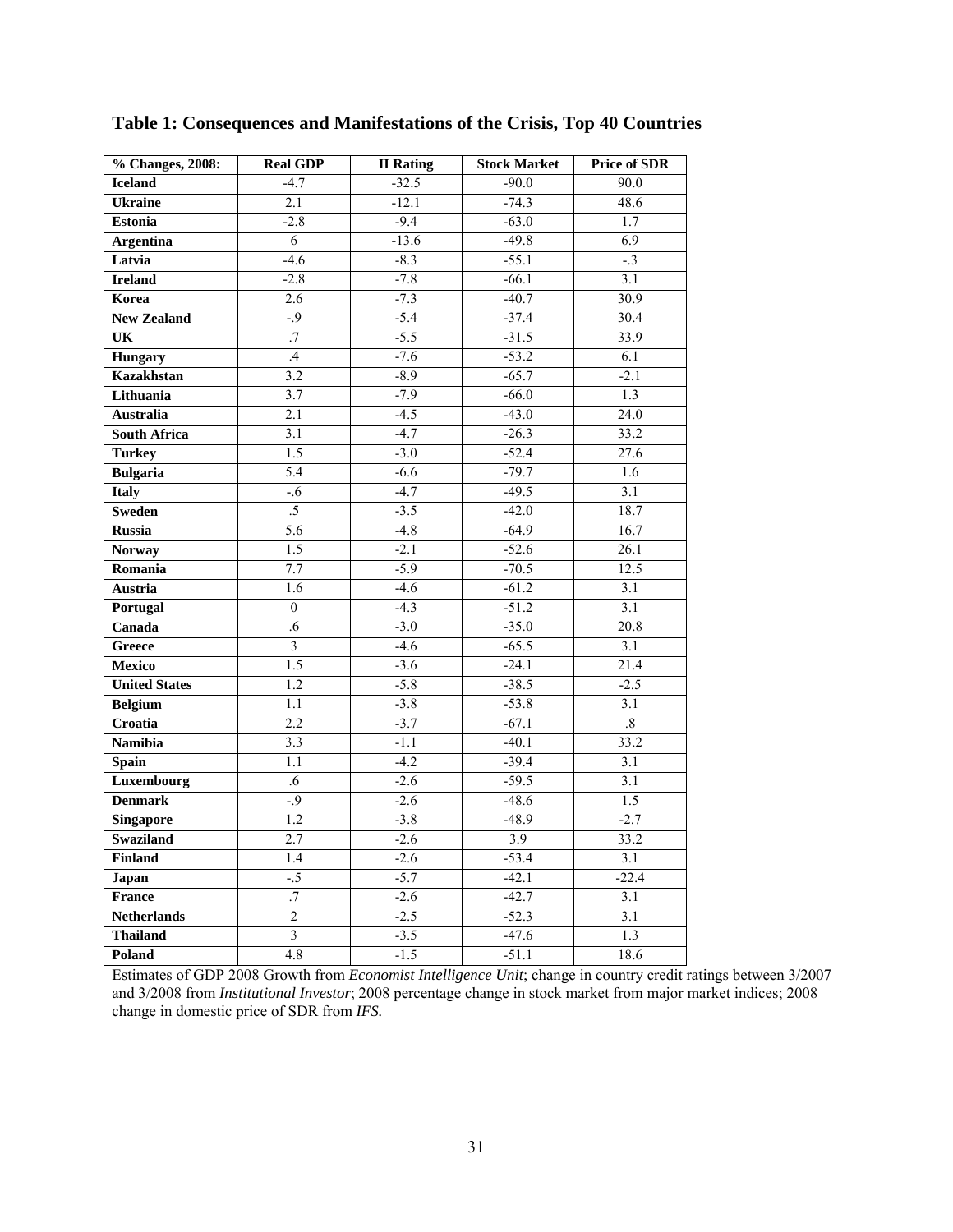|                        | <b>Default</b>     | <b>EuroMoney</b> | <b>Drop</b>          | <b>MLE</b>      |
|------------------------|--------------------|------------------|----------------------|-----------------|
|                        |                    | not II           | <b>Exchange Rate</b> | <b>Estimate</b> |
| <b>Iceland</b>         | $-5.5$             | $-3.3$           | $-4.2$               | $-6.7$          |
| <b>Ukraine</b>         | $-1.9$             | $\text{-}.7$     | $-1.4$               | $-2.0$          |
| <b>Estonia</b>         | $-1.1$             | $-2.$            | $-1.4$               | $-1.4$          |
| <b>Argentina</b>       | $-1.1$             | $\mathcal{A}$    | $-.9$                | $-2.3$          |
| Latvia                 | $-1.0$             | $-1.5$           | $-1.3$               | $-1.1$          |
| <b>Ireland</b>         | $-1.0$             | $-1.2$           | $-1.2$               | $-1.0$          |
| Korea                  | $-.9$              | $-.1$            | $-.4$                | $-0.9$          |
| <b>New Zealand</b>     | $-8$               | $-1.0$           | $-.5$                | $-5$            |
| $\overline{\text{UK}}$ | $-.7$              | $-8$             | $-3$                 | $-.5$           |
| <b>Hungary</b>         | $-7$               | $-1.2$           | $-8$                 | $-1.0$          |
| <b>Kazakhstan</b>      | $-7$               | 0.               | $-9$                 | $-1.3$          |
| Lithuania              | $-6$               | $-6$             | $-7$                 | $-1.0$          |
| <b>Australia</b>       | $-.5$              | $-.5$            | $-2$                 | $-.3$           |
| <b>South Africa</b>    | $-5$               | $-.1$            | $\cdot$ 1            | $-3$            |
| <b>Turkey</b>          | $-5$               | $-2$             | $-2$                 | $\overline{1}$  |
| <b>Bulgaria</b>        | $-4$               | $\overline{0}$   | $-6$                 | $-7$            |
| <b>Italy</b>           | $-.4$              | $-.8$            | $-.5$                | $-.3$           |
| Sweden                 | $-.4$              | $-.7$            | $-2$                 | $-0$            |
| <b>Russia</b>          | $-.3$              | $.5\,$           | $-.2$                | $-.3$           |
| <b>Norway</b>          | $-3$               | $-.4$            | $-1$                 | $\overline{.3}$ |
| Romania                | $-3$               | .4               | $-3$                 | $-0.6$          |
| <b>Austria</b>         | $-3$               | $-.6$            | $-5$                 | $-3$            |
| Portugal               | $-3$               | $-8$             | $-.5$                | $-2$            |
| Canada                 | $-3$               | $-.6$            | $-1$                 | $\overline{1}$  |
| Greece                 | $-3$               | $-2$             | $-4$                 | $-3$            |
| <b>Mexico</b>          | $-2$               | $-3$             | $\cdot$ 1            | $-1$            |
| <b>United States</b>   | $-2$               | $-3$             | $-.4$                | $-5$            |
| <b>Belgium</b>         | $-2$               | $-.6$            | $-.4$                | $-.1$           |
| Croatia                | $-2$               | $-.2$            | $-4$                 | $-.1$           |
| <b>Namibia</b>         | $-1$               | $\overline{.8}$  | $\overline{.3}$      | $\overline{.5}$ |
| <b>Spain</b>           | $-1$               | $-6$             | $-.2$                | $-2$            |
| Luxembourg             | $-.1$              | $\text{-}.7$     | $-.4$                | $\overline{.2}$ |
| <b>Denmark</b>         | $-.1$              | $-7$             | $-.3$                | $\overline{.2}$ |
| <b>Singapore</b>       | $-.1$              | $-.2$            | $-.3$                | $-.1$           |
| Swaziland              | $-0$               | $\cdot$          | $.6\,$               | $\cdot$         |
| <b>Finland</b>         | $-0.5$             | $-4$             | $-.2$                | $\overline{.2}$ |
| Japan                  | $-0$ .             | $-.4$            | $-.5$                | $-.5$           |
| France                 | $\overline{0}$ .   | $-.6$            | $-1$                 | $\overline{.2}$ |
| <b>Netherlands</b>     | $\boldsymbol{0}$ . | $-.4$            | $-.1$                | $\overline{.2}$ |
| <b>Thailand</b>        | $\overline{0}$ .   | $-1$             | $-1$                 | $-0$            |
| Poland                 | $\cdot$ 1          | $\cdot$ 1        | $\cdot$ .2           | $.4\,$          |

**Table 2: First Principal Factor for Top 40 Countries** 

Default estimate is of first principal factor from 2008 growth, Institutional Investor country credit rating change, stock market change and exchange rate change, estimated with principal factors (not rotated), cross-section of 85 observations; eigenvalue=1.33 (second eigenvalue=.11).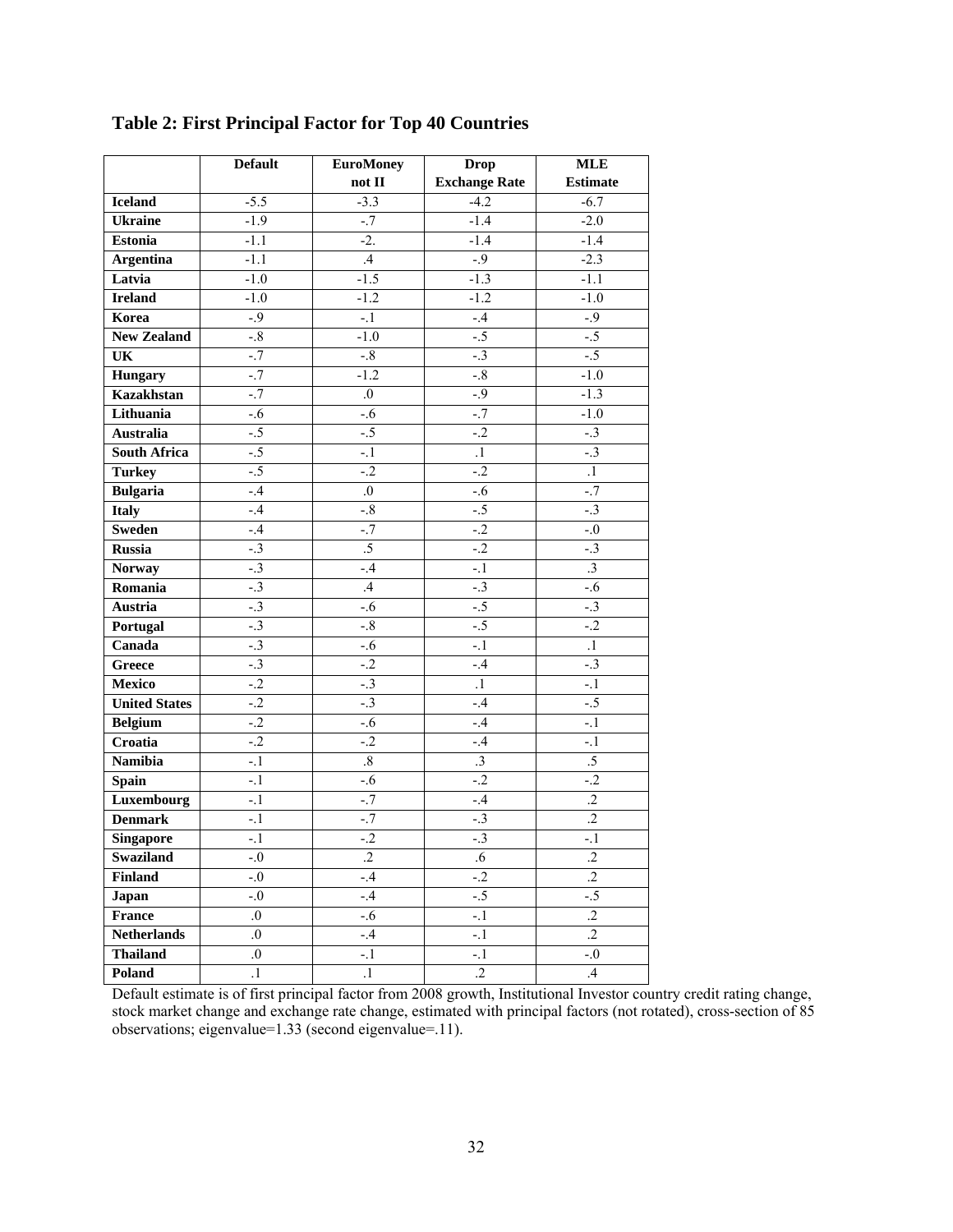| <b>Crisis Measure:</b>        | <b>Default</b> | <b>EuroM</b> | No ER    | <b>MLE</b> | <b>Default</b> | <b>Default</b> |
|-------------------------------|----------------|--------------|----------|------------|----------------|----------------|
| Log (2006 Population)         | $-.01$         | .01          | $-.02$   | $-0.00$    |                | .03            |
|                               | (.08)          | (.05)        | (.06)    | (.10)      |                | (.08)          |
| Log (2006 Real GDP per        | $-.28**$       | $-44**$      | $-.37**$ | $-.26**$   |                | $-.38**$       |
| capita)                       | (.08)          | (.08)        | (.07)    | (.10)      |                | (.10)          |
| <b>OECD Dummy</b>             |                |              |          |            | $-1.08**$      |                |
|                               |                |              |          |            | (.24)          |                |
| High-Income, non-             |                |              |          |            | $-.22*$        |                |
| <b>OECD Dummy</b>             |                |              |          |            | (.09)          |                |
| <b>Developing East Asia,</b>  |                |              |          |            | $-.13$         |                |
| <b>Pacific Dummy</b>          |                |              |          |            | (.16)          |                |
| <b>Developing Eastern</b>     |                |              |          |            | $-0.93**$      |                |
| <b>Europe, Central Asia</b>   |                |              |          |            | (.19)          |                |
| <b>Dummy</b>                  |                |              |          |            |                |                |
| <b>Developing Latin</b>       |                |              |          |            | $-.23$         |                |
| American, Caribbean           |                |              |          |            | (.14)          |                |
| <b>Dummy</b>                  |                |              |          |            |                |                |
| <b>Developing South Asia</b>  |                |              |          |            | $-17**$        |                |
| <b>Dummy</b>                  |                |              |          |            | (.03)          |                |
| <b>Developing Sub-Saharan</b> |                |              |          |            | $-.58**$       |                |
| <b>Africa Dummy</b>           |                |              |          |            | (.15)          |                |
| <b>Stock Market Growth,</b>   |                |              |          |            |                | $-.23$         |
| 2003-6                        |                |              |          |            |                | (.12)          |

#### **Table 3: Regressions of Principal Factor on Size and Income**

Coefficients, with robust standard errors in parentheses. Coefficients significantly different from zero at .05 (.01) significance level marked by one (two) asterisk(s).

Regressand is first factor (largest eigenvalue) from default specification. Intercept included but not recorded. 85 observations for default factor without stock market growth.

### **Table 4: The Effect of Size and Income in the MIMIC Model**

|                      | <b>Default</b> | <b>Euromoney instead of</b>   | <b>Drop SDR Exchange</b> |
|----------------------|----------------|-------------------------------|--------------------------|
|                      |                | <b>Institutional Investor</b> | Rate                     |
| Log(2006 Population) | $-.98$         | $-1.05$                       | $-2.08$                  |
|                      | (0.95)         | (0.98)                        | (1.12)                   |
| Log(2006 Real GDP)   | $-779**$       | $-7.80**$                     | $-10.1**$                |
| per capita)          | (2.44)         | (2.46)                        | (2.66)                   |

Coefficients, with standard error displayed in parentheses. Coefficients significantly different from zero at .05 (.01) significance level marked by one (two) asterisk(s).

Each column represents MIMC estimation on cross-section. Default: 4 consequences (2008 change in Stocks, 2008 Growth, 1-year change in Institutional rating, 2008 Exchange Rate change), fixed loading on stocks. Adaptive quadrature estimation.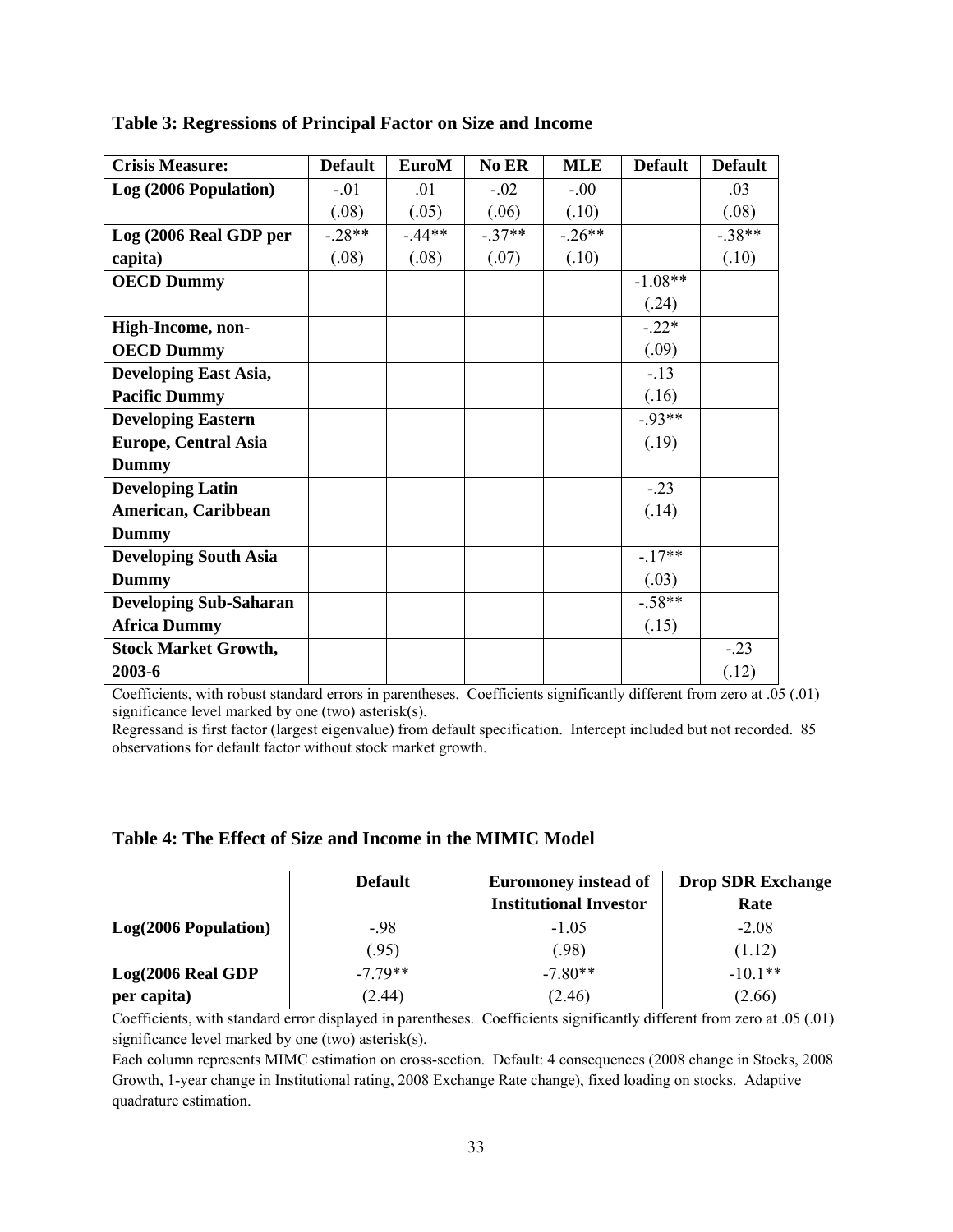| <b>Extra Cause</b>                           | <b>Default</b>            | Euromoney,          | <b>Drop</b>                | <b>Different</b>          | <b>Region/Income</b> |
|----------------------------------------------|---------------------------|---------------------|----------------------------|---------------------------|----------------------|
|                                              |                           | not II              | <b>Exchange Rate</b>       | <b>Estimator</b>          | <b>Dummies</b>       |
| <b>Financial Policies</b>                    |                           |                     |                            |                           |                      |
| <b>Overall Capital</b>                       | 1.87                      | 1.26                | .82                        | 1.04                      | 1.00                 |
| Stringency, 2003                             | (1.40)                    | (1.31)<br>.78       | (1.35)                     | (1.22)<br>.51             | (1.25)               |
| Capital Regulatory<br>Index, 2003            | 1.19<br>(1.25)            |                     | .84                        | (1.26)                    | $-55$<br>(1.11)      |
|                                              | .62                       | (1.42)<br>$-0.0006$ | (1.19)<br>$\overline{.13}$ | .65                       | $-.0004$             |
| <b>Official Supervisory</b><br>Power, 2003   | (.61)                     | (.0010)             | (.61)                      | (.51)                     | (.0007)              |
| Ability to Take Prompt                       | $\overline{.70}$          | .58                 | .16                        | .66                       | $1.57**$             |
| Corrective Action, 2003                      | (.91)                     | (.81)               | (.87)                      | (.78)                     | (.54)                |
| Restructuring                                | 1.11                      | .98                 | .68                        | 1.85                      | $\overline{2.01}$    |
| Power, 2003                                  | (2.41)                    | (2.40)              | (2.26)                     | (1.94)                    | (2.22)               |
| Declaring Insolvency                         | $-1.65$                   | $-1.70$             | $-1.84$                    | $-34$                     | $-25$                |
| Power, 2003                                  | (3.06)                    | (3.05)              | (2.95)                     | (3.71)                    | (2.80)               |
| <b>Credit Market</b>                         | .35                       | .65                 | 1.38                       | .45                       | 3.74                 |
| Regulation, 2006                             | (2.44)                    | (2.47)              | (2.59)                     | (2.31)                    | (2.16)               |
| Private Bank                                 | .04                       | .11                 | $\overline{.30}$           | .04                       | 1.38                 |
| Ownership, 2006                              | (.94)                     | (.95)               | (1.12)                     | (.95)                     | (.84)                |
| Foreign Bank                                 | .81                       | .87                 | 1.77                       | 1.05                      | 1.13                 |
| Competition, 2006                            | (1.63)                    | (1.64)              | (1.69)                     | (1.49)                    | (1.52)               |
| Interest Rate Controls/negative              | .72                       | .83                 | .48                        | $-55$                     | 1.22                 |
| real interest rate, 2006                     | (2.82)                    | (2.86)              | (3.08)                     | (2.52)                    | (2.48)               |
| <b>Financial Conditions</b>                  |                           |                     |                            |                           |                      |
| Domestic Credit Private Sector,              | $-06$                     | $-0.05$             | $-.05$                     | $-0.05$                   | $-0.091*$            |
| %GDP 2006                                    | (.05)                     | (.04)               | (.04)                      | (.03)                     | (.045)               |
| Domestic Bank Credit,                        | $-.06$                    | $-06*$              | $-0.02$                    | $-0.056*$                 | $-0.09*$             |
| %GDP 2006                                    | (.04)                     | (.03)               | (.04)                      | (.025)                    | (.04)                |
| Private Sector                               | $-34$                     | $-15$               | .25                        | $-.28$                    | .68                  |
| Credit Access, 2006                          | (1.66)                    | (1.68)              | (1.80)                     | (2.63)                    | (1.51)               |
| <b>Bank Non-Performing</b>                   | $-1.00$                   | $-1.04$             | $-1.00$                    | $-1.10*$                  | n/a                  |
| Loans, % Loans 2006                          | (.53)                     | (.53)               | (.53)                      | (.42)                     |                      |
| <b>Bank Liquid Reserves,</b><br>%Assets 2006 | .03                       | .05                 | .01                        | .05                       | $-06$                |
| Bank Capital,                                | (.11)<br>$\overline{.21}$ | (.06)<br>.24        | (.10)<br>.61               | (.06)<br>$\overline{.21}$ | (.08)<br>$-19$       |
| %Assets 2006                                 | (.69)                     | (.62)               | (.89)                      | (.60)                     | (.76)                |
| Bank Claims,                                 | $-9.1*$                   | $-6.39*$            | $-8.53*$                   | $-6.2*$                   | .01                  |
| %Deposits 2006                               | (4.3)                     | (2.92)              | (3.94)                     | (2.7)                     | (.01)                |
| <b>Asset Price Appreciation</b>              |                           |                     |                            |                           |                      |
| % Chg Real Estate Prices,                    | $-2.96$                   | $-3.28$             | $-11.4$                    | $-2.96$                   | $-3.42$              |
| 2003-6                                       | (5.37)                    | (5.41)              | (5.8)                      | (5.37)                    | (5.34)               |
| % Chg Market Cap,                            | $-10.20**$                | $-10.5**$           | $-10.5**$                  | $-10.6**$                 | $-7.2**$             |
| %GDP 2003-6                                  | (1.99)                    | (1.90)              | (2.1)                      | (1.84)                    | (2.0)                |
| Stock Market Growth,                         | $-.06$                    | $-11$               | $-0.08$                    | $-.11$                    | $-.03$               |
| 2006                                         | (.10)                     | (.07)               | (.13)                      | (.06)                     | (.08)                |
| Market Cap,                                  | .01                       | $-.00$              | .01                        | $-.00$                    | $-.02$               |
| %GDP 2006                                    | (.03)                     | (.03)               | (.04)                      | (.03)                     | (.03)                |
| Stocks Traded,                               | .02                       | .02                 | .02                        | .02                       | $-0.02$              |
| %GDP2006                                     | (.03)                     | (.03)               | (.03)                      | (.03)                     | (.03)                |
| <b>International Imbalances</b>              |                           |                     |                            |                           |                      |
| Net External Position,                       | 4.23                      | $5.07*$             | 3.36                       | $5.07*$                   | 2.1                  |
| %GDP 2004                                    | (2.58)                    | (2.11)              | (2.66)                     | (2.12)                    | (3.6)                |
| Current Account,                             | $.56***$                  | $.57**$             | $.41**$                    | $.54**$                   | $-0.08$              |
| %GDP 2006                                    | (.17)                     | (.18)               | (.17)                      | (.16)                     | (.16)                |
| Debt Service,                                | $-.17$                    | $-.17$              | $-.36$                     | $-.01$                    | n/a                  |
| $%$ Exports 2006                             | (.42)                     | (.41)               | (.38)                      | (.16)                     |                      |
| External Debt,                               | $-.01$                    | $-.01$              | n/a                        | $.24**$                   | n/a                  |
| %GNI 2006                                    | (.18)                     | (.17)               |                            | (.06)                     |                      |

# **Table 5: Adding Causes to the MIMIC Model, One by One**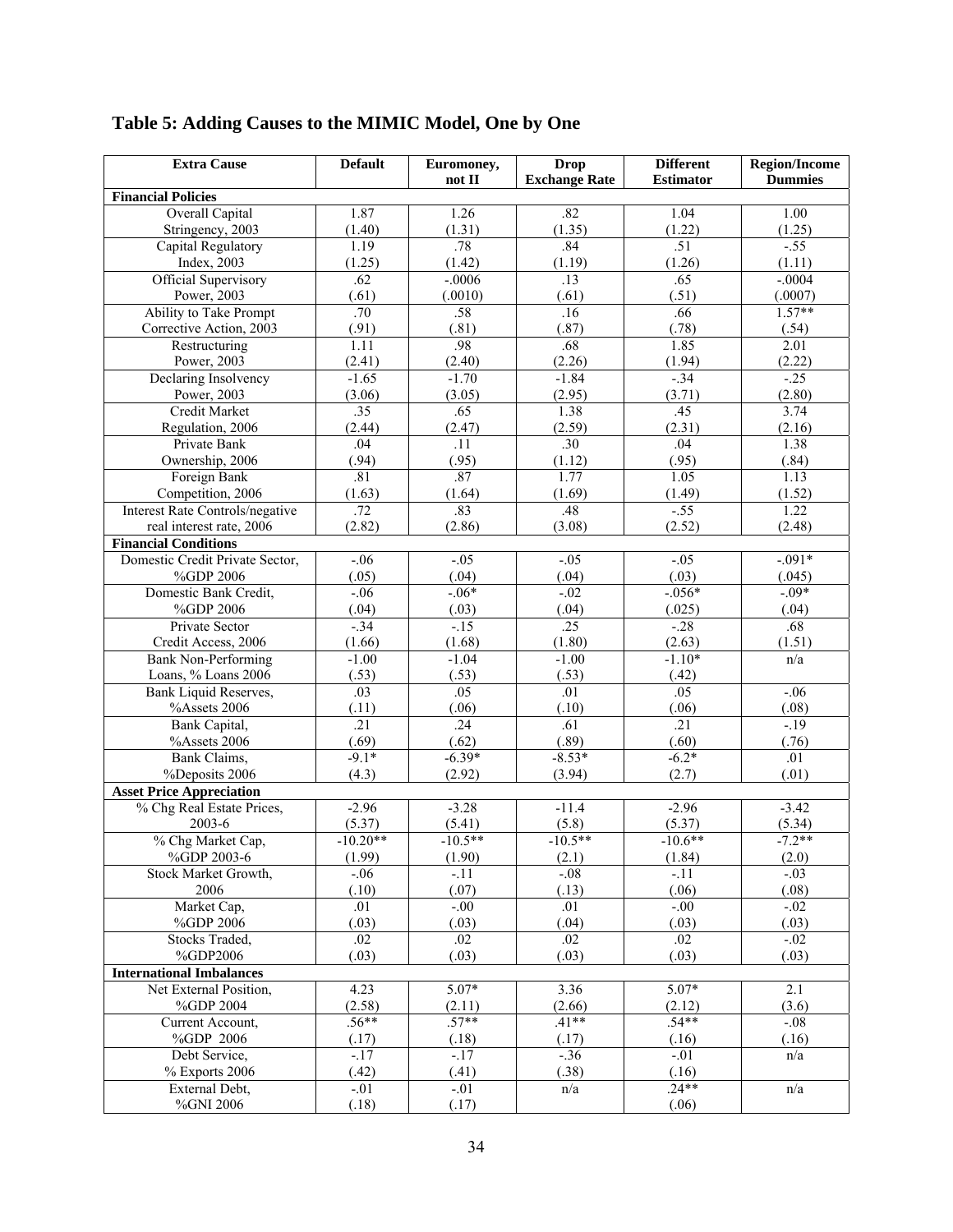| capital markets, % GDP 2006<br>(.31)<br>(.0002)<br>(.63)<br>(.31)<br>$-19$<br>$-22$<br>Real Effective Exchange<br>$-.22$<br>$-.23$<br>n/a<br>Rate 2006 (2000=100)<br>(.13)<br>(.13)<br>(.15)<br>(.10)<br>$-0.028**$<br>$-0.013*$<br>$-.00$<br>$-.002$<br><b>Total Reserves,</b><br>.01<br>(.01)<br>(.007)<br>(.01)<br>(.004)<br>(.005)<br>%external debt 2006<br>$.13**$<br>$.36***$<br>$.36**$<br>$.00010*$<br>Short-Term Debt,<br>$-.10$<br>%Reserves 2006<br>(.08)<br>(.00002)<br>(.10)<br>(.03)<br>(.04)<br>.36<br>.40<br>Total Reserves,<br>.40<br>.14<br>$-15$<br>(.43)<br>(.33)<br>(.38)<br>(.35)<br>(.36)<br>import months 2006<br>$-.000001$<br>.26<br>$-.00001$<br>.02<br>$\theta$<br>M2,<br>$\%$ (total reserves – gold) 2006<br>(.00003)<br>(.00006)<br>(.17)<br>(.14)<br>M2, %(Central Bank<br>$1.7e-7$<br>.09<br>$-02$<br>$\theta$<br>$\theta$<br>foreign assets) 2006<br>(.05)<br>(.05)<br>$(1.6e-6)$<br><b>Macroeconomic Policies</b><br>$11.9*$<br>$12.2**$<br>Currency Union<br>9.1<br>5.15<br>$-.01$<br>member, 2006<br>(5.1)<br>(4.97)<br>(4.23)<br>(.01)<br>(4.4)<br>$-2.9e-13$<br>$-3.0e-13$<br>$2.9e-13$<br>$-2.2e-13$<br><b>GDP</b> of Monetary<br>$\mathbf{0}$<br>$(2.7e-13)$<br>Zone, 2006<br>$(2.7e-13)$<br>$(2.0e-13)$<br>$(1.6e-13)$<br>$-14.2**$<br>$-10.6*$<br>$-10.6*$<br>EU but non-EMU<br>$-10.8$<br>$-11.4*$<br>(5.8)<br>Member, 2006<br>(5.1)<br>(5.4)<br>(5.3)<br>(5.1)<br>.02<br>Inflation Targeter,<br>.02<br>.02<br>.57<br>$-5.9$<br>(.02)<br>(.02)<br>(.03)<br>(4.9)<br>(8.6)<br>2006<br>M2,<br>$-0.00$<br>$-9.8e-7$<br>n/a<br>$-.00002$<br>$-.04$<br>%GDP 2006<br>(.00002)<br>$(6.3e-6)$<br>(.05)<br>(.06)<br>M3,<br>$-8.3e-7$<br>$-1.1e-6$<br>$-.00001$<br>$-.01$<br>n/a<br>%GDP 2006<br>$(4.7e-6)$<br>(.00004)<br>$(6.1e-6)$<br>(.05)<br>$\overline{22}$<br>Gov't Budget<br>$\overline{.23}$<br>$\overline{.12}$<br>$.65*$<br>$-34$<br>Surplus/Deficit, % GDP 2006<br>(.52)<br>(.52)<br>(.52)<br>(.31)<br>(.49)<br>$-.01$<br>$-.01$<br>$-.03$<br>$-.02$<br>Central Gov't Debt,<br>$-0.00$<br>%GDP 2006<br>(.07)<br>(.08)<br>(.08)<br>(.07)<br>(.09)<br>$.22**$<br>$-35**$<br>.09<br>.08<br>Debt,<br>n/a<br>%GNP 2006<br>(.20)<br>(.20)<br>(.06)<br>(.13)<br>$-2.61**$<br>$-1.81*$<br>$-1.76*$<br>$-.97$<br>Debt Service,<br>n/a<br>(.56)<br>% GDP 2006<br>(.71)<br>(.70)<br>(.29)<br>.32<br>.36<br>CPI Inflation,<br>$\overline{.11}$<br>$-18$<br>.46<br>(.72)<br>(.72)<br>(.69)<br>(.65)<br>2006<br>(.70)<br>GDP Growth,<br>$-15$<br>$-10$<br>$-0.72$<br>$-29$<br>$-1.25$<br>2006<br>(.74)<br>(.74)<br>(.81)<br>(.61)<br>(.81)<br><b>Institutions</b><br>Credit/Labor/Business<br>2.14<br>2.39<br>3.41<br>1.04<br>3.52<br>(2.82)<br>(2.33)<br>Regulation, EFW 2006<br>(2.73)<br>(2.75)<br>(2.20)<br>Polity,<br>$-.25$<br>$-.36$<br>$-.35$<br>$-.34$<br>$-.39$<br>2006<br>(.33)<br>(.24)<br>(.23)<br>(.39)<br>(.26)<br>$-1.58$<br>$-1.57$<br>1.58<br>$-1.49$<br>$-1.75$<br>Constraints on<br>Executive, 2006<br>(1.12)<br>(.89)<br>(1.29)<br>(1.12)<br>(1.12)<br>2.64<br>3.34<br>3.90<br>1.75<br>2.78<br>Overall Economic<br>(3.09)<br>Freedom, 2006<br>(1.53)<br>(3.61)<br>(3.77)<br>(2.92)<br>2.98<br>5.57<br>8.49<br>.002<br>Common Law<br>3.21<br>(4.79)<br>(8.17)<br>(.004)<br>Country<br>(10.31)<br>(4.72)<br>$-35$<br>Control of<br>.56<br>.44<br>6.20<br>$-3.8$<br>Corruption<br>(3.34)<br>(4.40)<br>(3.47)<br>(4.48)<br>(4.8)<br>.88<br>1.09<br>1.27<br>$-97$<br>Regulatory<br>.21<br>(3.53)<br>(3.7)<br>(3.4)<br>Quality<br>(4.98)<br>(4.72)<br>$-.51$<br>$-.68$<br>2,77<br>$-.11$<br>$-3.40$<br>Rule of<br>(3.80)<br>(3.80)<br>(3.98)<br>(4.30)<br>(3.36)<br>Law<br>1.22<br>.92<br>1.36<br>Political<br>1.24<br>1.58<br><b>Rights</b> , 2006<br>(1.12)<br>(1.12)<br>(1.15)<br>(.93)<br>(1.26)<br>.88<br>Civil<br>1.36<br>1.40<br>1.47<br>1.08 | Gross Financing via international | $2.32**$ | .0000  | $-.84$ | $2.20**$ | n/a    |
|------------------------------------------------------------------------------------------------------------------------------------------------------------------------------------------------------------------------------------------------------------------------------------------------------------------------------------------------------------------------------------------------------------------------------------------------------------------------------------------------------------------------------------------------------------------------------------------------------------------------------------------------------------------------------------------------------------------------------------------------------------------------------------------------------------------------------------------------------------------------------------------------------------------------------------------------------------------------------------------------------------------------------------------------------------------------------------------------------------------------------------------------------------------------------------------------------------------------------------------------------------------------------------------------------------------------------------------------------------------------------------------------------------------------------------------------------------------------------------------------------------------------------------------------------------------------------------------------------------------------------------------------------------------------------------------------------------------------------------------------------------------------------------------------------------------------------------------------------------------------------------------------------------------------------------------------------------------------------------------------------------------------------------------------------------------------------------------------------------------------------------------------------------------------------------------------------------------------------------------------------------------------------------------------------------------------------------------------------------------------------------------------------------------------------------------------------------------------------------------------------------------------------------------------------------------------------------------------------------------------------------------------------------------------------------------------------------------------------------------------------------------------------------------------------------------------------------------------------------------------------------------------------------------------------------------------------------------------------------------------------------------------------------------------------------------------------------------------------------------------------------------------------------------------------------------------------------------------------------------------------------------------------------------------------------------------------------------------------------------------------------------------------------------------------------------------------------------------------------------------------------------------------------------------------------------------------------------------------------------------------------------------------------------------------------------------------------------------------------------------------------------------------------------------------|-----------------------------------|----------|--------|--------|----------|--------|
|                                                                                                                                                                                                                                                                                                                                                                                                                                                                                                                                                                                                                                                                                                                                                                                                                                                                                                                                                                                                                                                                                                                                                                                                                                                                                                                                                                                                                                                                                                                                                                                                                                                                                                                                                                                                                                                                                                                                                                                                                                                                                                                                                                                                                                                                                                                                                                                                                                                                                                                                                                                                                                                                                                                                                                                                                                                                                                                                                                                                                                                                                                                                                                                                                                                                                                                                                                                                                                                                                                                                                                                                                                                                                                                                                                                                      |                                   |          |        |        |          |        |
|                                                                                                                                                                                                                                                                                                                                                                                                                                                                                                                                                                                                                                                                                                                                                                                                                                                                                                                                                                                                                                                                                                                                                                                                                                                                                                                                                                                                                                                                                                                                                                                                                                                                                                                                                                                                                                                                                                                                                                                                                                                                                                                                                                                                                                                                                                                                                                                                                                                                                                                                                                                                                                                                                                                                                                                                                                                                                                                                                                                                                                                                                                                                                                                                                                                                                                                                                                                                                                                                                                                                                                                                                                                                                                                                                                                                      |                                   |          |        |        |          |        |
|                                                                                                                                                                                                                                                                                                                                                                                                                                                                                                                                                                                                                                                                                                                                                                                                                                                                                                                                                                                                                                                                                                                                                                                                                                                                                                                                                                                                                                                                                                                                                                                                                                                                                                                                                                                                                                                                                                                                                                                                                                                                                                                                                                                                                                                                                                                                                                                                                                                                                                                                                                                                                                                                                                                                                                                                                                                                                                                                                                                                                                                                                                                                                                                                                                                                                                                                                                                                                                                                                                                                                                                                                                                                                                                                                                                                      |                                   |          |        |        |          |        |
|                                                                                                                                                                                                                                                                                                                                                                                                                                                                                                                                                                                                                                                                                                                                                                                                                                                                                                                                                                                                                                                                                                                                                                                                                                                                                                                                                                                                                                                                                                                                                                                                                                                                                                                                                                                                                                                                                                                                                                                                                                                                                                                                                                                                                                                                                                                                                                                                                                                                                                                                                                                                                                                                                                                                                                                                                                                                                                                                                                                                                                                                                                                                                                                                                                                                                                                                                                                                                                                                                                                                                                                                                                                                                                                                                                                                      |                                   |          |        |        |          |        |
|                                                                                                                                                                                                                                                                                                                                                                                                                                                                                                                                                                                                                                                                                                                                                                                                                                                                                                                                                                                                                                                                                                                                                                                                                                                                                                                                                                                                                                                                                                                                                                                                                                                                                                                                                                                                                                                                                                                                                                                                                                                                                                                                                                                                                                                                                                                                                                                                                                                                                                                                                                                                                                                                                                                                                                                                                                                                                                                                                                                                                                                                                                                                                                                                                                                                                                                                                                                                                                                                                                                                                                                                                                                                                                                                                                                                      |                                   |          |        |        |          |        |
|                                                                                                                                                                                                                                                                                                                                                                                                                                                                                                                                                                                                                                                                                                                                                                                                                                                                                                                                                                                                                                                                                                                                                                                                                                                                                                                                                                                                                                                                                                                                                                                                                                                                                                                                                                                                                                                                                                                                                                                                                                                                                                                                                                                                                                                                                                                                                                                                                                                                                                                                                                                                                                                                                                                                                                                                                                                                                                                                                                                                                                                                                                                                                                                                                                                                                                                                                                                                                                                                                                                                                                                                                                                                                                                                                                                                      |                                   |          |        |        |          |        |
|                                                                                                                                                                                                                                                                                                                                                                                                                                                                                                                                                                                                                                                                                                                                                                                                                                                                                                                                                                                                                                                                                                                                                                                                                                                                                                                                                                                                                                                                                                                                                                                                                                                                                                                                                                                                                                                                                                                                                                                                                                                                                                                                                                                                                                                                                                                                                                                                                                                                                                                                                                                                                                                                                                                                                                                                                                                                                                                                                                                                                                                                                                                                                                                                                                                                                                                                                                                                                                                                                                                                                                                                                                                                                                                                                                                                      |                                   |          |        |        |          |        |
|                                                                                                                                                                                                                                                                                                                                                                                                                                                                                                                                                                                                                                                                                                                                                                                                                                                                                                                                                                                                                                                                                                                                                                                                                                                                                                                                                                                                                                                                                                                                                                                                                                                                                                                                                                                                                                                                                                                                                                                                                                                                                                                                                                                                                                                                                                                                                                                                                                                                                                                                                                                                                                                                                                                                                                                                                                                                                                                                                                                                                                                                                                                                                                                                                                                                                                                                                                                                                                                                                                                                                                                                                                                                                                                                                                                                      |                                   |          |        |        |          |        |
|                                                                                                                                                                                                                                                                                                                                                                                                                                                                                                                                                                                                                                                                                                                                                                                                                                                                                                                                                                                                                                                                                                                                                                                                                                                                                                                                                                                                                                                                                                                                                                                                                                                                                                                                                                                                                                                                                                                                                                                                                                                                                                                                                                                                                                                                                                                                                                                                                                                                                                                                                                                                                                                                                                                                                                                                                                                                                                                                                                                                                                                                                                                                                                                                                                                                                                                                                                                                                                                                                                                                                                                                                                                                                                                                                                                                      |                                   |          |        |        |          |        |
|                                                                                                                                                                                                                                                                                                                                                                                                                                                                                                                                                                                                                                                                                                                                                                                                                                                                                                                                                                                                                                                                                                                                                                                                                                                                                                                                                                                                                                                                                                                                                                                                                                                                                                                                                                                                                                                                                                                                                                                                                                                                                                                                                                                                                                                                                                                                                                                                                                                                                                                                                                                                                                                                                                                                                                                                                                                                                                                                                                                                                                                                                                                                                                                                                                                                                                                                                                                                                                                                                                                                                                                                                                                                                                                                                                                                      |                                   |          |        |        |          |        |
|                                                                                                                                                                                                                                                                                                                                                                                                                                                                                                                                                                                                                                                                                                                                                                                                                                                                                                                                                                                                                                                                                                                                                                                                                                                                                                                                                                                                                                                                                                                                                                                                                                                                                                                                                                                                                                                                                                                                                                                                                                                                                                                                                                                                                                                                                                                                                                                                                                                                                                                                                                                                                                                                                                                                                                                                                                                                                                                                                                                                                                                                                                                                                                                                                                                                                                                                                                                                                                                                                                                                                                                                                                                                                                                                                                                                      |                                   |          |        |        |          |        |
|                                                                                                                                                                                                                                                                                                                                                                                                                                                                                                                                                                                                                                                                                                                                                                                                                                                                                                                                                                                                                                                                                                                                                                                                                                                                                                                                                                                                                                                                                                                                                                                                                                                                                                                                                                                                                                                                                                                                                                                                                                                                                                                                                                                                                                                                                                                                                                                                                                                                                                                                                                                                                                                                                                                                                                                                                                                                                                                                                                                                                                                                                                                                                                                                                                                                                                                                                                                                                                                                                                                                                                                                                                                                                                                                                                                                      |                                   |          |        |        |          |        |
|                                                                                                                                                                                                                                                                                                                                                                                                                                                                                                                                                                                                                                                                                                                                                                                                                                                                                                                                                                                                                                                                                                                                                                                                                                                                                                                                                                                                                                                                                                                                                                                                                                                                                                                                                                                                                                                                                                                                                                                                                                                                                                                                                                                                                                                                                                                                                                                                                                                                                                                                                                                                                                                                                                                                                                                                                                                                                                                                                                                                                                                                                                                                                                                                                                                                                                                                                                                                                                                                                                                                                                                                                                                                                                                                                                                                      |                                   |          |        |        |          |        |
|                                                                                                                                                                                                                                                                                                                                                                                                                                                                                                                                                                                                                                                                                                                                                                                                                                                                                                                                                                                                                                                                                                                                                                                                                                                                                                                                                                                                                                                                                                                                                                                                                                                                                                                                                                                                                                                                                                                                                                                                                                                                                                                                                                                                                                                                                                                                                                                                                                                                                                                                                                                                                                                                                                                                                                                                                                                                                                                                                                                                                                                                                                                                                                                                                                                                                                                                                                                                                                                                                                                                                                                                                                                                                                                                                                                                      |                                   |          |        |        |          |        |
|                                                                                                                                                                                                                                                                                                                                                                                                                                                                                                                                                                                                                                                                                                                                                                                                                                                                                                                                                                                                                                                                                                                                                                                                                                                                                                                                                                                                                                                                                                                                                                                                                                                                                                                                                                                                                                                                                                                                                                                                                                                                                                                                                                                                                                                                                                                                                                                                                                                                                                                                                                                                                                                                                                                                                                                                                                                                                                                                                                                                                                                                                                                                                                                                                                                                                                                                                                                                                                                                                                                                                                                                                                                                                                                                                                                                      |                                   |          |        |        |          |        |
|                                                                                                                                                                                                                                                                                                                                                                                                                                                                                                                                                                                                                                                                                                                                                                                                                                                                                                                                                                                                                                                                                                                                                                                                                                                                                                                                                                                                                                                                                                                                                                                                                                                                                                                                                                                                                                                                                                                                                                                                                                                                                                                                                                                                                                                                                                                                                                                                                                                                                                                                                                                                                                                                                                                                                                                                                                                                                                                                                                                                                                                                                                                                                                                                                                                                                                                                                                                                                                                                                                                                                                                                                                                                                                                                                                                                      |                                   |          |        |        |          |        |
|                                                                                                                                                                                                                                                                                                                                                                                                                                                                                                                                                                                                                                                                                                                                                                                                                                                                                                                                                                                                                                                                                                                                                                                                                                                                                                                                                                                                                                                                                                                                                                                                                                                                                                                                                                                                                                                                                                                                                                                                                                                                                                                                                                                                                                                                                                                                                                                                                                                                                                                                                                                                                                                                                                                                                                                                                                                                                                                                                                                                                                                                                                                                                                                                                                                                                                                                                                                                                                                                                                                                                                                                                                                                                                                                                                                                      |                                   |          |        |        |          |        |
|                                                                                                                                                                                                                                                                                                                                                                                                                                                                                                                                                                                                                                                                                                                                                                                                                                                                                                                                                                                                                                                                                                                                                                                                                                                                                                                                                                                                                                                                                                                                                                                                                                                                                                                                                                                                                                                                                                                                                                                                                                                                                                                                                                                                                                                                                                                                                                                                                                                                                                                                                                                                                                                                                                                                                                                                                                                                                                                                                                                                                                                                                                                                                                                                                                                                                                                                                                                                                                                                                                                                                                                                                                                                                                                                                                                                      |                                   |          |        |        |          |        |
|                                                                                                                                                                                                                                                                                                                                                                                                                                                                                                                                                                                                                                                                                                                                                                                                                                                                                                                                                                                                                                                                                                                                                                                                                                                                                                                                                                                                                                                                                                                                                                                                                                                                                                                                                                                                                                                                                                                                                                                                                                                                                                                                                                                                                                                                                                                                                                                                                                                                                                                                                                                                                                                                                                                                                                                                                                                                                                                                                                                                                                                                                                                                                                                                                                                                                                                                                                                                                                                                                                                                                                                                                                                                                                                                                                                                      |                                   |          |        |        |          |        |
|                                                                                                                                                                                                                                                                                                                                                                                                                                                                                                                                                                                                                                                                                                                                                                                                                                                                                                                                                                                                                                                                                                                                                                                                                                                                                                                                                                                                                                                                                                                                                                                                                                                                                                                                                                                                                                                                                                                                                                                                                                                                                                                                                                                                                                                                                                                                                                                                                                                                                                                                                                                                                                                                                                                                                                                                                                                                                                                                                                                                                                                                                                                                                                                                                                                                                                                                                                                                                                                                                                                                                                                                                                                                                                                                                                                                      |                                   |          |        |        |          |        |
|                                                                                                                                                                                                                                                                                                                                                                                                                                                                                                                                                                                                                                                                                                                                                                                                                                                                                                                                                                                                                                                                                                                                                                                                                                                                                                                                                                                                                                                                                                                                                                                                                                                                                                                                                                                                                                                                                                                                                                                                                                                                                                                                                                                                                                                                                                                                                                                                                                                                                                                                                                                                                                                                                                                                                                                                                                                                                                                                                                                                                                                                                                                                                                                                                                                                                                                                                                                                                                                                                                                                                                                                                                                                                                                                                                                                      |                                   |          |        |        |          |        |
|                                                                                                                                                                                                                                                                                                                                                                                                                                                                                                                                                                                                                                                                                                                                                                                                                                                                                                                                                                                                                                                                                                                                                                                                                                                                                                                                                                                                                                                                                                                                                                                                                                                                                                                                                                                                                                                                                                                                                                                                                                                                                                                                                                                                                                                                                                                                                                                                                                                                                                                                                                                                                                                                                                                                                                                                                                                                                                                                                                                                                                                                                                                                                                                                                                                                                                                                                                                                                                                                                                                                                                                                                                                                                                                                                                                                      |                                   |          |        |        |          |        |
|                                                                                                                                                                                                                                                                                                                                                                                                                                                                                                                                                                                                                                                                                                                                                                                                                                                                                                                                                                                                                                                                                                                                                                                                                                                                                                                                                                                                                                                                                                                                                                                                                                                                                                                                                                                                                                                                                                                                                                                                                                                                                                                                                                                                                                                                                                                                                                                                                                                                                                                                                                                                                                                                                                                                                                                                                                                                                                                                                                                                                                                                                                                                                                                                                                                                                                                                                                                                                                                                                                                                                                                                                                                                                                                                                                                                      |                                   |          |        |        |          |        |
|                                                                                                                                                                                                                                                                                                                                                                                                                                                                                                                                                                                                                                                                                                                                                                                                                                                                                                                                                                                                                                                                                                                                                                                                                                                                                                                                                                                                                                                                                                                                                                                                                                                                                                                                                                                                                                                                                                                                                                                                                                                                                                                                                                                                                                                                                                                                                                                                                                                                                                                                                                                                                                                                                                                                                                                                                                                                                                                                                                                                                                                                                                                                                                                                                                                                                                                                                                                                                                                                                                                                                                                                                                                                                                                                                                                                      |                                   |          |        |        |          |        |
|                                                                                                                                                                                                                                                                                                                                                                                                                                                                                                                                                                                                                                                                                                                                                                                                                                                                                                                                                                                                                                                                                                                                                                                                                                                                                                                                                                                                                                                                                                                                                                                                                                                                                                                                                                                                                                                                                                                                                                                                                                                                                                                                                                                                                                                                                                                                                                                                                                                                                                                                                                                                                                                                                                                                                                                                                                                                                                                                                                                                                                                                                                                                                                                                                                                                                                                                                                                                                                                                                                                                                                                                                                                                                                                                                                                                      |                                   |          |        |        |          |        |
|                                                                                                                                                                                                                                                                                                                                                                                                                                                                                                                                                                                                                                                                                                                                                                                                                                                                                                                                                                                                                                                                                                                                                                                                                                                                                                                                                                                                                                                                                                                                                                                                                                                                                                                                                                                                                                                                                                                                                                                                                                                                                                                                                                                                                                                                                                                                                                                                                                                                                                                                                                                                                                                                                                                                                                                                                                                                                                                                                                                                                                                                                                                                                                                                                                                                                                                                                                                                                                                                                                                                                                                                                                                                                                                                                                                                      |                                   |          |        |        |          |        |
|                                                                                                                                                                                                                                                                                                                                                                                                                                                                                                                                                                                                                                                                                                                                                                                                                                                                                                                                                                                                                                                                                                                                                                                                                                                                                                                                                                                                                                                                                                                                                                                                                                                                                                                                                                                                                                                                                                                                                                                                                                                                                                                                                                                                                                                                                                                                                                                                                                                                                                                                                                                                                                                                                                                                                                                                                                                                                                                                                                                                                                                                                                                                                                                                                                                                                                                                                                                                                                                                                                                                                                                                                                                                                                                                                                                                      |                                   |          |        |        |          |        |
|                                                                                                                                                                                                                                                                                                                                                                                                                                                                                                                                                                                                                                                                                                                                                                                                                                                                                                                                                                                                                                                                                                                                                                                                                                                                                                                                                                                                                                                                                                                                                                                                                                                                                                                                                                                                                                                                                                                                                                                                                                                                                                                                                                                                                                                                                                                                                                                                                                                                                                                                                                                                                                                                                                                                                                                                                                                                                                                                                                                                                                                                                                                                                                                                                                                                                                                                                                                                                                                                                                                                                                                                                                                                                                                                                                                                      |                                   |          |        |        |          |        |
|                                                                                                                                                                                                                                                                                                                                                                                                                                                                                                                                                                                                                                                                                                                                                                                                                                                                                                                                                                                                                                                                                                                                                                                                                                                                                                                                                                                                                                                                                                                                                                                                                                                                                                                                                                                                                                                                                                                                                                                                                                                                                                                                                                                                                                                                                                                                                                                                                                                                                                                                                                                                                                                                                                                                                                                                                                                                                                                                                                                                                                                                                                                                                                                                                                                                                                                                                                                                                                                                                                                                                                                                                                                                                                                                                                                                      |                                   |          |        |        |          |        |
|                                                                                                                                                                                                                                                                                                                                                                                                                                                                                                                                                                                                                                                                                                                                                                                                                                                                                                                                                                                                                                                                                                                                                                                                                                                                                                                                                                                                                                                                                                                                                                                                                                                                                                                                                                                                                                                                                                                                                                                                                                                                                                                                                                                                                                                                                                                                                                                                                                                                                                                                                                                                                                                                                                                                                                                                                                                                                                                                                                                                                                                                                                                                                                                                                                                                                                                                                                                                                                                                                                                                                                                                                                                                                                                                                                                                      |                                   |          |        |        |          |        |
|                                                                                                                                                                                                                                                                                                                                                                                                                                                                                                                                                                                                                                                                                                                                                                                                                                                                                                                                                                                                                                                                                                                                                                                                                                                                                                                                                                                                                                                                                                                                                                                                                                                                                                                                                                                                                                                                                                                                                                                                                                                                                                                                                                                                                                                                                                                                                                                                                                                                                                                                                                                                                                                                                                                                                                                                                                                                                                                                                                                                                                                                                                                                                                                                                                                                                                                                                                                                                                                                                                                                                                                                                                                                                                                                                                                                      |                                   |          |        |        |          |        |
|                                                                                                                                                                                                                                                                                                                                                                                                                                                                                                                                                                                                                                                                                                                                                                                                                                                                                                                                                                                                                                                                                                                                                                                                                                                                                                                                                                                                                                                                                                                                                                                                                                                                                                                                                                                                                                                                                                                                                                                                                                                                                                                                                                                                                                                                                                                                                                                                                                                                                                                                                                                                                                                                                                                                                                                                                                                                                                                                                                                                                                                                                                                                                                                                                                                                                                                                                                                                                                                                                                                                                                                                                                                                                                                                                                                                      |                                   |          |        |        |          |        |
|                                                                                                                                                                                                                                                                                                                                                                                                                                                                                                                                                                                                                                                                                                                                                                                                                                                                                                                                                                                                                                                                                                                                                                                                                                                                                                                                                                                                                                                                                                                                                                                                                                                                                                                                                                                                                                                                                                                                                                                                                                                                                                                                                                                                                                                                                                                                                                                                                                                                                                                                                                                                                                                                                                                                                                                                                                                                                                                                                                                                                                                                                                                                                                                                                                                                                                                                                                                                                                                                                                                                                                                                                                                                                                                                                                                                      |                                   |          |        |        |          |        |
|                                                                                                                                                                                                                                                                                                                                                                                                                                                                                                                                                                                                                                                                                                                                                                                                                                                                                                                                                                                                                                                                                                                                                                                                                                                                                                                                                                                                                                                                                                                                                                                                                                                                                                                                                                                                                                                                                                                                                                                                                                                                                                                                                                                                                                                                                                                                                                                                                                                                                                                                                                                                                                                                                                                                                                                                                                                                                                                                                                                                                                                                                                                                                                                                                                                                                                                                                                                                                                                                                                                                                                                                                                                                                                                                                                                                      |                                   |          |        |        |          |        |
|                                                                                                                                                                                                                                                                                                                                                                                                                                                                                                                                                                                                                                                                                                                                                                                                                                                                                                                                                                                                                                                                                                                                                                                                                                                                                                                                                                                                                                                                                                                                                                                                                                                                                                                                                                                                                                                                                                                                                                                                                                                                                                                                                                                                                                                                                                                                                                                                                                                                                                                                                                                                                                                                                                                                                                                                                                                                                                                                                                                                                                                                                                                                                                                                                                                                                                                                                                                                                                                                                                                                                                                                                                                                                                                                                                                                      |                                   |          |        |        |          |        |
|                                                                                                                                                                                                                                                                                                                                                                                                                                                                                                                                                                                                                                                                                                                                                                                                                                                                                                                                                                                                                                                                                                                                                                                                                                                                                                                                                                                                                                                                                                                                                                                                                                                                                                                                                                                                                                                                                                                                                                                                                                                                                                                                                                                                                                                                                                                                                                                                                                                                                                                                                                                                                                                                                                                                                                                                                                                                                                                                                                                                                                                                                                                                                                                                                                                                                                                                                                                                                                                                                                                                                                                                                                                                                                                                                                                                      |                                   |          |        |        |          |        |
|                                                                                                                                                                                                                                                                                                                                                                                                                                                                                                                                                                                                                                                                                                                                                                                                                                                                                                                                                                                                                                                                                                                                                                                                                                                                                                                                                                                                                                                                                                                                                                                                                                                                                                                                                                                                                                                                                                                                                                                                                                                                                                                                                                                                                                                                                                                                                                                                                                                                                                                                                                                                                                                                                                                                                                                                                                                                                                                                                                                                                                                                                                                                                                                                                                                                                                                                                                                                                                                                                                                                                                                                                                                                                                                                                                                                      |                                   |          |        |        |          |        |
|                                                                                                                                                                                                                                                                                                                                                                                                                                                                                                                                                                                                                                                                                                                                                                                                                                                                                                                                                                                                                                                                                                                                                                                                                                                                                                                                                                                                                                                                                                                                                                                                                                                                                                                                                                                                                                                                                                                                                                                                                                                                                                                                                                                                                                                                                                                                                                                                                                                                                                                                                                                                                                                                                                                                                                                                                                                                                                                                                                                                                                                                                                                                                                                                                                                                                                                                                                                                                                                                                                                                                                                                                                                                                                                                                                                                      |                                   |          |        |        |          |        |
|                                                                                                                                                                                                                                                                                                                                                                                                                                                                                                                                                                                                                                                                                                                                                                                                                                                                                                                                                                                                                                                                                                                                                                                                                                                                                                                                                                                                                                                                                                                                                                                                                                                                                                                                                                                                                                                                                                                                                                                                                                                                                                                                                                                                                                                                                                                                                                                                                                                                                                                                                                                                                                                                                                                                                                                                                                                                                                                                                                                                                                                                                                                                                                                                                                                                                                                                                                                                                                                                                                                                                                                                                                                                                                                                                                                                      |                                   |          |        |        |          |        |
|                                                                                                                                                                                                                                                                                                                                                                                                                                                                                                                                                                                                                                                                                                                                                                                                                                                                                                                                                                                                                                                                                                                                                                                                                                                                                                                                                                                                                                                                                                                                                                                                                                                                                                                                                                                                                                                                                                                                                                                                                                                                                                                                                                                                                                                                                                                                                                                                                                                                                                                                                                                                                                                                                                                                                                                                                                                                                                                                                                                                                                                                                                                                                                                                                                                                                                                                                                                                                                                                                                                                                                                                                                                                                                                                                                                                      |                                   |          |        |        |          |        |
|                                                                                                                                                                                                                                                                                                                                                                                                                                                                                                                                                                                                                                                                                                                                                                                                                                                                                                                                                                                                                                                                                                                                                                                                                                                                                                                                                                                                                                                                                                                                                                                                                                                                                                                                                                                                                                                                                                                                                                                                                                                                                                                                                                                                                                                                                                                                                                                                                                                                                                                                                                                                                                                                                                                                                                                                                                                                                                                                                                                                                                                                                                                                                                                                                                                                                                                                                                                                                                                                                                                                                                                                                                                                                                                                                                                                      |                                   |          |        |        |          |        |
|                                                                                                                                                                                                                                                                                                                                                                                                                                                                                                                                                                                                                                                                                                                                                                                                                                                                                                                                                                                                                                                                                                                                                                                                                                                                                                                                                                                                                                                                                                                                                                                                                                                                                                                                                                                                                                                                                                                                                                                                                                                                                                                                                                                                                                                                                                                                                                                                                                                                                                                                                                                                                                                                                                                                                                                                                                                                                                                                                                                                                                                                                                                                                                                                                                                                                                                                                                                                                                                                                                                                                                                                                                                                                                                                                                                                      |                                   |          |        |        |          |        |
|                                                                                                                                                                                                                                                                                                                                                                                                                                                                                                                                                                                                                                                                                                                                                                                                                                                                                                                                                                                                                                                                                                                                                                                                                                                                                                                                                                                                                                                                                                                                                                                                                                                                                                                                                                                                                                                                                                                                                                                                                                                                                                                                                                                                                                                                                                                                                                                                                                                                                                                                                                                                                                                                                                                                                                                                                                                                                                                                                                                                                                                                                                                                                                                                                                                                                                                                                                                                                                                                                                                                                                                                                                                                                                                                                                                                      |                                   |          |        |        |          |        |
|                                                                                                                                                                                                                                                                                                                                                                                                                                                                                                                                                                                                                                                                                                                                                                                                                                                                                                                                                                                                                                                                                                                                                                                                                                                                                                                                                                                                                                                                                                                                                                                                                                                                                                                                                                                                                                                                                                                                                                                                                                                                                                                                                                                                                                                                                                                                                                                                                                                                                                                                                                                                                                                                                                                                                                                                                                                                                                                                                                                                                                                                                                                                                                                                                                                                                                                                                                                                                                                                                                                                                                                                                                                                                                                                                                                                      |                                   |          |        |        |          |        |
|                                                                                                                                                                                                                                                                                                                                                                                                                                                                                                                                                                                                                                                                                                                                                                                                                                                                                                                                                                                                                                                                                                                                                                                                                                                                                                                                                                                                                                                                                                                                                                                                                                                                                                                                                                                                                                                                                                                                                                                                                                                                                                                                                                                                                                                                                                                                                                                                                                                                                                                                                                                                                                                                                                                                                                                                                                                                                                                                                                                                                                                                                                                                                                                                                                                                                                                                                                                                                                                                                                                                                                                                                                                                                                                                                                                                      |                                   |          |        |        |          |        |
|                                                                                                                                                                                                                                                                                                                                                                                                                                                                                                                                                                                                                                                                                                                                                                                                                                                                                                                                                                                                                                                                                                                                                                                                                                                                                                                                                                                                                                                                                                                                                                                                                                                                                                                                                                                                                                                                                                                                                                                                                                                                                                                                                                                                                                                                                                                                                                                                                                                                                                                                                                                                                                                                                                                                                                                                                                                                                                                                                                                                                                                                                                                                                                                                                                                                                                                                                                                                                                                                                                                                                                                                                                                                                                                                                                                                      |                                   |          |        |        |          |        |
|                                                                                                                                                                                                                                                                                                                                                                                                                                                                                                                                                                                                                                                                                                                                                                                                                                                                                                                                                                                                                                                                                                                                                                                                                                                                                                                                                                                                                                                                                                                                                                                                                                                                                                                                                                                                                                                                                                                                                                                                                                                                                                                                                                                                                                                                                                                                                                                                                                                                                                                                                                                                                                                                                                                                                                                                                                                                                                                                                                                                                                                                                                                                                                                                                                                                                                                                                                                                                                                                                                                                                                                                                                                                                                                                                                                                      |                                   |          |        |        |          |        |
|                                                                                                                                                                                                                                                                                                                                                                                                                                                                                                                                                                                                                                                                                                                                                                                                                                                                                                                                                                                                                                                                                                                                                                                                                                                                                                                                                                                                                                                                                                                                                                                                                                                                                                                                                                                                                                                                                                                                                                                                                                                                                                                                                                                                                                                                                                                                                                                                                                                                                                                                                                                                                                                                                                                                                                                                                                                                                                                                                                                                                                                                                                                                                                                                                                                                                                                                                                                                                                                                                                                                                                                                                                                                                                                                                                                                      |                                   |          |        |        |          |        |
|                                                                                                                                                                                                                                                                                                                                                                                                                                                                                                                                                                                                                                                                                                                                                                                                                                                                                                                                                                                                                                                                                                                                                                                                                                                                                                                                                                                                                                                                                                                                                                                                                                                                                                                                                                                                                                                                                                                                                                                                                                                                                                                                                                                                                                                                                                                                                                                                                                                                                                                                                                                                                                                                                                                                                                                                                                                                                                                                                                                                                                                                                                                                                                                                                                                                                                                                                                                                                                                                                                                                                                                                                                                                                                                                                                                                      |                                   |          |        |        |          |        |
|                                                                                                                                                                                                                                                                                                                                                                                                                                                                                                                                                                                                                                                                                                                                                                                                                                                                                                                                                                                                                                                                                                                                                                                                                                                                                                                                                                                                                                                                                                                                                                                                                                                                                                                                                                                                                                                                                                                                                                                                                                                                                                                                                                                                                                                                                                                                                                                                                                                                                                                                                                                                                                                                                                                                                                                                                                                                                                                                                                                                                                                                                                                                                                                                                                                                                                                                                                                                                                                                                                                                                                                                                                                                                                                                                                                                      |                                   |          |        |        |          |        |
|                                                                                                                                                                                                                                                                                                                                                                                                                                                                                                                                                                                                                                                                                                                                                                                                                                                                                                                                                                                                                                                                                                                                                                                                                                                                                                                                                                                                                                                                                                                                                                                                                                                                                                                                                                                                                                                                                                                                                                                                                                                                                                                                                                                                                                                                                                                                                                                                                                                                                                                                                                                                                                                                                                                                                                                                                                                                                                                                                                                                                                                                                                                                                                                                                                                                                                                                                                                                                                                                                                                                                                                                                                                                                                                                                                                                      |                                   |          |        |        |          |        |
|                                                                                                                                                                                                                                                                                                                                                                                                                                                                                                                                                                                                                                                                                                                                                                                                                                                                                                                                                                                                                                                                                                                                                                                                                                                                                                                                                                                                                                                                                                                                                                                                                                                                                                                                                                                                                                                                                                                                                                                                                                                                                                                                                                                                                                                                                                                                                                                                                                                                                                                                                                                                                                                                                                                                                                                                                                                                                                                                                                                                                                                                                                                                                                                                                                                                                                                                                                                                                                                                                                                                                                                                                                                                                                                                                                                                      |                                   |          |        |        |          |        |
|                                                                                                                                                                                                                                                                                                                                                                                                                                                                                                                                                                                                                                                                                                                                                                                                                                                                                                                                                                                                                                                                                                                                                                                                                                                                                                                                                                                                                                                                                                                                                                                                                                                                                                                                                                                                                                                                                                                                                                                                                                                                                                                                                                                                                                                                                                                                                                                                                                                                                                                                                                                                                                                                                                                                                                                                                                                                                                                                                                                                                                                                                                                                                                                                                                                                                                                                                                                                                                                                                                                                                                                                                                                                                                                                                                                                      |                                   |          |        |        |          |        |
|                                                                                                                                                                                                                                                                                                                                                                                                                                                                                                                                                                                                                                                                                                                                                                                                                                                                                                                                                                                                                                                                                                                                                                                                                                                                                                                                                                                                                                                                                                                                                                                                                                                                                                                                                                                                                                                                                                                                                                                                                                                                                                                                                                                                                                                                                                                                                                                                                                                                                                                                                                                                                                                                                                                                                                                                                                                                                                                                                                                                                                                                                                                                                                                                                                                                                                                                                                                                                                                                                                                                                                                                                                                                                                                                                                                                      |                                   |          |        |        |          |        |
|                                                                                                                                                                                                                                                                                                                                                                                                                                                                                                                                                                                                                                                                                                                                                                                                                                                                                                                                                                                                                                                                                                                                                                                                                                                                                                                                                                                                                                                                                                                                                                                                                                                                                                                                                                                                                                                                                                                                                                                                                                                                                                                                                                                                                                                                                                                                                                                                                                                                                                                                                                                                                                                                                                                                                                                                                                                                                                                                                                                                                                                                                                                                                                                                                                                                                                                                                                                                                                                                                                                                                                                                                                                                                                                                                                                                      |                                   |          |        |        |          |        |
|                                                                                                                                                                                                                                                                                                                                                                                                                                                                                                                                                                                                                                                                                                                                                                                                                                                                                                                                                                                                                                                                                                                                                                                                                                                                                                                                                                                                                                                                                                                                                                                                                                                                                                                                                                                                                                                                                                                                                                                                                                                                                                                                                                                                                                                                                                                                                                                                                                                                                                                                                                                                                                                                                                                                                                                                                                                                                                                                                                                                                                                                                                                                                                                                                                                                                                                                                                                                                                                                                                                                                                                                                                                                                                                                                                                                      |                                   |          |        |        |          |        |
|                                                                                                                                                                                                                                                                                                                                                                                                                                                                                                                                                                                                                                                                                                                                                                                                                                                                                                                                                                                                                                                                                                                                                                                                                                                                                                                                                                                                                                                                                                                                                                                                                                                                                                                                                                                                                                                                                                                                                                                                                                                                                                                                                                                                                                                                                                                                                                                                                                                                                                                                                                                                                                                                                                                                                                                                                                                                                                                                                                                                                                                                                                                                                                                                                                                                                                                                                                                                                                                                                                                                                                                                                                                                                                                                                                                                      |                                   |          |        |        |          |        |
|                                                                                                                                                                                                                                                                                                                                                                                                                                                                                                                                                                                                                                                                                                                                                                                                                                                                                                                                                                                                                                                                                                                                                                                                                                                                                                                                                                                                                                                                                                                                                                                                                                                                                                                                                                                                                                                                                                                                                                                                                                                                                                                                                                                                                                                                                                                                                                                                                                                                                                                                                                                                                                                                                                                                                                                                                                                                                                                                                                                                                                                                                                                                                                                                                                                                                                                                                                                                                                                                                                                                                                                                                                                                                                                                                                                                      |                                   |          |        |        |          |        |
|                                                                                                                                                                                                                                                                                                                                                                                                                                                                                                                                                                                                                                                                                                                                                                                                                                                                                                                                                                                                                                                                                                                                                                                                                                                                                                                                                                                                                                                                                                                                                                                                                                                                                                                                                                                                                                                                                                                                                                                                                                                                                                                                                                                                                                                                                                                                                                                                                                                                                                                                                                                                                                                                                                                                                                                                                                                                                                                                                                                                                                                                                                                                                                                                                                                                                                                                                                                                                                                                                                                                                                                                                                                                                                                                                                                                      |                                   |          |        |        |          |        |
|                                                                                                                                                                                                                                                                                                                                                                                                                                                                                                                                                                                                                                                                                                                                                                                                                                                                                                                                                                                                                                                                                                                                                                                                                                                                                                                                                                                                                                                                                                                                                                                                                                                                                                                                                                                                                                                                                                                                                                                                                                                                                                                                                                                                                                                                                                                                                                                                                                                                                                                                                                                                                                                                                                                                                                                                                                                                                                                                                                                                                                                                                                                                                                                                                                                                                                                                                                                                                                                                                                                                                                                                                                                                                                                                                                                                      |                                   |          |        |        |          |        |
|                                                                                                                                                                                                                                                                                                                                                                                                                                                                                                                                                                                                                                                                                                                                                                                                                                                                                                                                                                                                                                                                                                                                                                                                                                                                                                                                                                                                                                                                                                                                                                                                                                                                                                                                                                                                                                                                                                                                                                                                                                                                                                                                                                                                                                                                                                                                                                                                                                                                                                                                                                                                                                                                                                                                                                                                                                                                                                                                                                                                                                                                                                                                                                                                                                                                                                                                                                                                                                                                                                                                                                                                                                                                                                                                                                                                      |                                   |          |        |        |          |        |
|                                                                                                                                                                                                                                                                                                                                                                                                                                                                                                                                                                                                                                                                                                                                                                                                                                                                                                                                                                                                                                                                                                                                                                                                                                                                                                                                                                                                                                                                                                                                                                                                                                                                                                                                                                                                                                                                                                                                                                                                                                                                                                                                                                                                                                                                                                                                                                                                                                                                                                                                                                                                                                                                                                                                                                                                                                                                                                                                                                                                                                                                                                                                                                                                                                                                                                                                                                                                                                                                                                                                                                                                                                                                                                                                                                                                      | Liberties, 2006                   | (1.35)   | (1.35) | (1.38) | (1.08)   | (1.49) |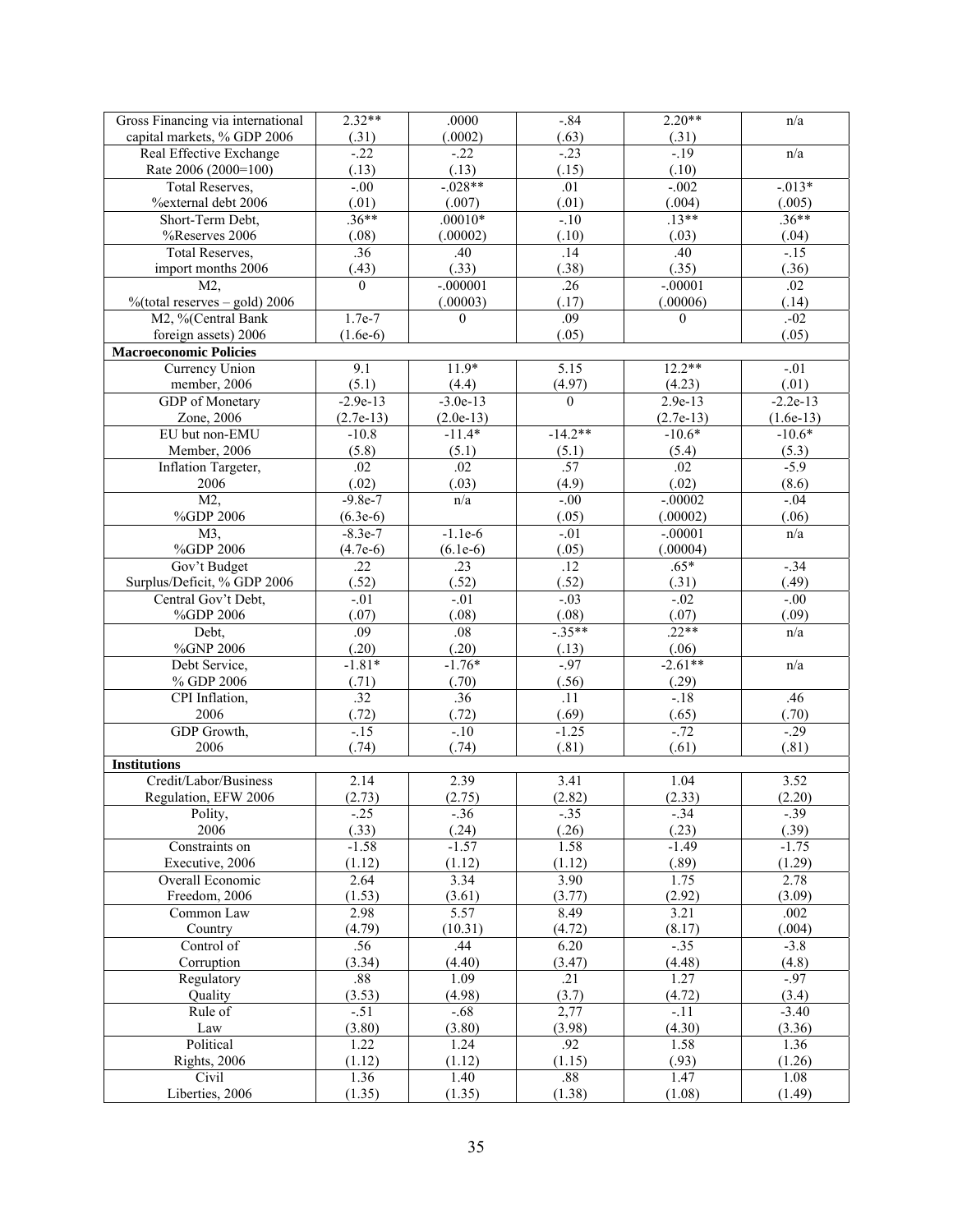| Government Size,           | 2.64      | 2.85      | $3.26*$   | 2.69      | 1.68   |
|----------------------------|-----------|-----------|-----------|-----------|--------|
| 2006                       | (1.53)    | (1.53)    | (1.59)    | (1.64)    | (1.41) |
| Legal Security of Property | .03       | .21       | 1.33      | $-.04$    | $-.15$ |
| <b>Rights</b> , 2006       | (2.24)    | (2.26)    | (2.33)    | (1.57)    | (2.07) |
| Sound Money                | $-.24$    | $-.20$    | $-.78$    | .56       | .80    |
| Access, 2006               | (2.02)    | (2.05)    | (2.18)    | (1.71)    | (2.00) |
| Geography                  |           |           |           |           |        |
| Log of                     | $-4.8$    | $-5.67*$  | $-7.54**$ | $-5.7**$  | $-.56$ |
| Latitude                   | (2.5)     | (1.95)    | (2.70)    | (1.9)     | (2.45) |
| East                       | 3.9       | .75       | $-3.6$    | $-.004$   | n/a    |
| Asian                      | (6.8)     | (7.9)     | (6.65)    | (.003)    |        |
| Central/Eastern European   | $-16.7**$ | $-16.9**$ | $-22.0**$ | $-16.2**$ | n/a    |
| or Central Asian           | (5.2)     | (5.4)     | (4.73)    | (5.3)     |        |
| Commodity                  | 1.5       | .73       | 5.58      | $-1.9$    | 1.67   |
| Exporter                   | (4.7)     | (4.55)    | (4.37)    | (4.8)     | (4.11) |
| English                    | 6.23      | 6.33      | 12.8**    | 8.46      | 4.37   |
| Language                   | (4.71)    | (4.70)    | (4.3)     | (6.76)    | (4.61) |

Coefficients, with standard error displayed in parentheses. Coefficients significantly different from zero at .05 (.01) significance level marked by one (two) asterisk(s).

Each cell represents MIMC estimation on cross-section. Default: 4 consequences (2008 change in Stocks, 2008 Growth, 1-year change in Institutional rating, 2008 Exchange Rate change), fixed loading on stocks. Two control causes (log 2006 population and log 2006 real GDP p/c) included in all runs but not recorded. Adaptive quadrature estimation.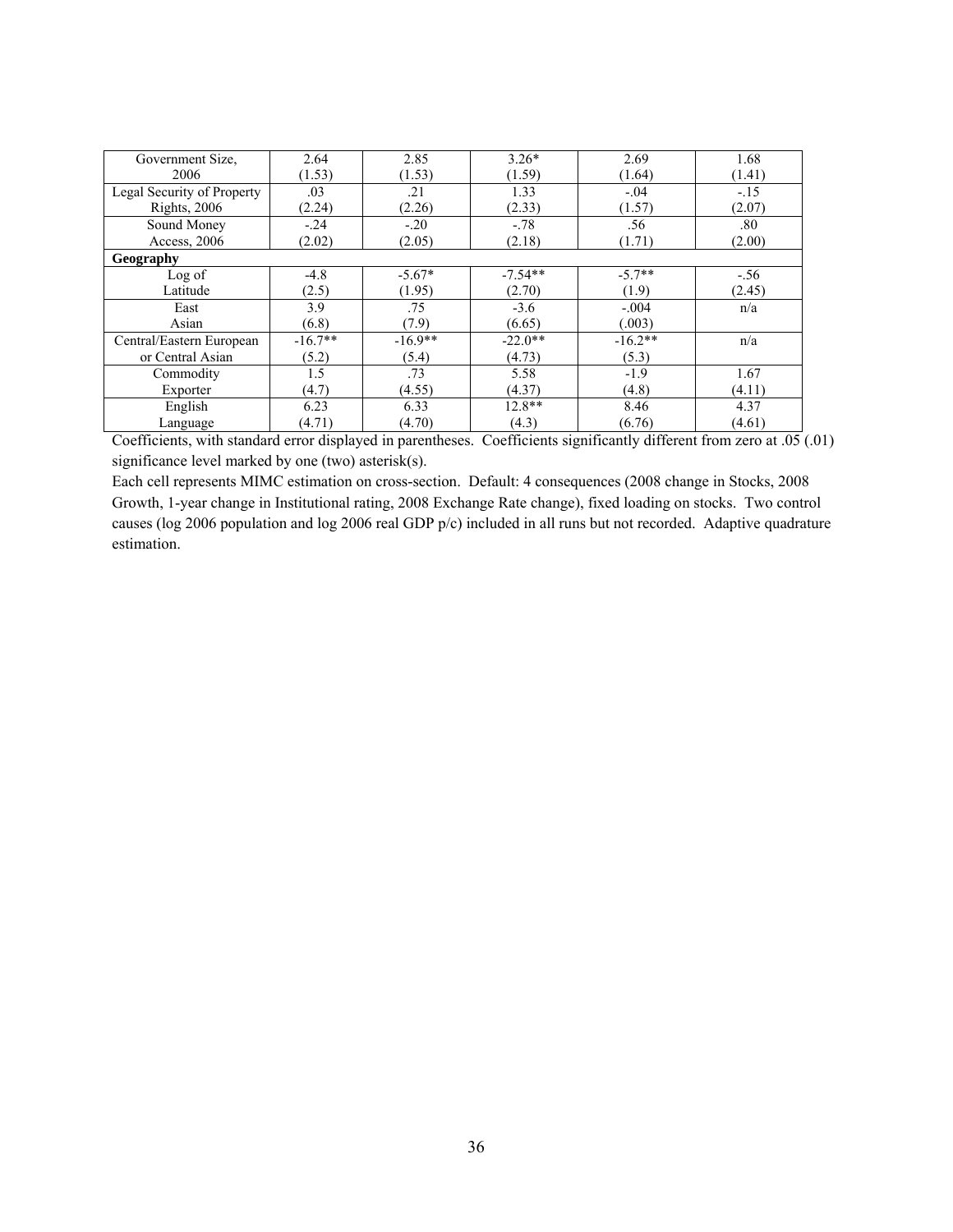| <b>Extra Cause</b>              | <b>Default</b>   | Without<br><b>ST Debt</b> | <b>Drop Poor</b><br>(GDPpc < \$5k) | <b>Drop Small</b><br>(Pop<1m) | Drop Size,<br><b>Income</b> |
|---------------------------------|------------------|---------------------------|------------------------------------|-------------------------------|-----------------------------|
| <b>Financial Policies</b>       |                  |                           |                                    |                               |                             |
| Overall Capital                 | 1.8              | 1.1                       | $\cdot$ 1                          | 1.8                           | .6                          |
| Stringency, 2003                | (1.9)            | (1.2)                     | (1.8)                              | (1.9)                         | (2.0)                       |
| <b>Financial Conditions</b>     |                  |                           |                                    |                               |                             |
| Domestic Bank Credit,           | .04              | .00                       | .01                                | .04                           | $-.04$                      |
| %GDP 2006                       | (.07)            | (.04)                     | (.06)                              | (.07)                         | (.07)                       |
| Bank Claims/Deposits,           | 9.4              | 1.7                       | 10.8                               | 10.8                          | 8.9                         |
| 2006                            | (8.9)            | (4.4)                     | (7.6)                              | (8.9)                         | (9.8)                       |
| <b>Asset Price Appreciation</b> |                  |                           |                                    |                               |                             |
| % Chg Market Cap,               | $-5.6*$          | $-6.6**$                  | $-2.3$                             | $-5.6$                        | $-6.0*$                     |
| %GDP 2003-6                     | (2.4)            | (2.0)                     | (2.3)                              | (2.4)                         | (2.6)                       |
| <b>International Imbalances</b> |                  |                           |                                    |                               |                             |
| Current Account,                | .43              | .01                       | .04                                | .46                           | $-.64$                      |
| %GDP 2006                       | (.64)            | (.24)                     | (.57)                              | (.64)                         | (.52)                       |
| Short-Term Debt,                | $-.08$           |                           | $-.07$                             | $-.09$                        | $-.14$                      |
| %/Reserves 2006                 | (.10)            |                           | (.08)                              | (.10)                         | (.10)                       |
| <b>Macroeconomic Policies</b>   |                  |                           |                                    |                               |                             |
| Currency Union member,          | 10.9             | $-2.8$                    | 18.5                               | 12.3                          | 17.4                        |
| 2006                            | (9.3)            | (4.9)                     | (9.2)                              | $\frac{(9.2)}{1.1}$           | (9.8)                       |
| EU but non-EMU member,          | $\overline{1.0}$ | $-9.3$                    | $\overline{1.1}$                   |                               | $-9.6$                      |
| 2006                            | (10.4)           | (6.4)                     | (9.7)                              | (10.4)                        | (10.3)                      |
| <b>Institutions</b>             |                  |                           |                                    |                               |                             |
| Polity,                         | .19              | $-22$                     | .04                                | .21                           | $-.28$                      |
| 2006                            | (.56)            | (.43)                     | (.54)                              | (.56)                         | (.57)                       |
| Geography                       |                  |                           |                                    |                               |                             |
| Log of                          | 3.6              | 1.0                       | 2.8                                | 4.4                           | 3.9                         |
| Latitude                        | (4.4)            | (2.7)                     | (4.1)                              | (4.4)                         | (4.7)                       |
| Central/Eastern European        | $-19.8$          | $-15.4*$                  | $-37.0**$                          | $-20.3$                       | $-26.0*$                    |
| or Central Asian                | (10.8)           | (6.9)                     | (10.1)                             | (10.8)                        | (11.6)                      |
| <b>Observations</b>             | 40               | 68                        | $\overline{32}$                    | 39                            | 39                          |

## **Table 6: Adding Causes to the MIMIC Model Simultaneously**

Coefficients, with standard error displayed in parentheses. Coefficients significantly different from zero at .05 (.01) significance level marked by one (two) asterisk(s). Each column represents MIMC estimation on cross-section. 4 consequences (2008 change in Stocks, 2008 Growth, 1-year change in Institutional rating, 2008 Exchange Rate change), fixed loading on stocks. Two control causes (log 2006 population and log 2006 real GDP p/c) included but not recorded except where noted. Adaptive quadrature estimation.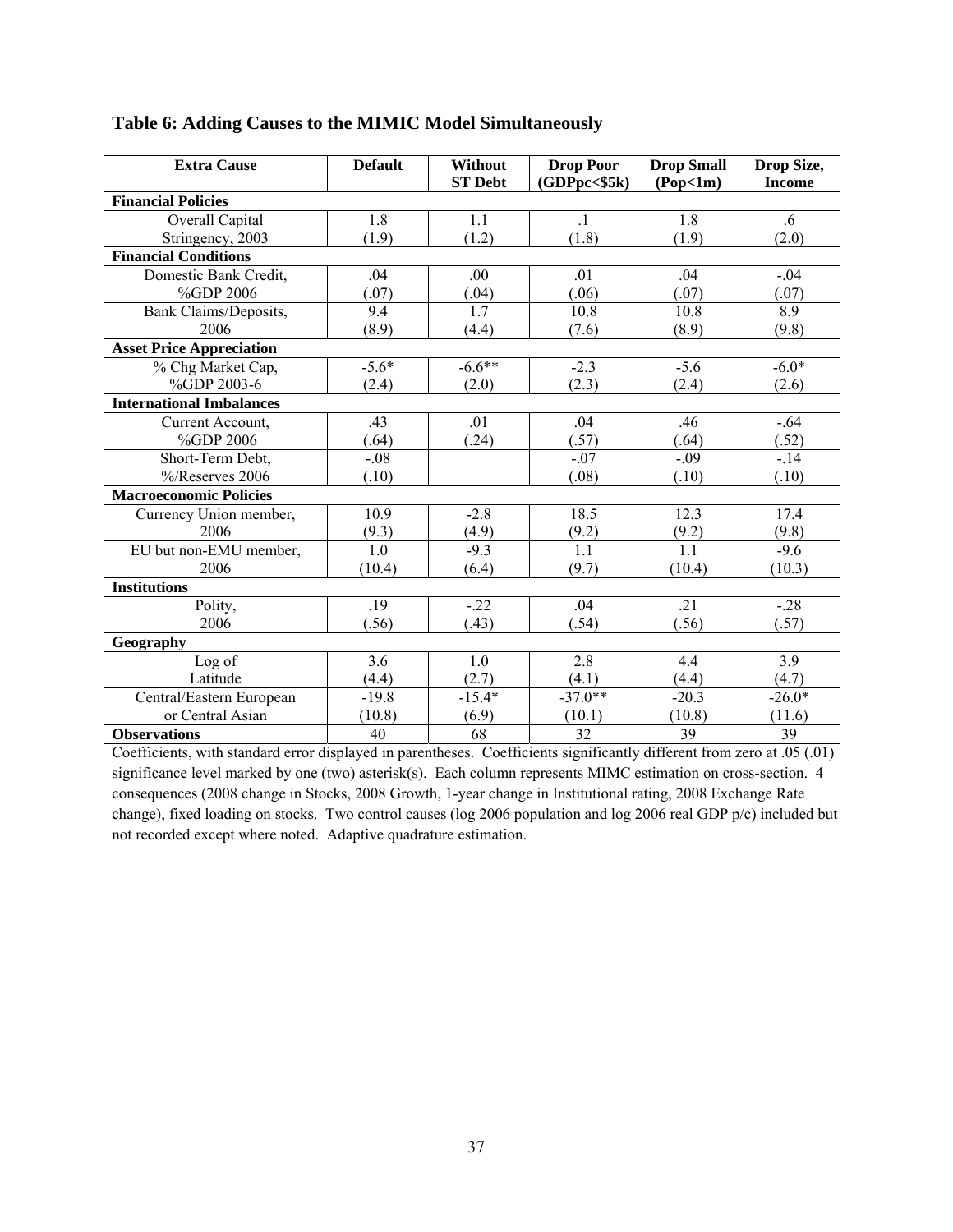



## **Figure 2**

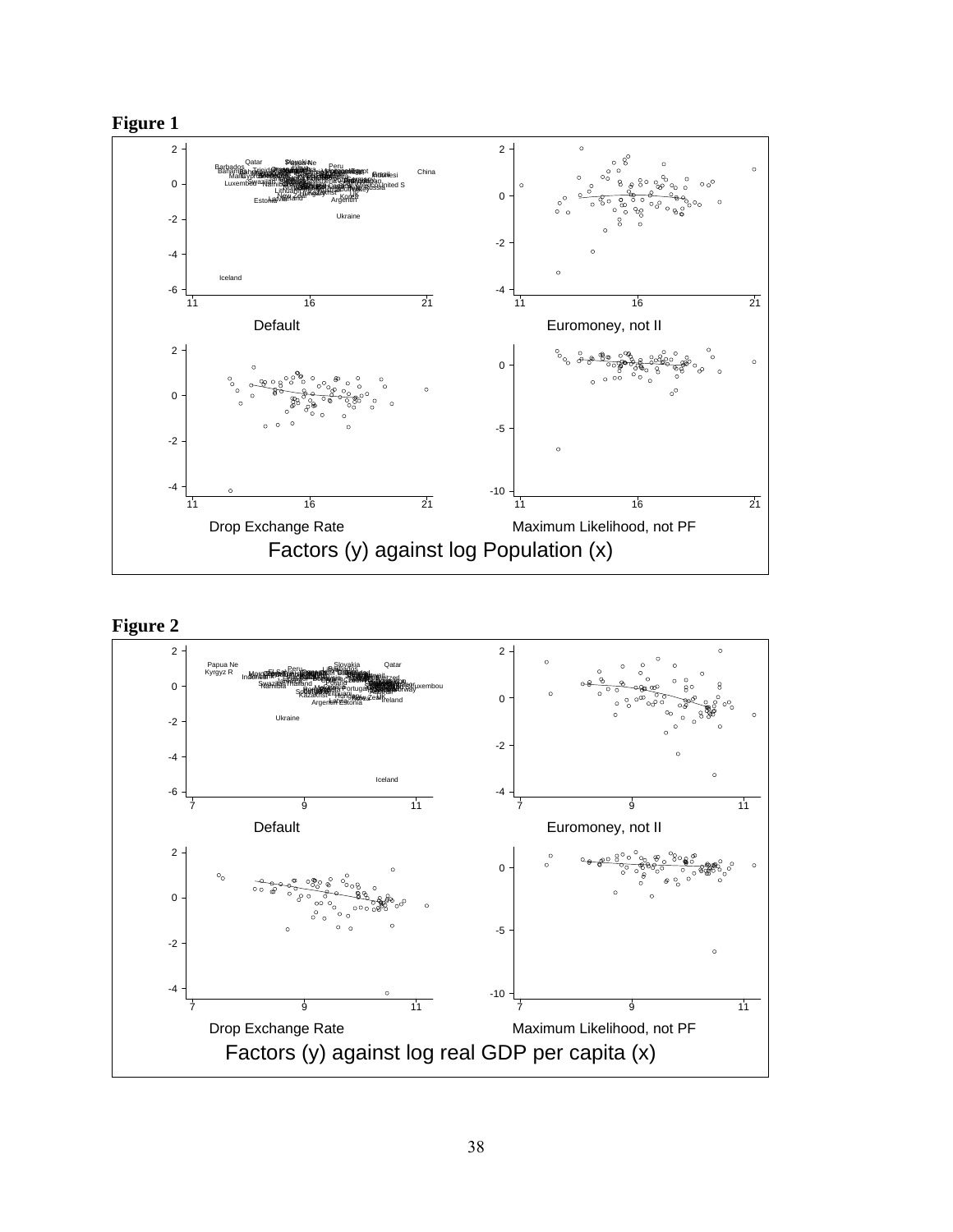#### **Figure 3a**





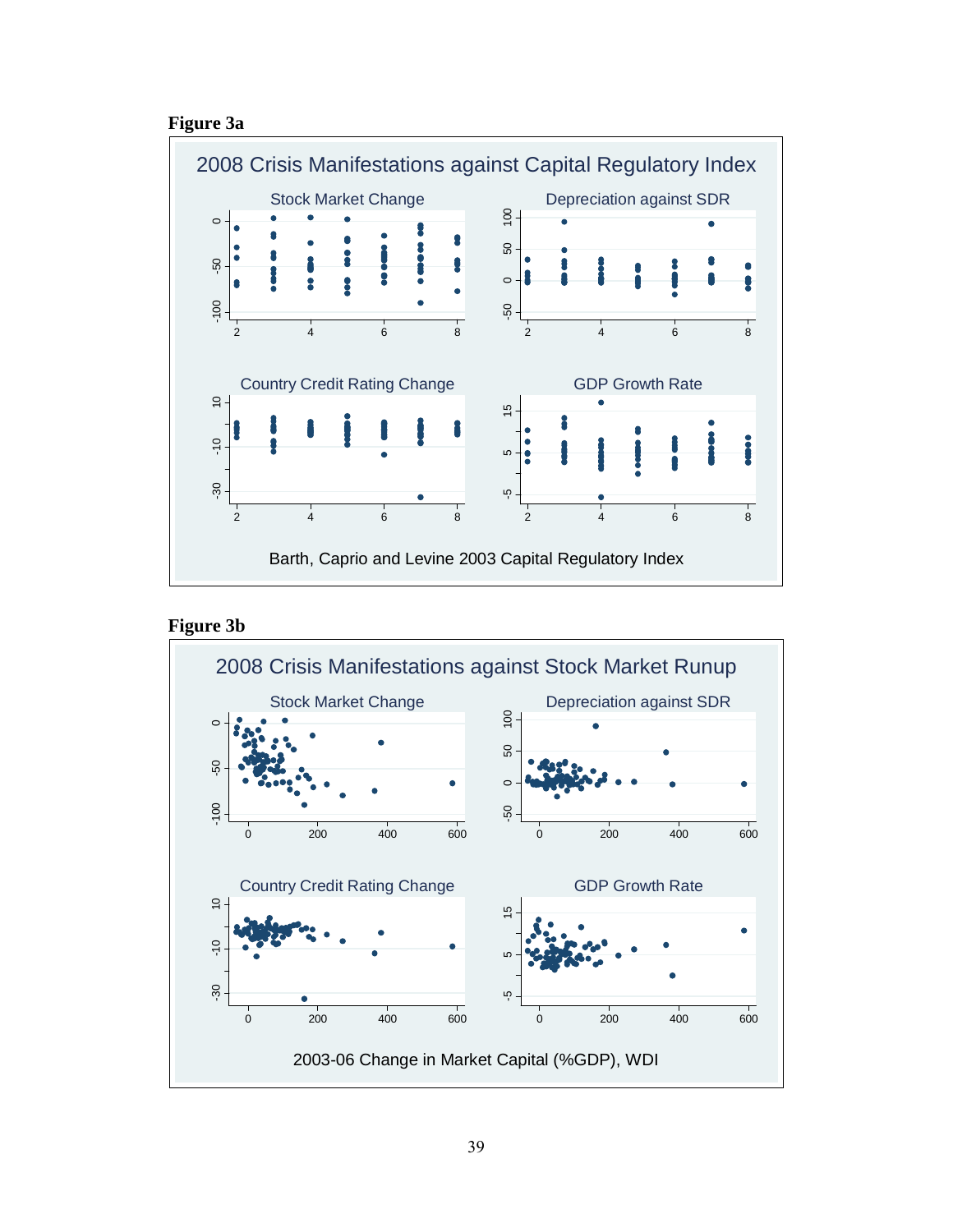## **Figure 3c**





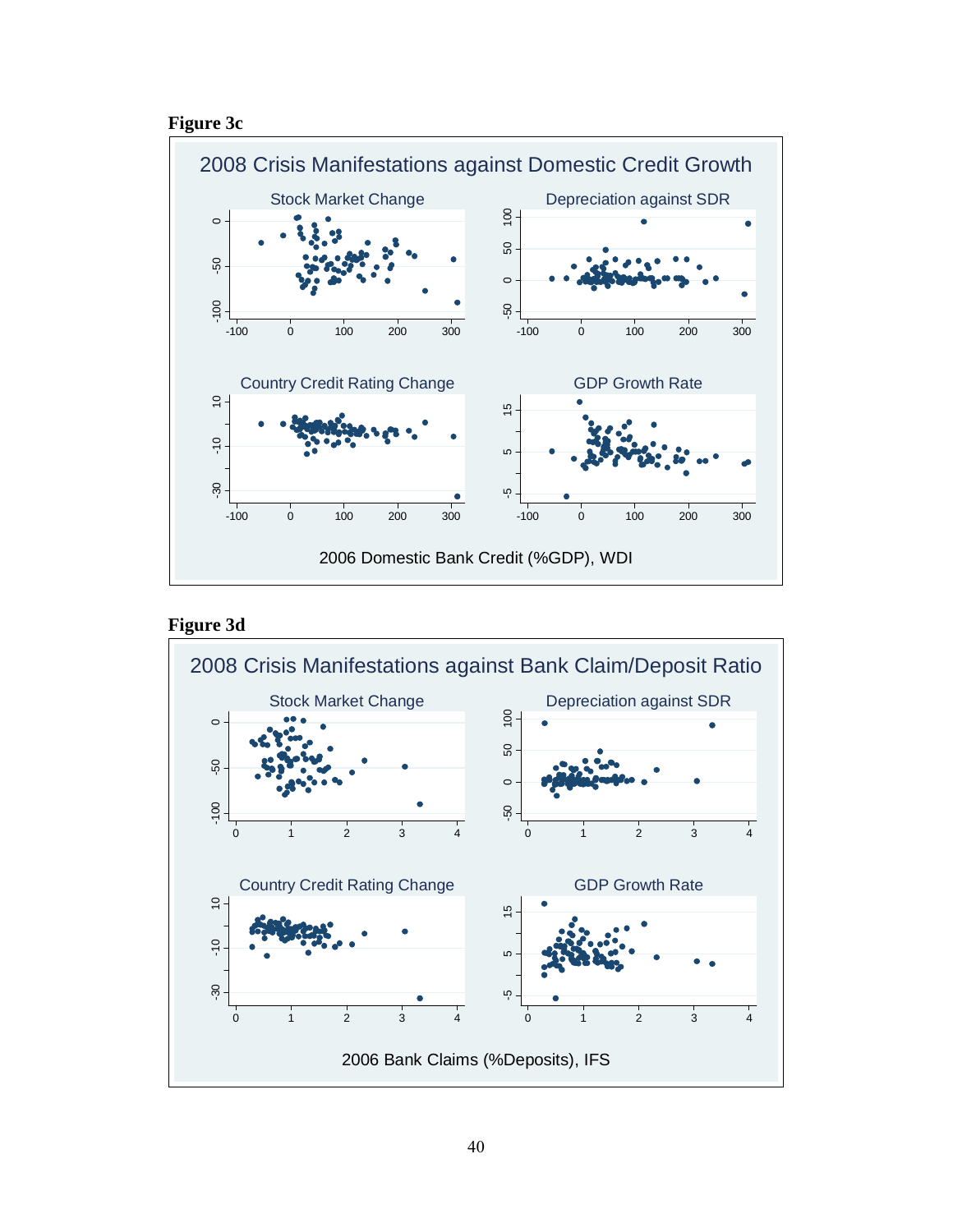## **Figure 3e**





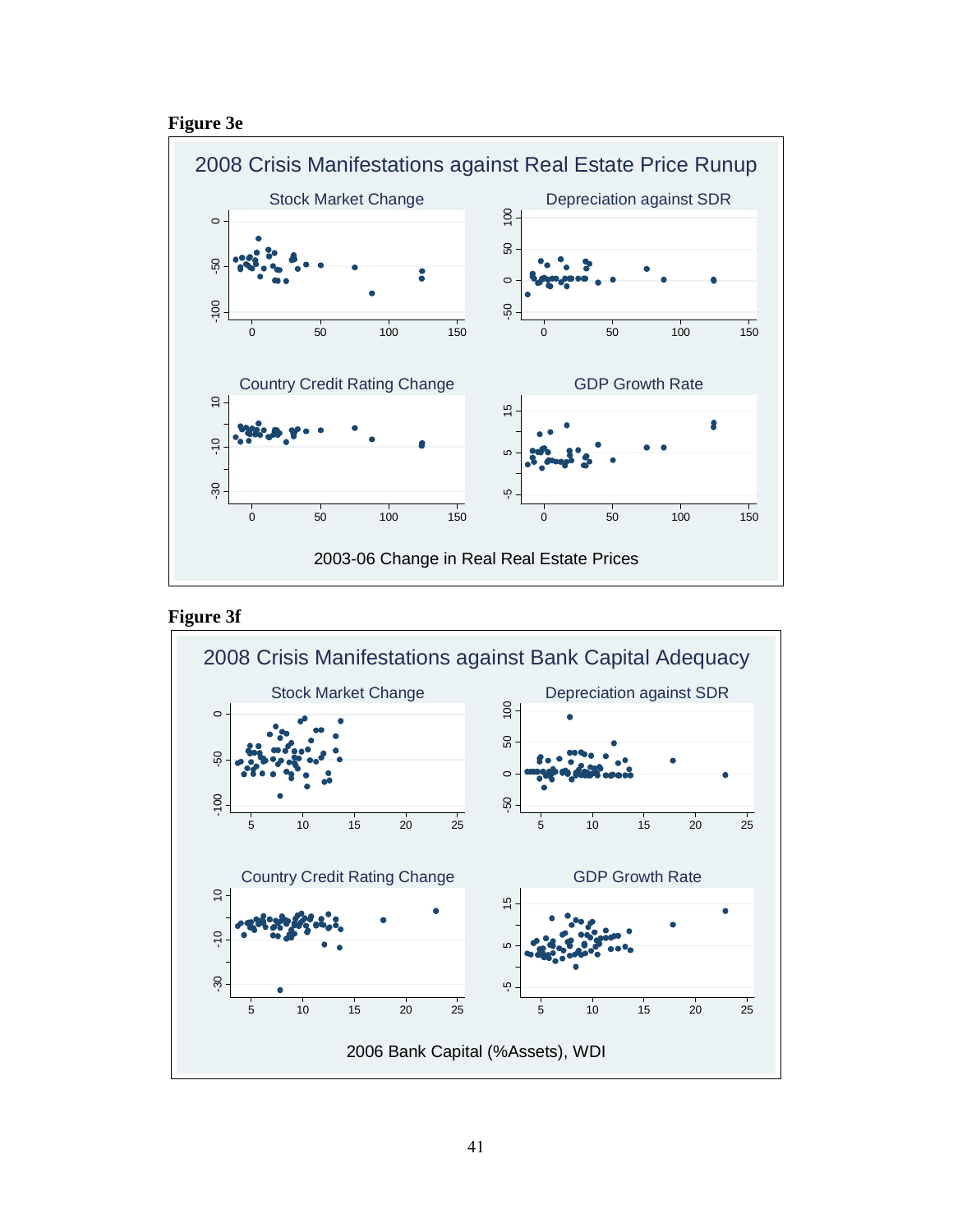





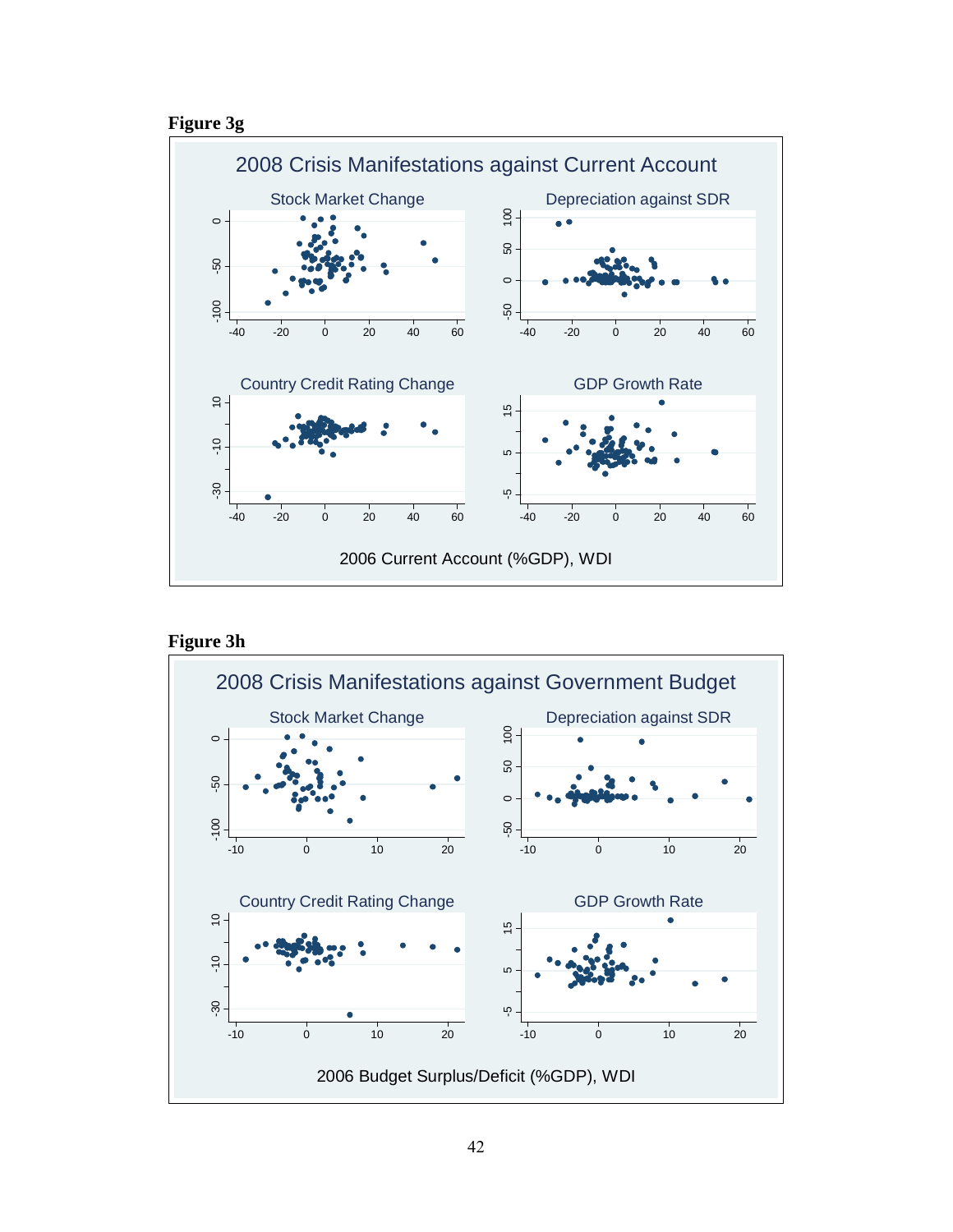

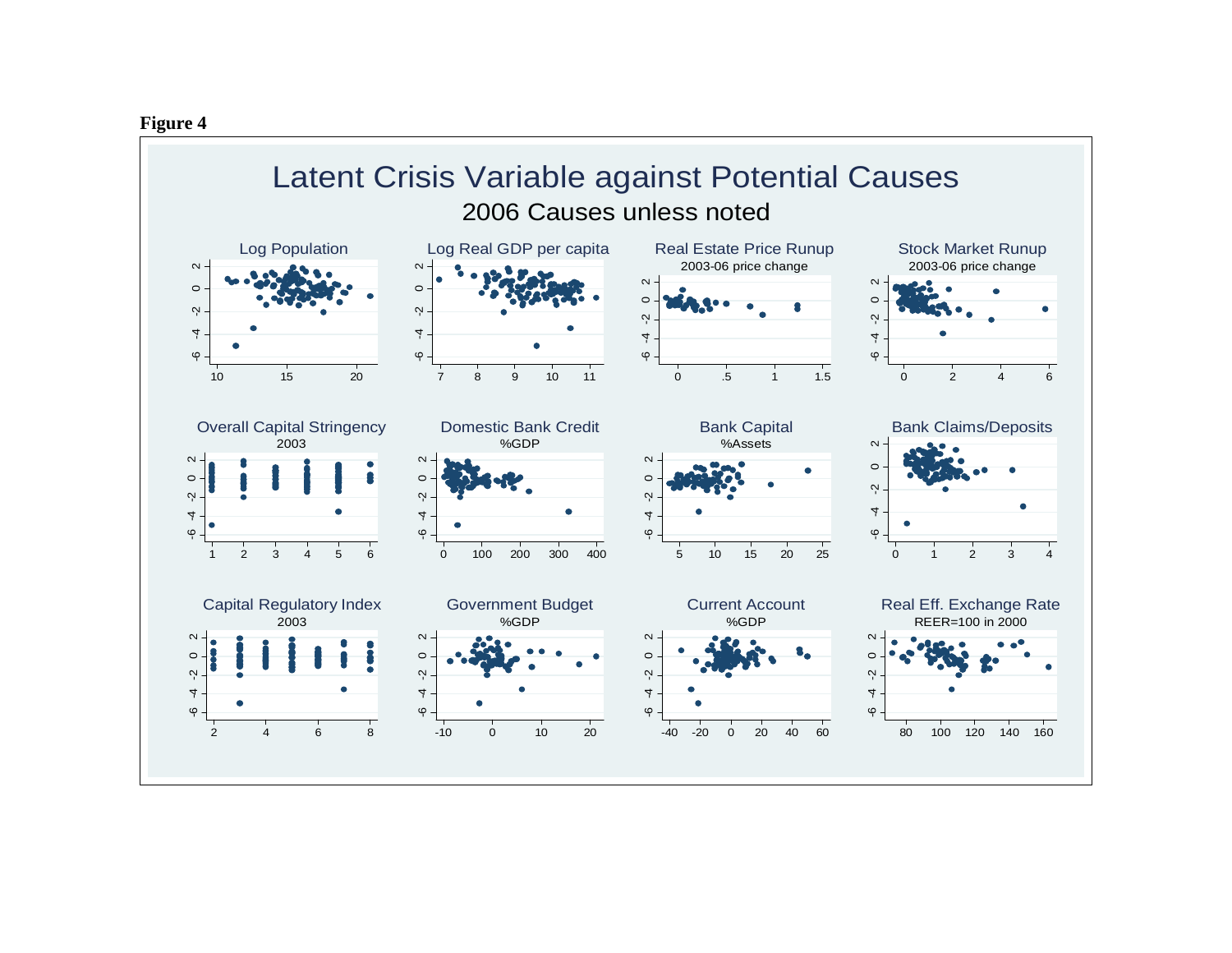### **References**

Acemoglu, Daron, Simon Johnson, James Robinson, and Yunyong Thaicharoen, (2003), "Institutional Causes, Macroeconomic Symptoms: Volatility, Crises and Growth," *Journal of Monetary Economics,* 50, 49-123.

Aigner, Dennis J., Cheng Hsiao, Arie Kapetyn, and Tom Wansbreek (2004) "Latent Variable Models in Econometrics" in *Handbook of Econometrics* II (Z. Griliches and M.D. Intriligator, eds) Elsevier Science, Amsterdam, 1321-1393.

Barth, James, Gerard Caprio, and Ross Levine, (2005), *Rethinking Bank Regulation: Till Angels Govern,* Cambridge University Press.

Basel Committee on Banking Supervision, (2009), "Proposed Enhancements to the Basel II Framework," Consultative document, Bank for International Settlements, January.

Berg, Andrew, Eduardo Borensztein, and Catherine Patillo, (2004), "Assessing Early Warning Systems: How Have They Worked in Practice?" IMF Working Paper no. WP/04/52, March.

Berg, Andrew, and Catherine Patillo, (1999), "Are Currency Crises Predictable? A Test," *International Monetary Fund Staff Papers,* Vol. 46, Issue 2 (June), pp. 107–38.

Bernanke, Ben S., (2009a), "Four Questions about the Financial Crisis," speech at Morehouse College, Atlanta, Georgia, April 14.

Bernanke, Ben S., (2009b), "Lessons of the Financial Crisis for Banking Supervision," speech at the Federal Reserve Bank of Chicago Conference on Bank Structure and Competition, Chicago, Illinois, May 7.

Boone, Peter, Simon Johnson, and James Kwak, (2009), "Baseline Scenario, April 7, 2009," http://baselinescenario.com/2009/04/07/baseline-scenario-april-7-2009/

Breusch, Trevor (2005) "Estimating the Underground Economy Using MIMIC Models" ANU working paper.

Brunnermeier, Markus K., (2009), "Deciphering the Liquidity and Credit Crunch 2007," *Journal of Economic Perspectives,* 23(1), Winter, 77-100.

Buiter, Willem, (2007), "Lessons from the 2007 Financial Crisis," Background Paper Submitted to the UK Treasury Select Committee, December 11, 2007.

Buiter, Willem, (2009), "Fiscal Expansions in Submerging Markets; the Case of the USA and the UK," ft.com/maverecon, February 5, http://blogs.ft.com/maverecon/2009/02/fiscal-expansionsin-submerging-markets-the-case-of-the-usa-and-the-uk/.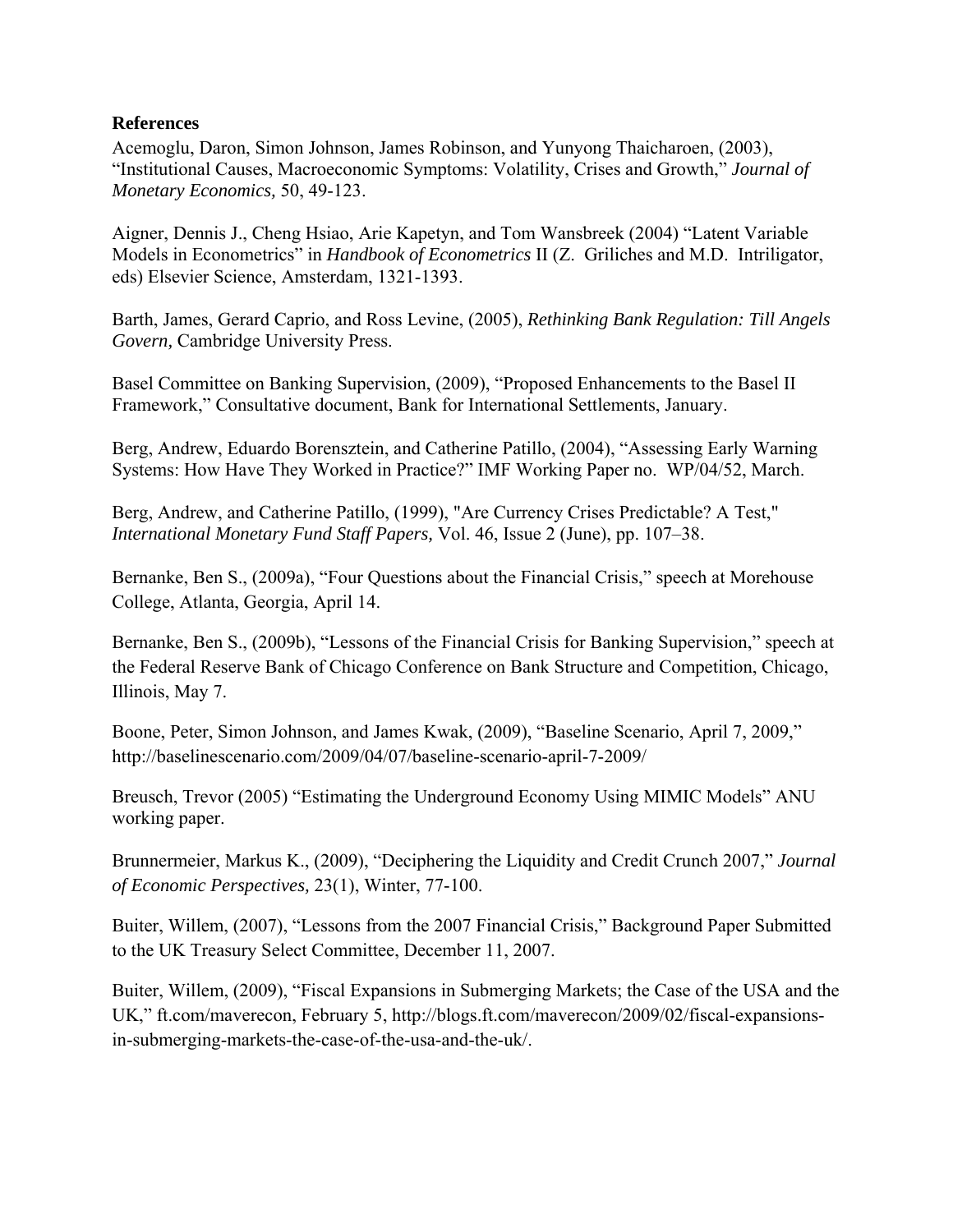Calvo, Guillermo and Ruby Look-Kung, "Rapid and Large Liquidity funding for Emerging Markets," in Felton, Andrew and Carmen M. Reinhart, eds., *The First Global Crisis of the 21st Century, Part II: June-December 2008* VoxEU.org, 37-41

Cecchetti, Stephen G., (2009), "Crisis and Responses: The Federal Reserve in the Early Stages of the Financial Crisis," *Journal of Economic Perspectives,* 23(1), Winter, 51-76.

Coval, Joshua, Jacob Jurek, and Erik Stafford, (2009), "The Economics of Structured Finance," *Journal of Economic Perspectives,* 23(1), Winter, 3-25.

Danielsson, Jon, (2008), "The First Casualty of the Crisis: Iceland," in Andrew Felton and Carmen M. Reinhart, eds. T*he First Global Financial Crisis of the 21st Century, Part II, June-December 2008,* voxeu.org, 9-13.

De Gregorio, José, (2009), "Chile and the Global Recession of 2009," speech at the seminar *Los temas del 2009,* organized by the *Instituto de Politicas Públicas Expansiva – UDP and Libertad y Desarollo,* Santiago, Chile, March 20.

De Long, J. Bradford, (2009), "The Financial Crisis of 2007-2009: Understanding its Causes, Consequences – and its Possible Cures," MTI-CSC Economics Speaker Series Lecture, Singapore, January 5, http://www.scribd.com/doc/9719227/null.

De Michelis, Andrea, (2009) "Overcoming the Financial Crisis in the United States," OECD Economics Department Working Paper no. 669, February.

Demirguc-Kunt, Asli and Luis Serven, (2009), "Are the Sacred Cows Dead?: Implications of the Financial Crisis for Macro and Financial Policies," World Bank Policy Research Working Paper no. 4807, January. [DKL]

Doms, Mark, Fred Furlong and John Krainer, (2007), "Subprime Mortgage Delinquency Rates," Federal Reserve Bank of San Francisco Working Paper 2007-33, November.

Egert, B and D Mihaljek (2007) "Determinants of House Prices in Central and Eastern Europe", BIS Working Paper, no 236.

Ehrmann, Michael, Marcel Fratzscher and Arnaud Mehl, (2009), "What Has Made the Current Financial Crisis Truly Global?," mimeo, European Central Bank.

Eichengreen, Barry, Andrew K. Rose and Charles Wyplosz (1996) "Exchange Market Mayhem: The Antecedents and Aftermath of Speculative Attacks" *Economic Policy* 10(21), 251-312.

Foroohar, Rana (2008), "Keeping Economics Real," *Newsweek,* October 27.

Feldstein, Martin, (2008), "The Problem is Still Falling House Prices: The Bailout Bill Doesn't Get at the Root of the Credit Crunch," *Wall Street Journal,* October 4.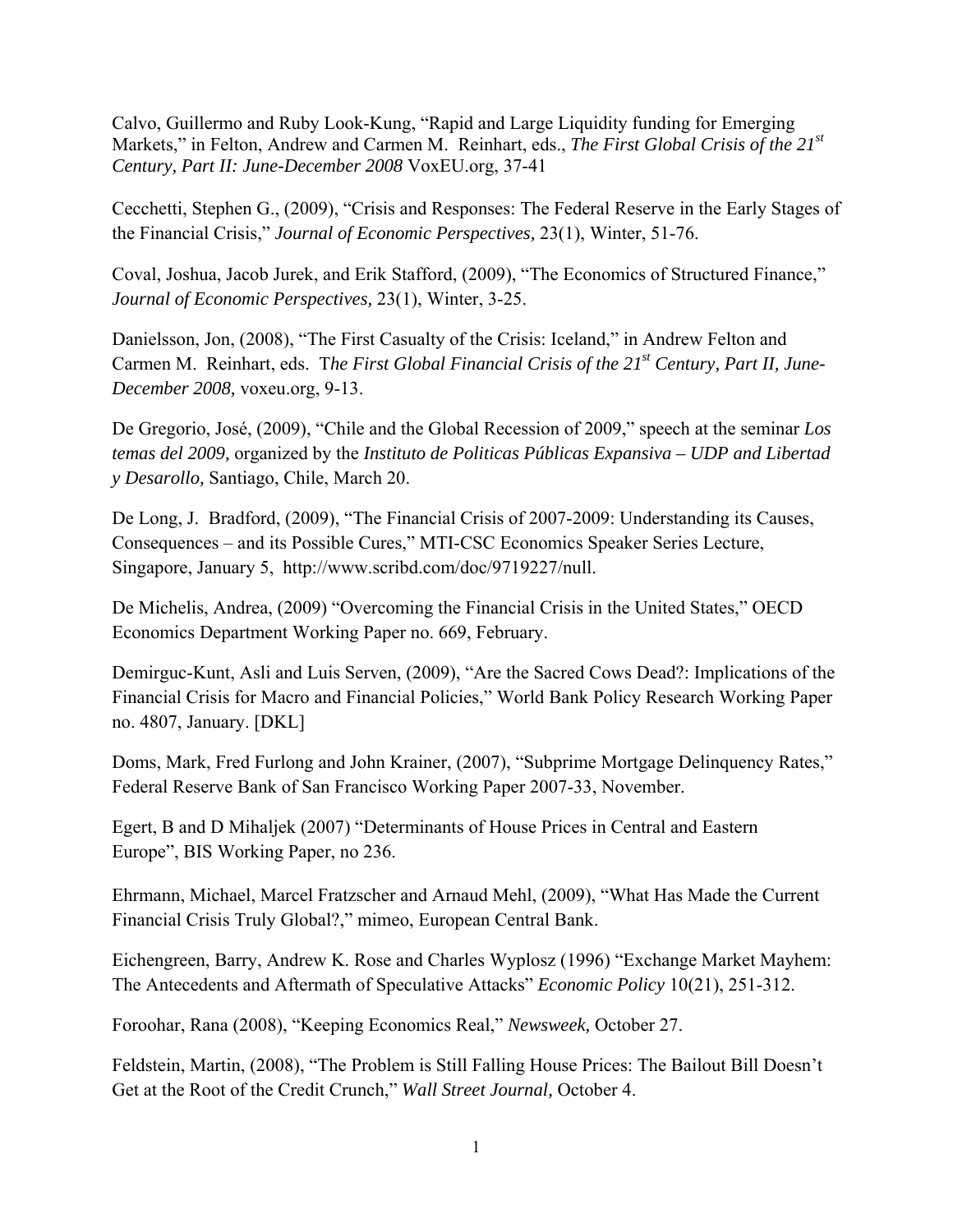Feldstein, Martin, (2009), "The Economic Stimulus and Sustained Economic Growth," Full Statement for the House Democratic Steering and Policy Committee, January 7.

Frankel, Jeffrey, (2008), "Origins of the Economic Crisis – In One Chart!," Jeff Frankel's Weblog: Views on the Economy and the World, December 5, http://content.ksg.harvard.edu/blog/jeff\_frankels\_weblog/category/financial-crisis/.

Fratzscher, Marcel, (2009), "What Explains Global Exchange Rate Movements During the Financial Crisis?, European Central Bank Working Paper, April 8.

Gertler, Paul J. (1988) "A Latent Variable Model of Quality Determination" *Journal of Business and Economic Statistics* 6, 97-107.

Gieve, Sir John, "Seven Lessons from the Last Three Years," (2009), London School of Economics. London, United Kingdom, February.

Glindro, Eloisa T., Tientip Subhanji, Jessica Szato, and Haibin Zhu, (2008), "Determinants of House Prices in Nine Asia-Pacific Economies," Bureau of International Settlements Working Paper no. 263.

Goldberger, Arthur S. (1972) "Structural Equation Methods in the Social Sciences" *Econometrica,* 40, 979-1001.

Hall, Robert E., and Susan E. Woodward, (2009), "The Financial Crisis and the Recession: What is Happening and What the Government Should Do," *Financial Crisis and Recession,* January 1, http://woodwardhall.wordpress.com/.

Kaminsky, Graciela L., Saúl Lizondo, and Carmen M. Reinhart, (1998), "Leading Indicators of Currency Crises," *International Monetary Fund Staff Papers,* 45(1), 1–48.

Lane Philip, (2008), "Iceland: The Future is in the EU," in Andrew Felton and Carmen M. Reinhart, eds. T*he First Global Financial Crisis of the 21st Century, Part II, June-December 2008,* voxeu.org, 15-17.

Mayer, Christopher, Karen Pence, and Shane M. Sherlund, (2009), "The Rise in Mortgage Defaults," *Journal of Economic Perspectives,* 23(1), Winter, 27-50.

Mian, Atif, and Amir Sufi, (2008), "The Consequences of Mortgage Credit Expansion: Evidence from the 2007 Mortgage Default Crisis," NBER Working Paper no. 13936, April.

Mishkin, Frederic S., (2008), "Global Financial Turmoil and the World Economy," Caesarea Forum of the Israel Democracy Institute, Eilat, Israel, July 2.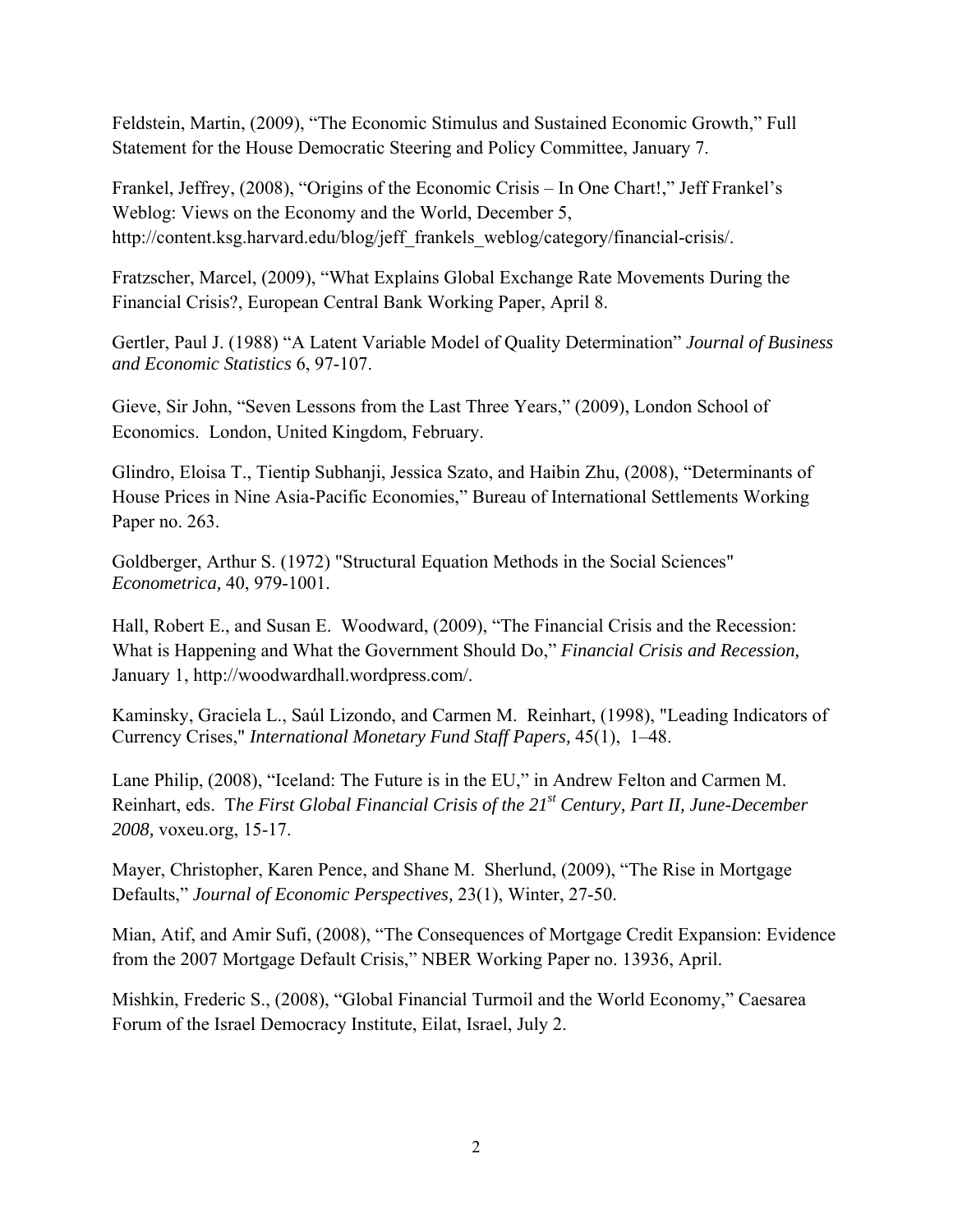Mohan, Dr. Rakesh, (2009), "Global financial Crisis – Causes, Impact, Policy Responses and Lessons," speech at the 7<sup>th</sup> Annual India Business Forum conference, London Business School, London, United Kingdom, April 23.

Obstfeld, Maurice, Jay C. Shambaugh, and Alan M. Taylor, (2009), "Financial Instability, Reserves, and Central Bank Swap Lines in the Panic of 2008," NBER Working Paper no. 14826, March.

Rabe-Hesketh, Sophia, Anders Skrondal, and Andrew Pickles (2004a) "Generalized Multilevel Structural Equation Modeling" *Psychometrika* 69 (2), 167-190**.** 

Rabe-Hesketh, Sophia, Anders Skrondal, and Andrew Pickles (2004b) "GLLAMM Manual" UC Berkeley Biostatistics Working Paper 160**.** 

Reinhart, Carmen M. And Vincent Reinhart, (2009), "From Capital Flow Bonanza to Financial Crash," in Felton, Andrew and Carmen M. Reinhart, eds., *The First Global Crisis of the 21st Century, Part II: June-December 2008* VoxEU.org, 31-37.

Reinhart, Carmen M. And Kenneth S. Rogoff, (2008), "Is the 2007 US Sub-Prime Crisis So Different? An International Historical Comparison, *American Economic Review: Papers and Proceedings,* 98:2, 339-344.

Shirakawa, Masaaki, (2009), "Way Out of Economic and Financial Crisis – Lessons and Policy Actions," Japan Society, New York, April 23.

Spence, Michael, (2008), "Balance Sheets and Income Statements: Breaking the Downward Spiral," ft.com/economists forum, November 24,

http://blogs.ft.com/economistsforum/2008/11/balance-sheets-and-income-statements-breakingthe-downward-spiral/

Teslik, Lee Hudson, (2008), "Interview, Martin Wolf, The Deep Roots of the Financial Crisis," Council on Foreign Relations, http://www.cfr.org/publication/17553/.

Trichet, Jean-Claude, (2009a), "What Lessons Can be Learned from the Economic and Financial Crisis?," speech at the 5e Recontres de l'Entreprise Européenne, Paris, France, March 17.

Trichet, Jean Claude, (2009b), "The Global Dimension of the Crisis," speech at the Foreign Correspondents' Club of Japan, Tokyo, Japan, April 18.

White, Lawrence H., (2008), "How Did We Get Into This Financial Mess?," CATO Institute Briefing Paper no. 110, November 18.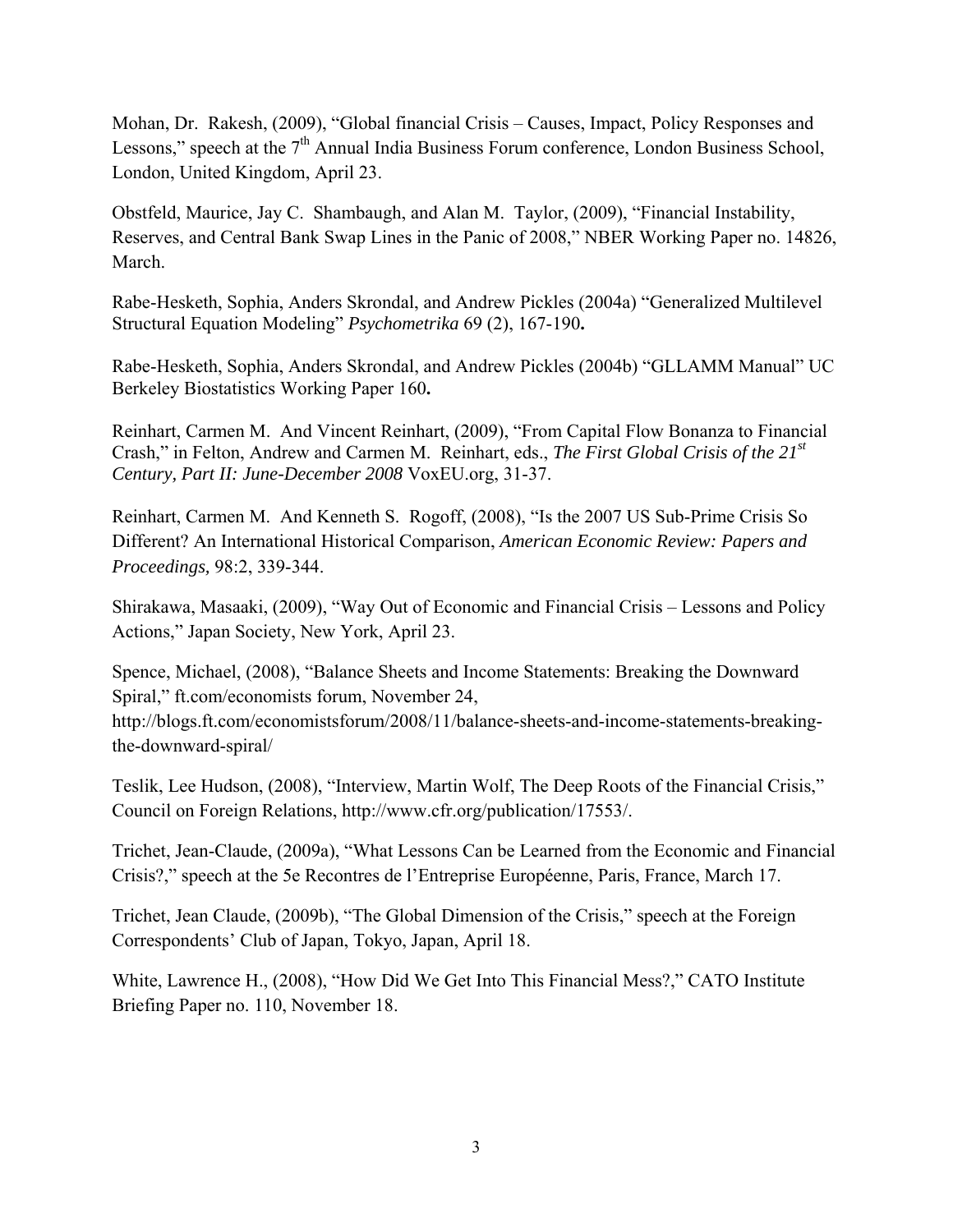| Albania         | Dominican Republic       | Kyrgyzstan                  | Romania                     |
|-----------------|--------------------------|-----------------------------|-----------------------------|
| Algeria         | Ecuador                  | Latvia                      | Russia                      |
| Antigua         | Egypt                    | Lebanon                     | Saudi Arabia                |
| Argentina       | El Salvador              | Libya                       | Seychelles                  |
| Armenia         | <b>Equatorial Guinea</b> | Lithuania                   | Singapore                   |
| Australia       | Estonia                  | Luxembourg                  | Slovak Republic             |
| Austria         | Finland                  | Macao                       | Slovenia                    |
| <b>Bahamas</b>  | France                   | Macedonia                   | South Africa                |
| Bahrain         | Gabon                    | Malaysia                    | Spain                       |
| <b>Barbados</b> | Georgia                  | Malta                       | Sri Lanka                   |
| <b>Belarus</b>  | Germany                  | Mauritius                   | St. Kitts & Nevis           |
| Belgium         | Greece                   | Mexico                      | Swaziland                   |
| Bermuda         | Guyana                   | Morocco                     | Sweden                      |
| <b>Botswana</b> | Haiti                    | Namibia                     | Switzerland                 |
| <b>Brazil</b>   | Hong Kong                | Netherlands                 | Taiwan                      |
| <b>Brunei</b>   | Hungary                  | <b>Netherlands Antilles</b> | Thailand                    |
| Bulgaria        | Iceland                  | New Zealand                 | Trinidad &Tobago            |
| Canada          | Indonesia                | Norway                      | Tunisia                     |
| Chile           | Iran                     | Oman                        | Turkey                      |
| China           | Ireland                  | Panama                      | Turkmenistan                |
| Colombia        | Israel                   | Papua New Guinea            | Ukraine                     |
| Costa Rica      | Italy                    | Paraguay                    | <b>United Arab Emirates</b> |
| Croatia         | Jamaica                  | Peru                        | United Kingdom              |
| Cuba            | Japan                    | Poland                      | <b>United States</b>        |
| Cyprus          | Kazakhstan               | Portugal                    | Uruguay                     |
| Czech Republic  | Korea, Republic of       | Puerto Rico                 | Venezuela                   |
| Denmark         | Kuwait                   | Qatar                       |                             |

# **Appendix Table A1: List of Countries and Territories**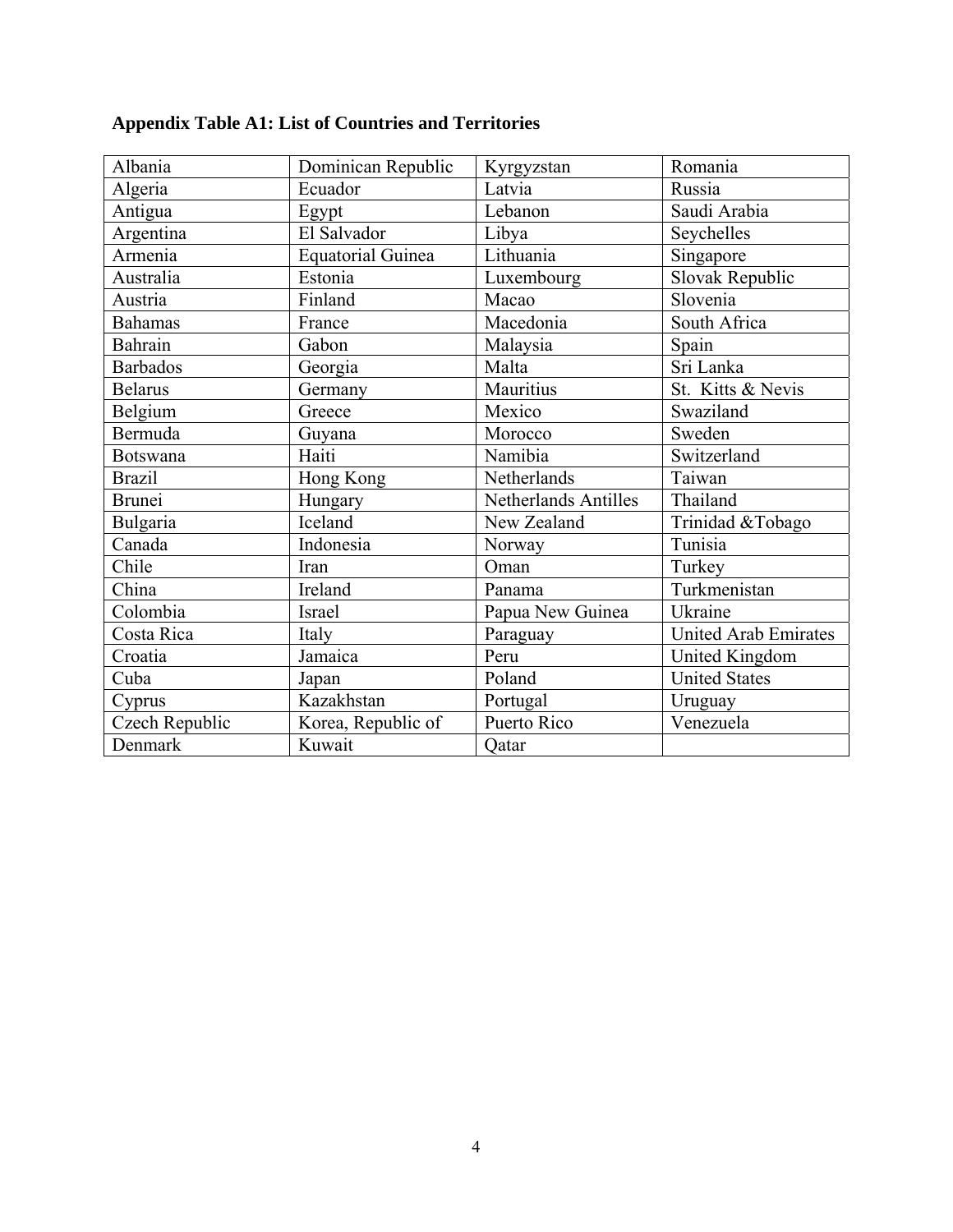## **Appendix Table A2: Key Data Sources**

Many of our data series were extracted in early 2009 from the World Bank's *World Development Indicators*. 37 Other key data sets are listed below. The entire (STATA 10.0) data set is available at http://faculty.haas.berkeley.edu/arose/MIMICData.zip.

Economist Intelligence Unit, *Country Reports*

• 2008 growth estimate as of 3/2009

National Sources

• Percentage change in 2008 broad stock market index

*Euromoney* and *Institutional Investor* magazines

• Country credit ratings

International Monetary Fund, *International Financial Statistics*

• Percentage change in2008 SDR exchange rate; bank claims/deposits; M2/total (non-gold) reserves; M2/Central Bank Foreign assets

Heritage Foundation, *Economic Freedom of the World 2008 Dataset* (available at http://www.freetheworld.com/2008/2008Dataset.xls)

• Private sector credit access ; bank ownership ; foreign bank competition; interest rate controls/negative interest rate; credit market regulation; credit/labor/business regulation; economic freedom; government size; legal security of property rights; access to sound money

Barth, Caprio and Levine data set on bank regulation and supervision (available at http://econ.worldbank.org/WBSITE/EXTERNAL/EXTDEC/EXTRESEARCH/0,,contentMDK:20345037~pagePK: 64214825~piPK:64214943~theSitePK:469382,00.html)

• Overall capital stringency; ability to take prompt corrective action; capital regulatory index; official supervisory power; restructuring power; declaring insolvency power;

Lane and Milesi-Ferretti "External Wealth of Nations Mark II" (available at http://www.imf.org/external/pubs/cat/longres.cfm?sk=18942.0)

• Net External Position, percentage GDP 2004

Rose-Spiegel Data set from "Offshore Financial Centers" *Economic Journal* 2007

• English language dummy; common law; log latitude; currency union; control of corruption; regulatory quality; rule of law

Freedom House (available at http://www.freedomhouse.org/uploads/fiw/FIWAllScores.xls)

• Political rights; civil liberties

Polity IV Data Set (available at http://www.systemicpeace.org/polity/polity4.htm)

• Polity; constraints on executive

World Bank, Global *Development Finance*

• Debt/GNP; Debt Service/Export; Short/Total Debt

BIS Cross-Country Database and Glindro, et al data set from "Determinants of House Prices in Nine Asia-Pacific Economies," BIS Working Paper no. 263, 2008.

• Real Estate Price Appreciation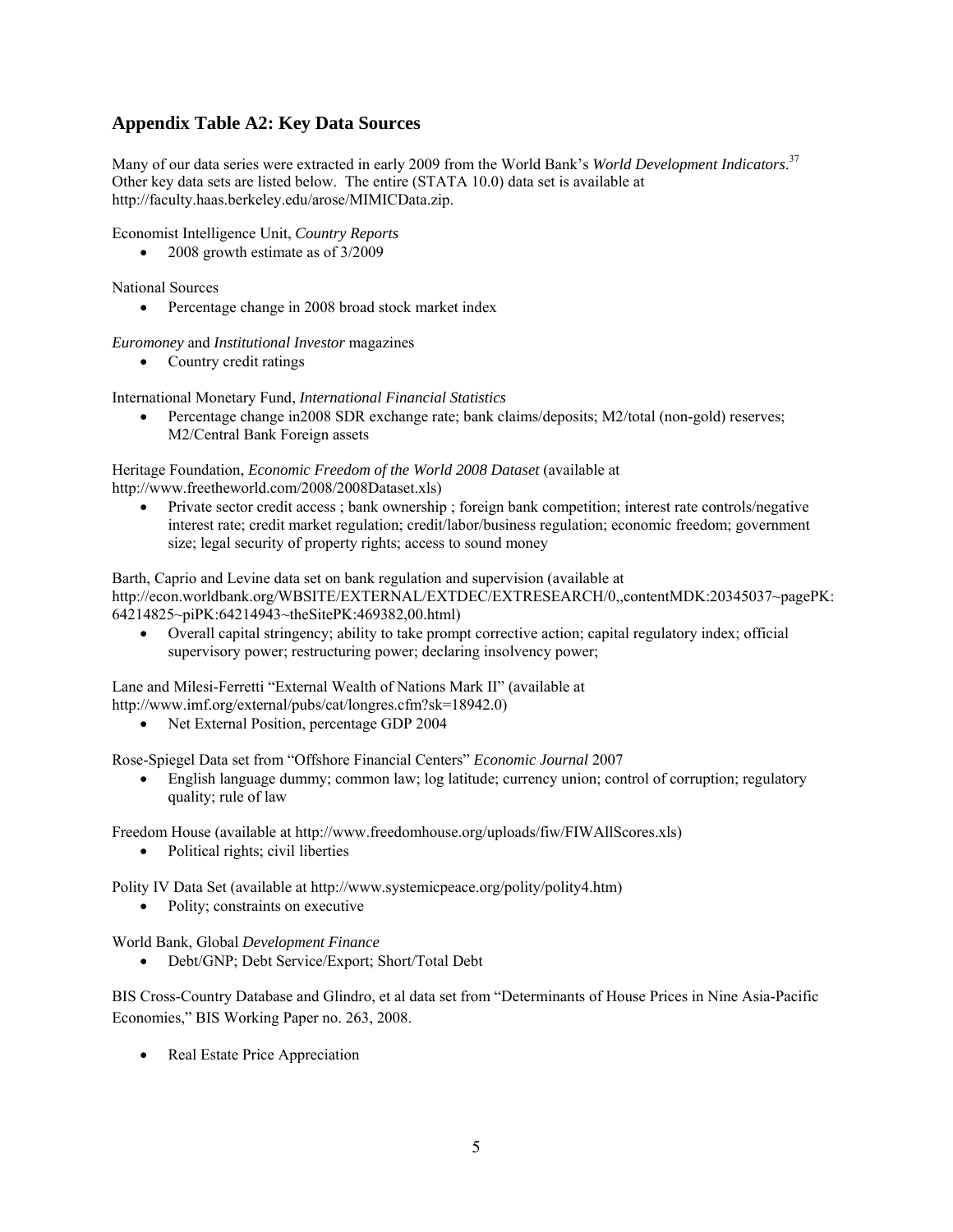| % Changes, 2008:    | <b>Stock Market</b> | <b>Real GDP</b> | <b>Price of SDR</b> | <b>II</b> Rating |
|---------------------|---------------------|-----------------|---------------------|------------------|
| <b>Stock Market</b> | .00                 |                 |                     |                  |
| <b>Real GDP</b>     |                     | .00             |                     |                  |
| <b>Price of SDR</b> | $-.13$              | $-.31$          | .00.                |                  |
| <b>II</b> Rating    |                     | .40             | $-53$               | .00              |

# **Appendix Table A3: Correlations between Crisis Indicators**

85 Observations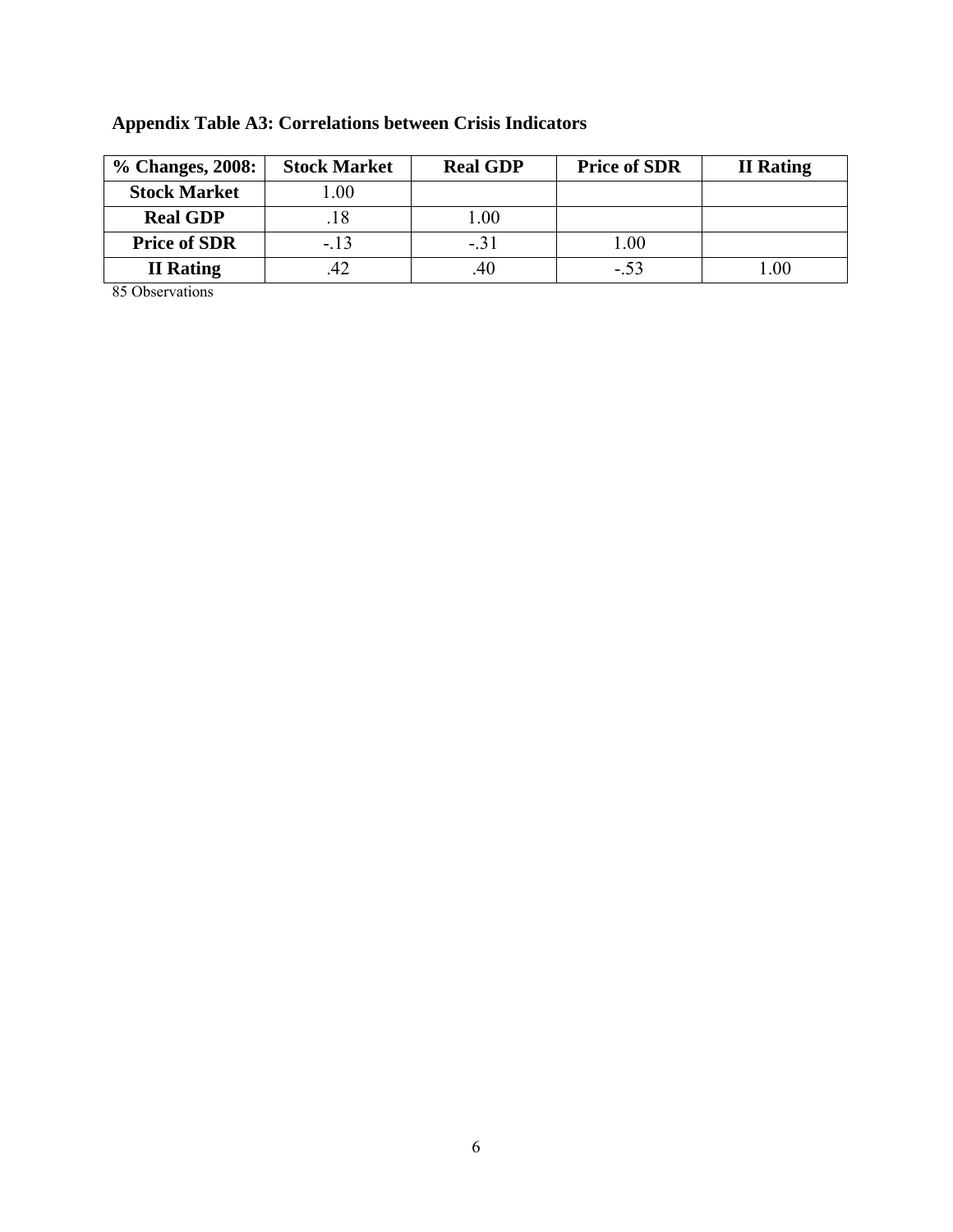#### **Endnotes**

1 Point 15, p3 of *Final Communiqué* G-20 Summit April 2, 2009, available at

http://www.g20.org/Documents/final-communique.pdf. See also *Declaration on Strengthening the Financial System (http://www.g20.org/Documents/Fin\_Deps\_Fin\_Reg\_Annex\_020409\_-\_1615\_final.pdf)* http://www.imf.org/external/np/sec/pr/2008/pr08278.htm

3 Early efforts at early warning systems include Kaminsky, Lizondo and Reinhart (1998) and Berg and Patillo (1999).

4 For instance, Berg, et al (2004).

<sup>5</sup> We also find a geographic dummy that identifies countries from Eastern Europe and Central Asia to robustly be correlated with the incidence of crises. However, we interpret the strong performance of this geographic variable in the presence of other variables representing the various hypotheses put forward in the literature as primarily a demonstration of the poor performance of these hypotheses empirically.

6 The specification in Ehrmann, et al (2009) exploits the fact that exposure to American assets is *ex post* associated with problems. The origins (common or otherwise) of the next crisis (global or not) are currently unknown.

 $^7$  A number of analysts (e.g. Buiter and Sibert, 2008) predicted prior to the collapse of its economy that Iceland faced a choice between adopting the euro or moving its large financial center offshore. Some have argued (e.g. Danielsson, 2008) that Iceland's problems were not due to size alone, but also to its inflation-targeting monetary policy, which kept interest rates high during the boom years and encouraged excessive capital inflows and exchange rate appreciation. Subsequent to its collapse, the call for Iceland to adopt the euro became more prominent, e.g. Lane (2008).

<sup>8</sup> Concerns about the impact of these flows on emerging economies led to "sudden stops" in credit, raising balance of payments concerns that had commonly been thought to be a "…thing of the past" (Trichet, 2009b).<br>
<sup>9</sup> See, e.g. Foroohar (2008).

 $\frac{10}{10}$  See Table 5 for years used in causal measures.

<sup>11</sup> The "Big Five" postwar crises include Spain (1977), Norway (1987), Finland (1991), Sweden (1991), and Japan (1992).

 $\frac{12}{2}$  One would also like to have measures of international integration on both the real (trade) and financial sides; we plan to pursue this in future analysis.

13 Kadee Russ has suggested using the steepness of the yield curve; we are grateful to her for this suggestion and plan to pursue it in future research.

<sup>14</sup> Expressed alternatively, our cross-sectional approach can be viewed as a test of the no "pure contagion or common shock" hypothesis, i.e. No exposure to global shocks whose impact is invariant to national fundamentals. Ehrmann et al (2009) investigate contagion with some success. They also note (on p2): "If investors focus on reducing macroeconomic risks, or country risk, which may be closely related to macroeconomic policies and fundamentals, this would imply that countries with weaker fundamentals have been more severely affected via capital outflows and equity price declines during the crisis." We refer below to all these entities as "countries" simply for the sake of convenience.

<sup>16</sup> We use 2003 since we used the Penn World Table Mark 6.2 which ends in 2004 and has a number of missing values for that vear. Our measure of income in the PWT6.2 is "rednl".

<sup>17</sup> The list of 81 countries with PWT6.2 data that are omitted from our sample is: Afghanistan, Angola, Azerbaijan, Bangladesh, Belize, Benin, Bhutan, Bolivia, Bosnia and Herzegovina, Burkina Faso, Burundi, Cambodia, Cameroon, Cape Verde, Central African Republic, Chad, Comoros, Congo, Dem. Rep., Congo, Republic of, Cote d`Ivoire, Djibouti, Dominica, Eritrea, Ethiopia, Fiji, Gambia, The, Ghana, Grenada, Guatemala, Guinea, Guinea-Bissau, Honduras, India, Iraq, Jordan, Kenya, Kiribati, Korea, Dem. Rep., Laos, Lesotho, Liberia, Madagascar, Malawi, Maldives, Mali, Mauritania, Micronesia, Fed. Sts., Moldova, Mongolia, Mozambique, Nepal, Nicaragua, Niger, Nigeria, Pakistan, Palau, Philippines, Rwanda, Samoa, Sao Tome and Principe, Senegal, Serbia and Montenegro, Sierra Leone, Solomon Islands, Somalia, St. Lucia, St. Vincent & Grenadines, Sudan, Suriname, Syria, Tajikistan, Tanzania, Togo, Tonga, Uganda, Uzbekistan, Vanuatu, Vietnam, Yemen, Zambia, and Zimbabwe. 18 Using 2008 seems like a reasonable choice to us. Though some of the real effects of the crisis began before 2008 (the NBER Dating Committee uses December 2007 as the cyclic peak for the United States), the dramatic downturns took place in the latter part of 2008. Similarly while some financial distress began in the late summer of 2007 (or somewhat earlier), restricting our analysis to the larger events of 2008 seems reasonable, given that our focus is cross-country in nature. But we restrict our attention to crisis causes from 2006 and earlier to avoid any overlap between causes and consequences of the crisis.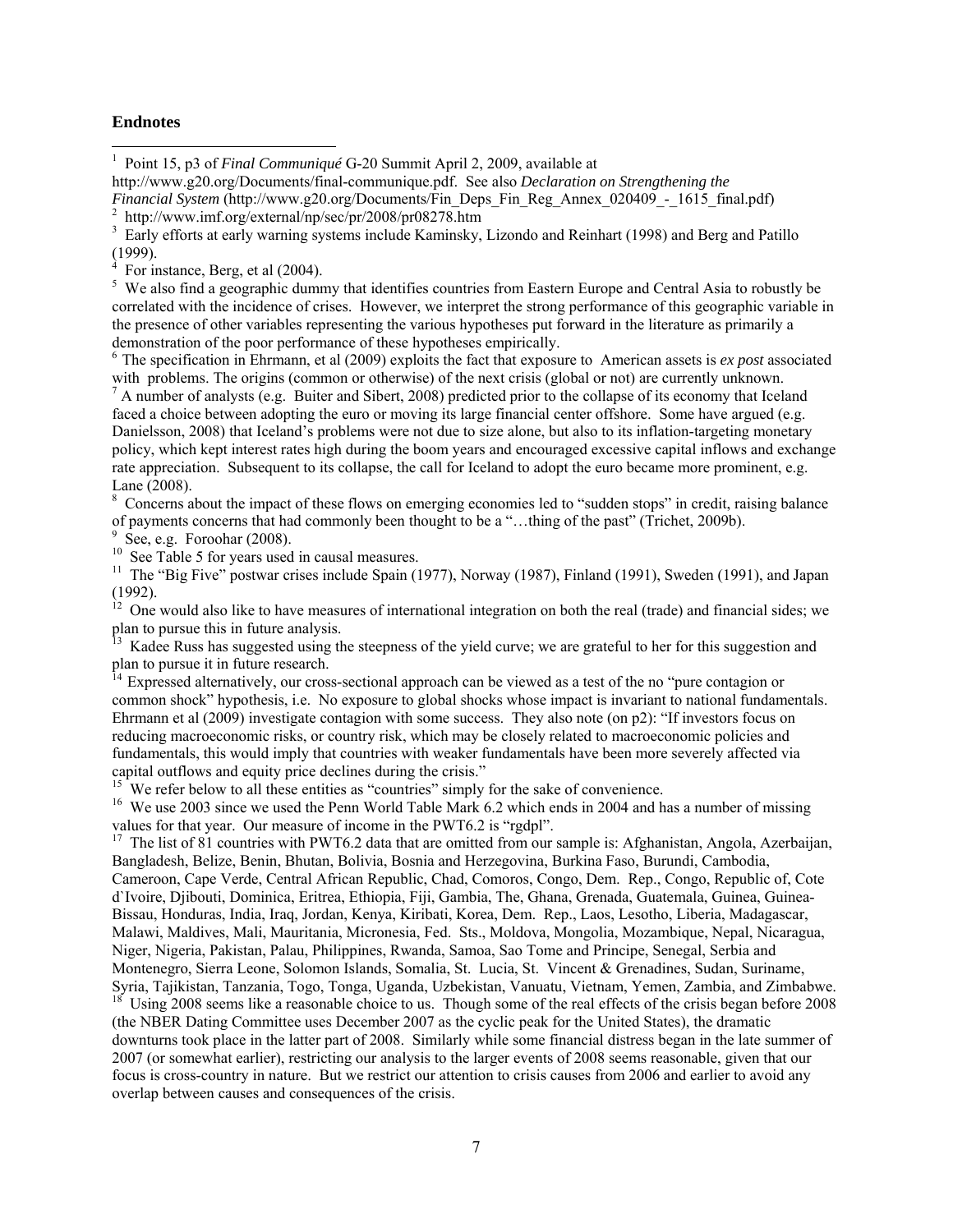<sup>19</sup> The *EIU* forecast of 2009 growth is highly positively correlated across countries with their 2008 estimates. Since countries have differing underlying growth rates, one would prefer to account for this by e.g., using the size of the output gap, but we know of no source for such data. Below, we check for differences in growth rates crudely by replacing 2008 growth rates with the difference between 2008 and 2006 growth rates; this makes no difference to our results in practice.

20 *Institutional Investor* states that their ratings "… are based on information provided by senior economists and sovereign-risk analysts at leading global banks and money management and securities firm"; further details are available at: http://www.iimagazinerankings.com/rankingsRankCCMaGlobal09/methodology.asp.

<sup>21</sup> We note in passing that we gathered data on changes in sovereign ratings (short- and long-term on both domestic and foreign debt, as relevant) from Standard and Poor's, Moody's and Fitch. However, these ratings change little over the course of 2008, so we were unable to integrate sovereign rating changes sensibly into our measure of crisis incidence.

 $22$  In this exercise, the eigenvalues for this exercise fall off quickly in size (while the first eigenvalue is 1.33, the second is only.11 and the final two are negative).

 $^{23}$  Size is of special interest, since some believe that a key message of the crisis is that some countries are too small to "go it alone." However, the fact that the crisis first hit primarily rich countries is also the subject of considerable discussion.<br><sup>24</sup> We use 2006 *WDI* data on real GDP per capita, measured in PPP-adjusted terms.

<sup>25</sup> Our normalization implies that the latent variable estimate should be interpreted as decreasing in crisis severity.<br><sup>26</sup> We only examine a single latent variable, which we interpret as crisis severity. Consistent wit analysis results, we have looked without success for a second latent variable, which might represent a different dimension of the crisis; this might be an interesting topic for future work.

<sup>27</sup> Much of the previous literature on the determinants of financial crises (e.g. Kaminsky, Lizondo and Reinhart, 1998) and Berg and Patillo, 1999) follow Eichengreen et al (1996) and use discrete characterizations of economies as being in or out of crisis, either in an *ad hoc* way or based on some objective criteria; this variable as then treated as observed without error. In actuality, the severity of a crisis is like to be a continuous variable, and one that is only observed with error. The MIMIC framework accounts for both measurement error and continuity.<br><sup>28</sup> Occasionally we use a different iterative technique to achieve convergence.

<sup>29</sup> We follow Breusch (2005) in choosing to load first on the stock market because it delivers the best fit in a bivariate regression than any of our other three crisis indicators.

<sup>30</sup> As other causes are added to the MIMIC model, the effect of size remains economically and statistically small essentially throughout, while income continues to have a mostly negative and significant effect on crisis i

<sup>31</sup> The number of observations available varies by cause because of data availability. When we include real estate appreciation, the number of observations in our sample decreases to 36. We also note in passing that an additional source of data is available that contains housing price appreciation data from 2002-2006 for eight Eastern European countries (Egert and Mihaljek, 2007). While the timing does not exactly match our housing data (which runs from 2003-2006), we have added these observations to the sample, thereby increasing our sample size to 44. However, real estate price appreciation continues to enter as statistically insignificant.<br><sup>32</sup> We add our causes measured on a country by country format, not as differentials with respect to (e.g., ) the

United States. It is conceivable that this may partially explain the poor performance of macroeconomic fundamentals in our analysis.

<sup>33</sup> Since real estate prices are available for a smaller set of countries, the inclusion of our real estate variable does cut down our sample and it may be the sample truncation that is precluding statistical significance for real estate appreciation.

 $3<sup>4</sup>$  The regression yields a t-statistic of 0.8.

<sup>35</sup> We define big commodity exporters as: a) all past or present OPEC countries; b) Norway, Russia, Mexico and Kazakhstan, all big non-OPEC oil exporters; c) the Chen-Rogoff C-3 countries: Australia, Canada, and New Zealand; d) any country listed in the CIA World Factbook (https://www.cia.gov/library/publications/the-worldfactbook/fields/2049.html) as having >50% exports from commodities; and e) any country listed in Cashin et al (http://www.imf.org/external/pubs/ft/fandd/2003/03/cash.htm).

 $36$  When we substitute the 2009 growth forecasts from the EIU (as reported in early March 2009) for the 2008 estimates, our results change in economically and statistically trivial ways. The same is true if we replace 2008 growth by the difference between 2008 and 2006 growth rates.<br><sup>37</sup> This includes arrive

37 This includes series on: population; real GDP per capita; non-performing loans/loans; bank capital/assets; current account/GDP; central government debt/GDP; CPI Inflation; Real GDP growth; total debt service/GDP; M2/GDP;